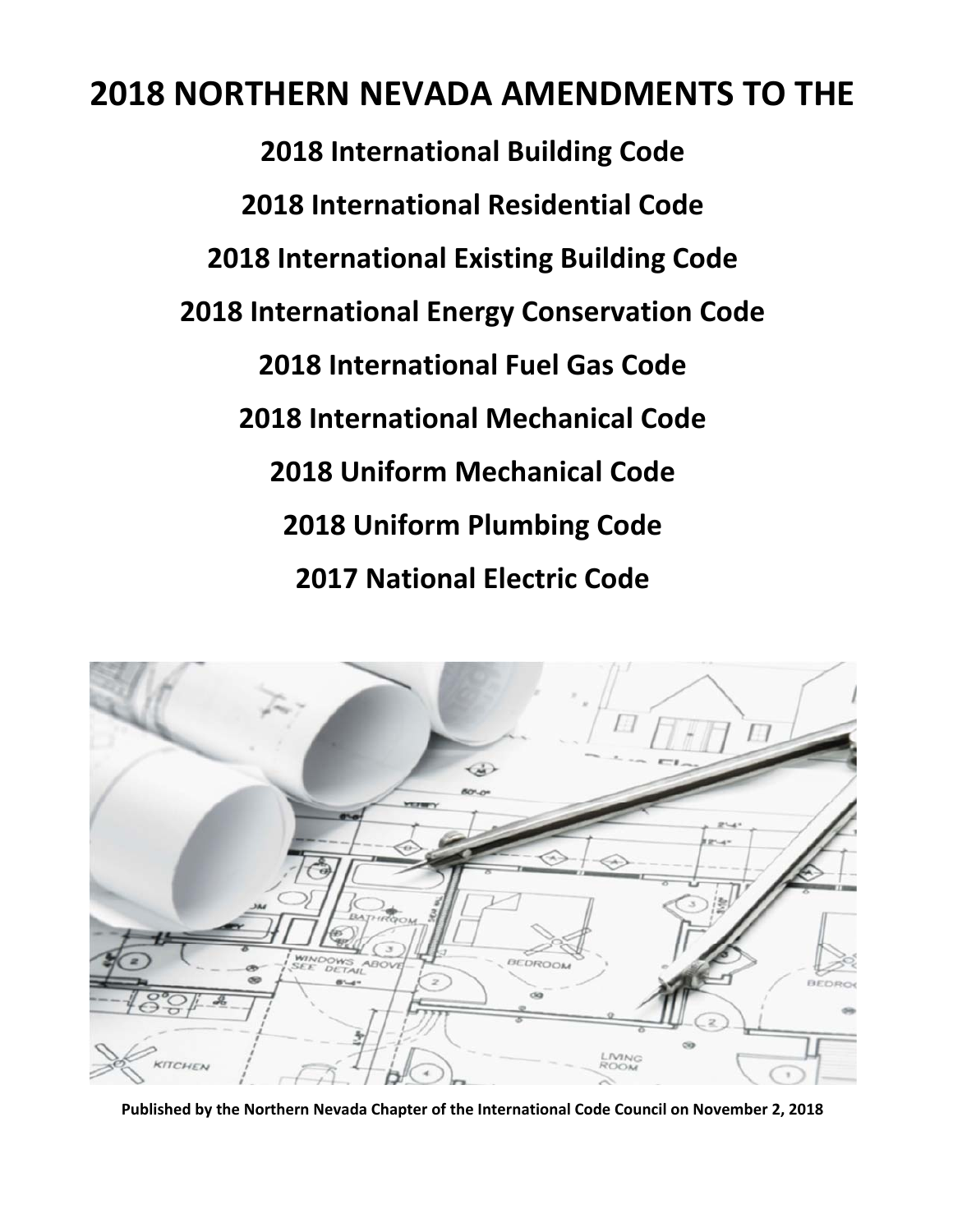# **Participating agencies in the production to this document**

 **Carson City City of Fernley City of Reno** 108 E. Proctor St. 595 Silver Lace Blvd. 1 E. First St. Carson City, NV 89701 Fernley, NV 89408 Reno, NV 89501

 **Pershing County Washoe County Storey County** 398 Main St. 1001 E. Ninth St. 110 Toll Rd.

 **City of Sparks Douglas County Lyon County** 431 Prater Way 1594 Esmeralda Ave 27 S. Main

Sparks, NV 89431 Minden, NV 89423 Yerington, NV 89447

Lovelock, NV 89419 Reno, NV 89512 Virginia City, NV 89440

# **Participating organizations in the production of this document**

| A M Smith Electric Inc                               | Lumos and Associates                     |
|------------------------------------------------------|------------------------------------------|
| Associated Builders and Contractors                  | <b>Manhard Consulting</b>                |
| Associated General Contractors of<br>Northern Nevada | McElhaney Structural Engineers, LLC      |
| <b>BJG Architecture &amp; Engineering</b>            | Nevada Builders Alliance                 |
| <b>Builders Association of Northern Nevada</b>       | Nevada State Governor's Office of Energy |
| <b>Charles Abbott Associates</b>                     | <b>Peerless Construction</b>             |
| <b>Construction Design Services</b>                  | <b>Premier Inspection Services</b>       |
| <b>Construction Materials Engineers</b>              | Q&D Construction                         |
| Energy Insight 2, Inc                                | Ranglen System Balance                   |
| <b>Farr West Engineering</b>                         | <b>RHP Mechanical Systems</b>            |
| Frame Architecture                                   | Savage and Sons                          |
| Home Certified Structure Inspector                   | Sierra Green Builders                    |
| Intermountain Electric (IME)                         | Simpson Strongtie                        |
| Jensen Engineering Inc                               | University of Nevada. Reno               |
| Lennar Homes                                         | Versagrade Inc                           |
| Lepori Construction                                  | <b>Western Pacific Electric</b>          |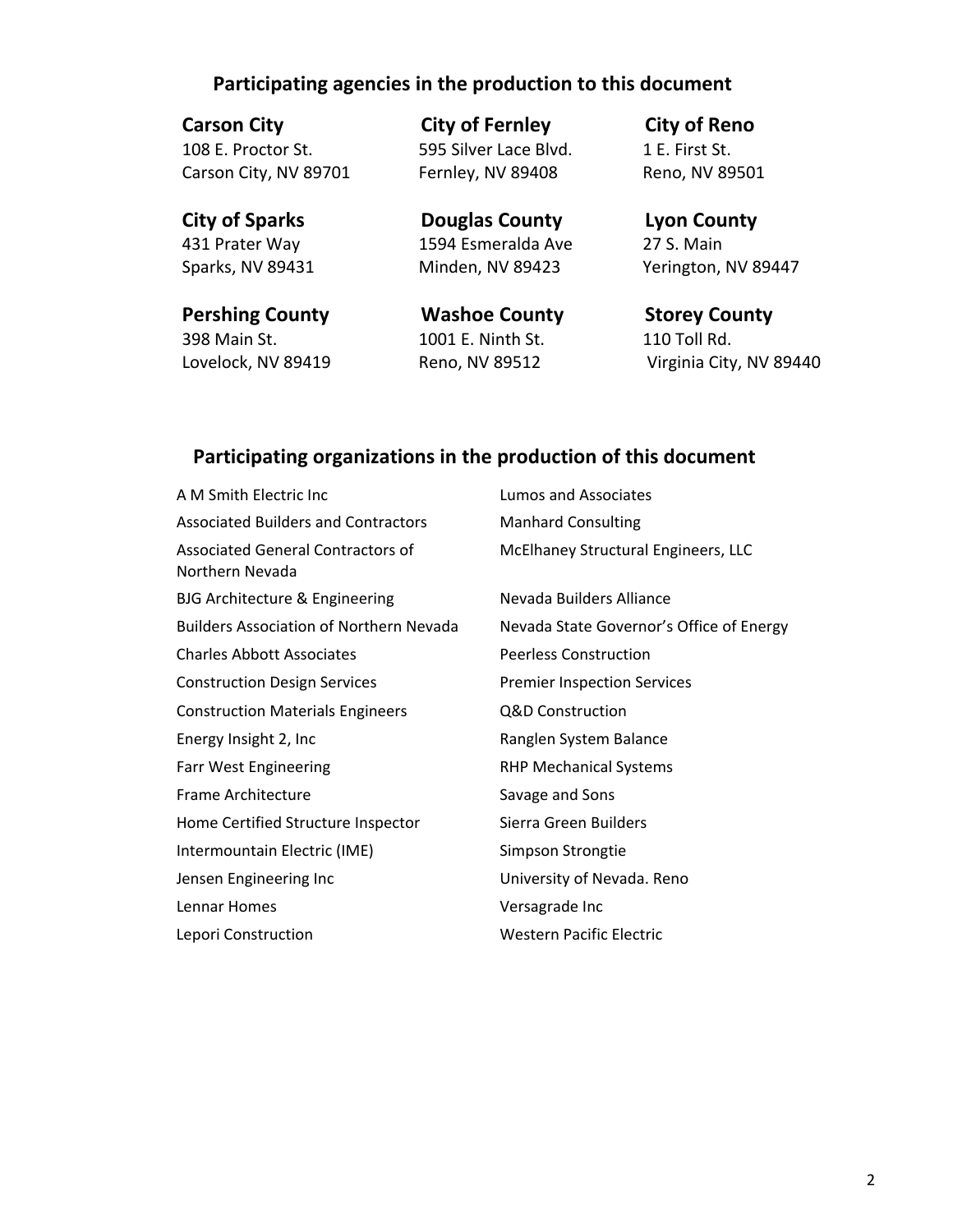# **Preface**

This document comprises proposed amendments to the following codes as published by the International Code Council, Inc, amended by the Participating Agencies listed above, with the support of the Northern Nevada Chapter of the International Code Council:

 Edition of the International Building Code Edition of the International Existing Building Code Edition of the International Energy Conservation Code Edition of the International Fuel Gas Code Edition of the International Mechanical Code Edition of the International Residential Code Edition of the National Electrical Code Edition of the Uniform Mechanical Code

2018 Edition of the Uniform Plumbing Code

This document is hereafter referenced as the 2018 Northern Nevada Code Amendment and is prepared to be adopted by reference by the local Authority Having Jurisdiction. These provisions are not considered to be or enacted as the code unless the provisions are adopted and codified by the local Authority Having Jurisdiction.

The purpose of this document is to provide a consistent area-wide application to the enforcement of the fire and life safety code sections noted in the International Fire Code, while still acknowledging necessary modifications to the nationally recognized fire and life safety document based upon the local needs of the community.

Notes: *Deleted language in the base code has been stricken through.* Added language to the code section has been underlined. The entire section amended has been shown for context.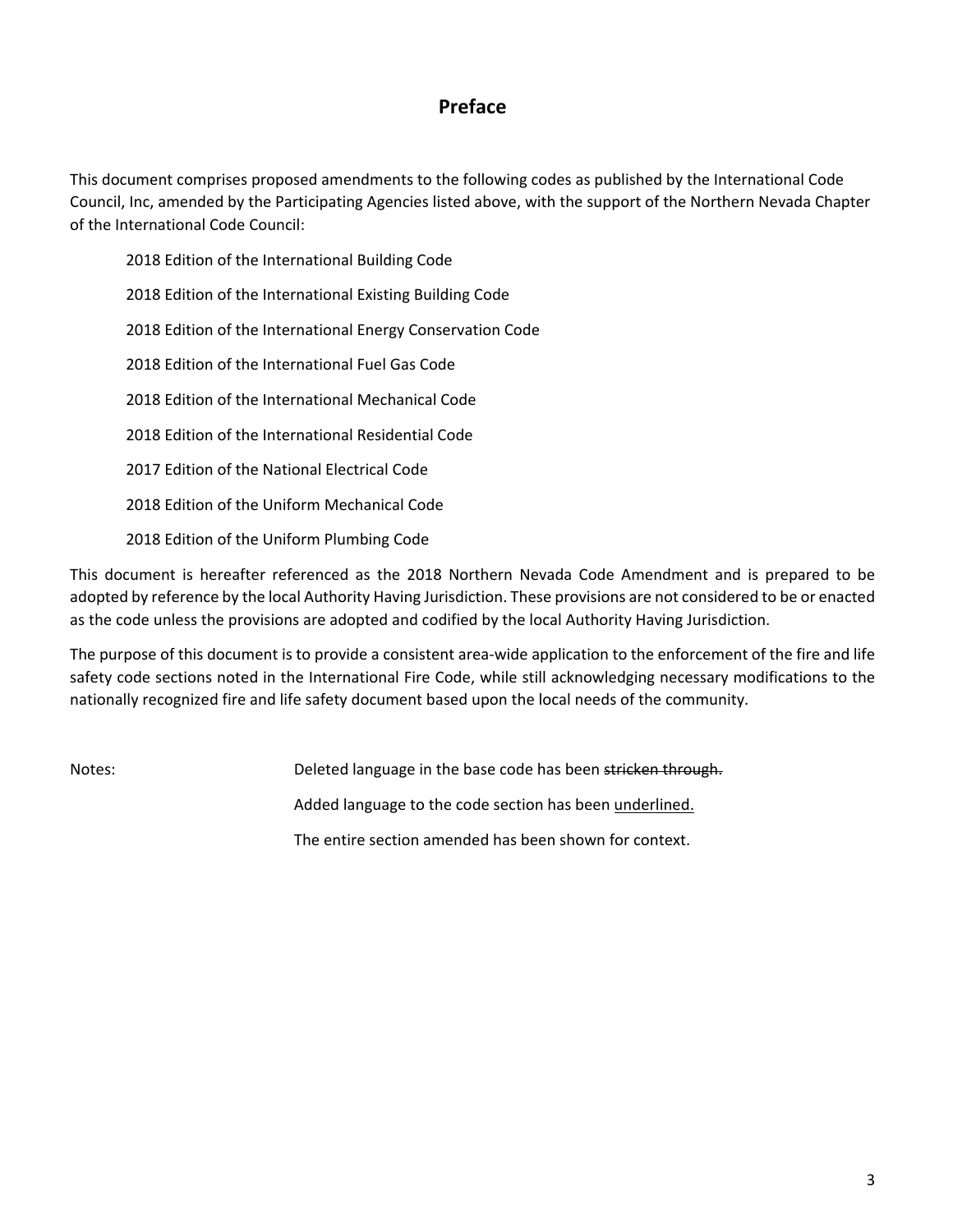# **TABLE OF CONTENTS**

| <b>Section</b> |                                                                      | Page |
|----------------|----------------------------------------------------------------------|------|
|                | Amendments to the 2018 International Building Code                   |      |
| 202            | Definitions                                                          | 9    |
| 305.2          | Group E, day care facilities                                         | 9    |
| 308.2          | Institutional Group I-1                                              | 9    |
| 308.5          | Institutional Group I-4, day care facilities                         | 10   |
| 310.2          | <b>Residential Group R-1</b>                                         | 11   |
| 311.2          | Moderate-hazard storage, Group S-1                                   | 11   |
| 403.5.4        | Smokeproof enclosures                                                | 12   |
| 906            | Portable fire extinguishers                                          | 12   |
| 910.2          | Where required                                                       | 12   |
| 1010.1.10      | Panic and fire exit hardware                                         | 12   |
| 1209.4         | Baby changing tables                                                 | 13   |
| 1503.6         | Snow shedding and impact areas                                       | 13   |
| 1608.2         | Ground snow loads                                                    | 13   |
|                | Table 1608.2.1 Ground Snow Loads $P_g$ For Northern Nevada Locations | 14   |
| 1609.1.1       | Determination of wind loads                                          | 14   |
| 1609.1.1.1     | Applicability                                                        | 15   |
| 1609.3         | Basic design wind speed                                              | 15   |
| Table 1609.2   | Special Wind Region Defined: Minimum Basic Wind Speeds               | 16   |
| 1704.2         | Special inspections and tests                                        | 16   |
| 1803.2         | Investigations required                                              | 16   |
| 1803.6         | Reporting                                                            | 17   |
| 1807.2.1.1     | Rockery retaining walls                                              | 17   |
| 1808.6.1       | Foundations                                                          | 18   |
| 1809.5         | Frost protection                                                     | 18   |
| 2901.1         | Scope                                                                | 19   |
| 2902.1         | Minimum number of fixtures                                           | 19   |
| Table 2902.1   | Minimum Number of Required Fixtures                                  | 19   |
| 3102.7         | Engineering design                                                   | 22   |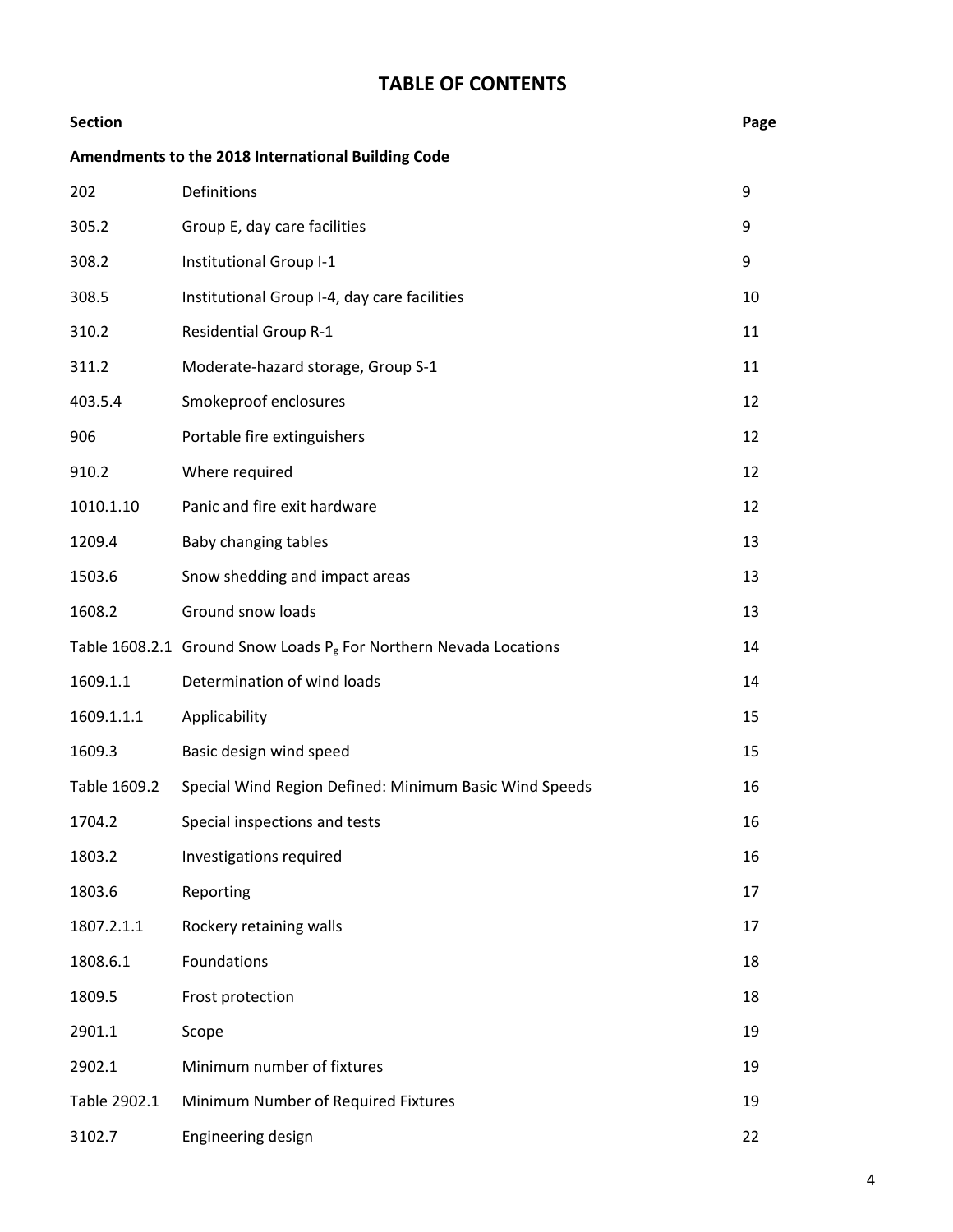| 1105.2 | <b>Footings</b> | $\sim$<br>22 |
|--------|-----------------|--------------|
|--------|-----------------|--------------|

**Amendments to the 2018 International Existing Building Code** 

| 301.6 | Baby changing tables | 23 |
|-------|----------------------|----|
| 902.1 | High-rise building   | 23 |

### **Amendments to the 2018 International Energy Conservation Code**

| C102.1.1                      | Above code program                                        | 24 |
|-------------------------------|-----------------------------------------------------------|----|
| C201.3                        | Terms defined in other codes                              | 24 |
| C <sub>2</sub> 0 <sub>2</sub> | <b>General definitions</b>                                | 24 |
| C402.5.3                      | Rooms containing fuel-burning appliances                  | 24 |
| C402.5.9                      | Air curtains                                              | 25 |
| C403.2.2                      | Ventilation (Mandatory)                                   | 25 |
| C403.6.1                      | Variable air volume and multiple-zone systems             | 25 |
| C403.6.6                      | Multiple-zone VAV system ventilation optimization control | 26 |
| C403.7.1                      | Demand control ventilation (Mandatory)                    | 26 |
| C403.7.2                      | Enclosed parking garage ventilation controls (Mandatory)  | 27 |
| C403.7.4                      | Energy recovery ventilation systems (Mandatory)           | 27 |
| C403.7.7                      | Shutoff dampers (Mandatory)                               | 28 |
| C403.11.1                     | Duct and plenum insulation and sealing (Mandatory)        | 28 |
| C403.11.2.1                   | Low-pressure duct systems (Mandatory)                     | 29 |
| C403.11.2.2                   | Medium-pressure duct systems (Mandatory)                  | 29 |
| C406.6                        | Dedicated outdoor air systems                             | 29 |
| C501.4                        | Compliance                                                | 29 |
| Chapter 6                     | <b>Referencing Standards</b>                              | 30 |
| R102.1.1                      | Above code programs                                       | 30 |
| R401.3                        | Certificate (Mandatory)                                   | 30 |
| R402.4.1.2                    | <b>Testing</b>                                            | 31 |
| R403.3.4                      | Duct leakage (prescriptive)                               | 31 |
| R403.6                        | Mechanical ventilation (Mandatory)                        | 31 |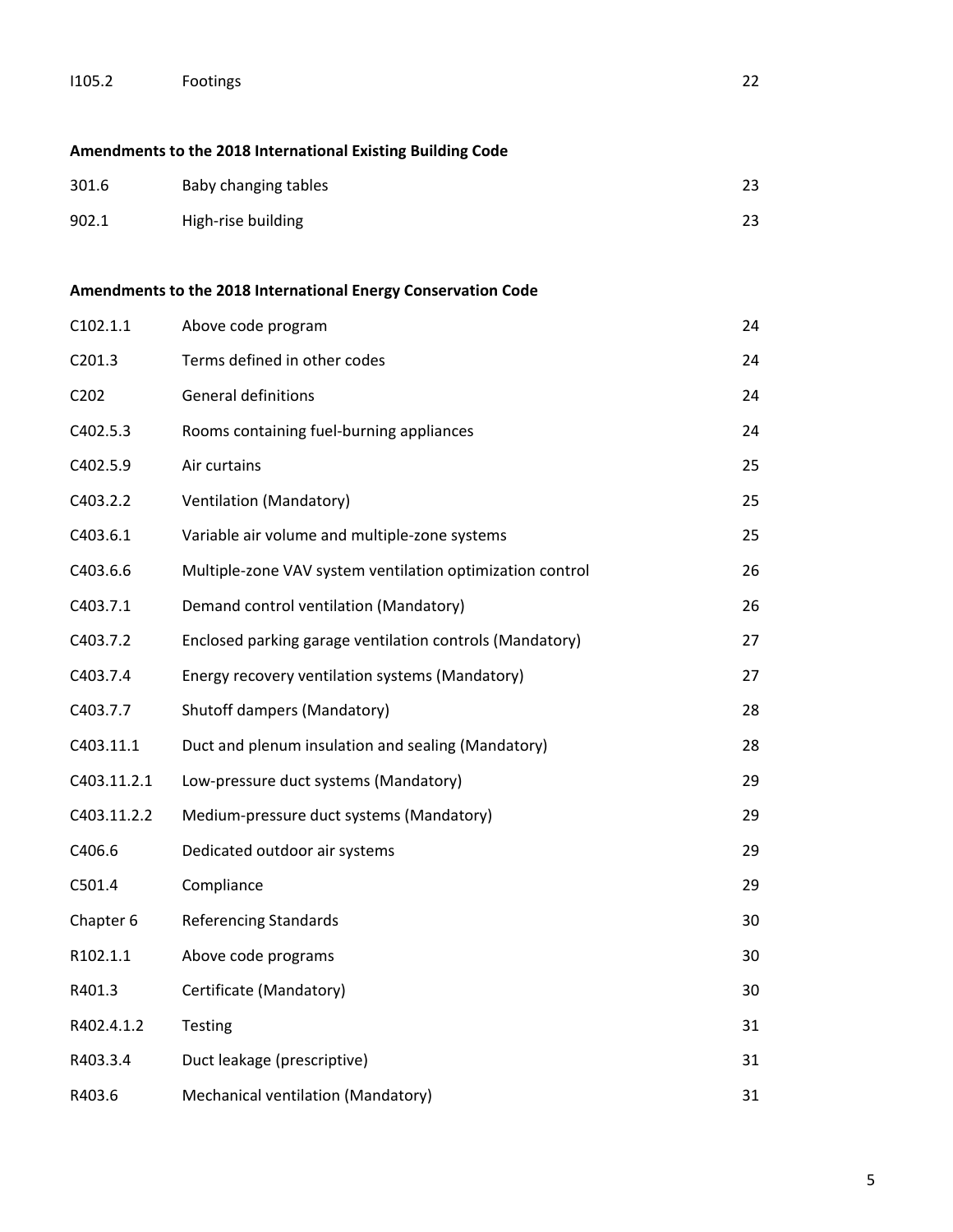#### **Amendments to the 2018 International Residential Code**

| R202        | Definitions                                                            | 32 |
|-------------|------------------------------------------------------------------------|----|
|             | Table R3012(1) Climatic and Geographic Design Criteria                 | 32 |
| R313.1      | Townhouse automatic fire sprinkler systems                             | 33 |
| R313.2      | One- and Two-family dwellings automatic fire sprinkler systems         | 33 |
| Chapter 11  | <b>Energy Conservation</b>                                             | 34 |
| M1503.6     | Makeup air required                                                    | 34 |
| G2402.1.1   | LP-Gas installations                                                   | 34 |
| G2402.12    | Snow hazard                                                            | 34 |
| G2417.4.1   | Test pressure                                                          | 34 |
| G2417.4.2   | <b>Test duration</b>                                                   | 35 |
| G2417.6.2   | Before turning gas on                                                  | 35 |
| G2417.6.2.1 | For medium pressure gas systems                                        | 35 |
| G2417.6.2.2 | For appliances or equipment requiring pounds of pressure               | 35 |
| G2417.6.2.3 | Manometer testing                                                      | 35 |
| P2503.5.1   | Rough plumbing                                                         | 36 |
| P2603.5.1   | Sewer depth                                                            | 36 |
| P3002.2.2   | <b>Building sewer</b>                                                  | 36 |
| E3601.6.2   | Service disconnect location                                            | 36 |
| E3705.6.1   | <b>Edison fuses</b>                                                    | 36 |
| E3901.2.2   | Wall space                                                             | 37 |
| E3902.2     | Garage and accessory building receptacles                              | 37 |
| E3902.17    | Arc-fault circuit-interrupter protection for branch circuit extensions |    |
|             | or modifications                                                       | 37 |
| AH105.2     | Footings                                                               | 37 |

### **Amendments to the 2017 National Electrical Code**

| 210.52(A)(2) | Wall spacing                | 38 |
|--------------|-----------------------------|----|
| 225.32       | Locations                   | 38 |
| 230.70(A)(1) | Readily accessible location | 39 |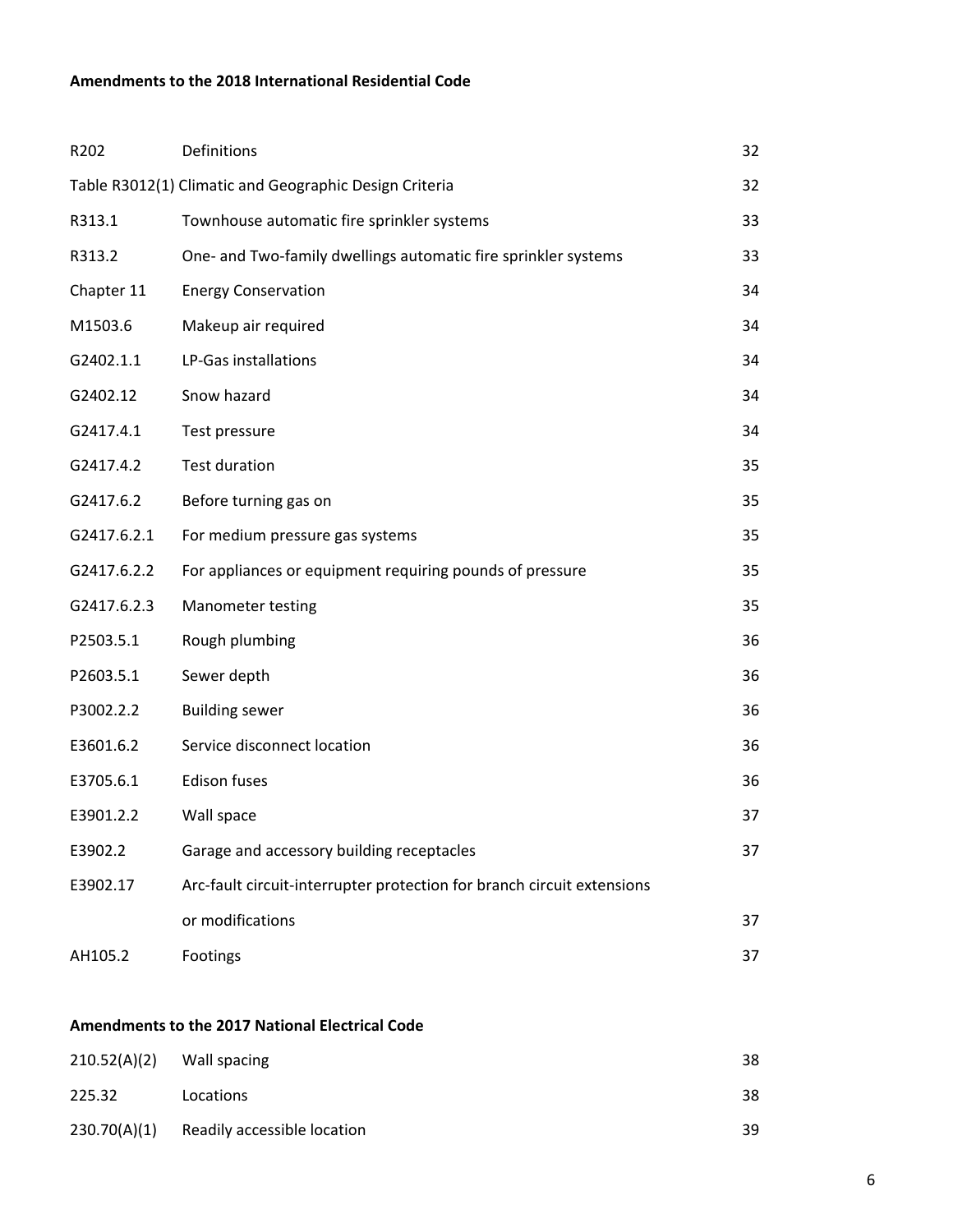| 240.51(B)  | Replacement only                                       | 39 |
|------------|--------------------------------------------------------|----|
| 250.118(4) | Types of equipment grounding conductors                | 39 |
| 250.120    | Equipment grounding conductor installation             | 39 |
| 314.17(C)  | Nonmetallic boxes and conduit bodies                   | 40 |
| 358.12     | Uses not permitted                                     | 40 |
| 700.10(D)  | Fire protection                                        | 40 |
| 700.12     | General requirements                                   | 40 |
|            | Amendments to the 2018 International Fuel Gas Code     |    |
| 301.1.2    | LP-Gas installations                                   | 42 |
| 301.16     | Snow hazard                                            | 42 |
| 406.4.1    | Test pressure                                          | 42 |
| 406.4.2    | <b>Test duration</b>                                   | 42 |
| 406.6.2    | Before turning gas on                                  | 42 |
|            | Amendments to the 2018 International Mechanical Code   |    |
| 401.2      | Ventilation required                                   | 44 |
| 505.4      | Makeup air required                                    | 44 |
| 508.1      | Evaporative Cooling Systems used as Makeup Air         | 44 |
| 603.2      | Duct sizing                                            | 45 |
|            | Amendments to the 2018 Uniform Mechanical Code         |    |
| 304.3      | Access to appliances on roofs                          | 46 |
| 403.7.2    | <b>Enclosed parking garages</b>                        | 46 |
| 504.4.2.1  | Length limitations                                     | 46 |
| 505.10     | Makeup air                                             | 47 |
| 508.3.5.4  | Evaporative cooling systems used as makeup air systems | 47 |
| 511.2.2.2  | Capture and containment test                           | 47 |
| 604.1      | General                                                | 48 |
| 608.1      | Air-moving systems and smoke detectors                 | 48 |
| 609.0      | Performance test for automatic shutoffs                | 49 |
| 939.0      | Sauna heaters                                          | 49 |
| 1301.1     | Applicability                                          | 49 |
| 1313.3     | Test pressure                                          | 50 |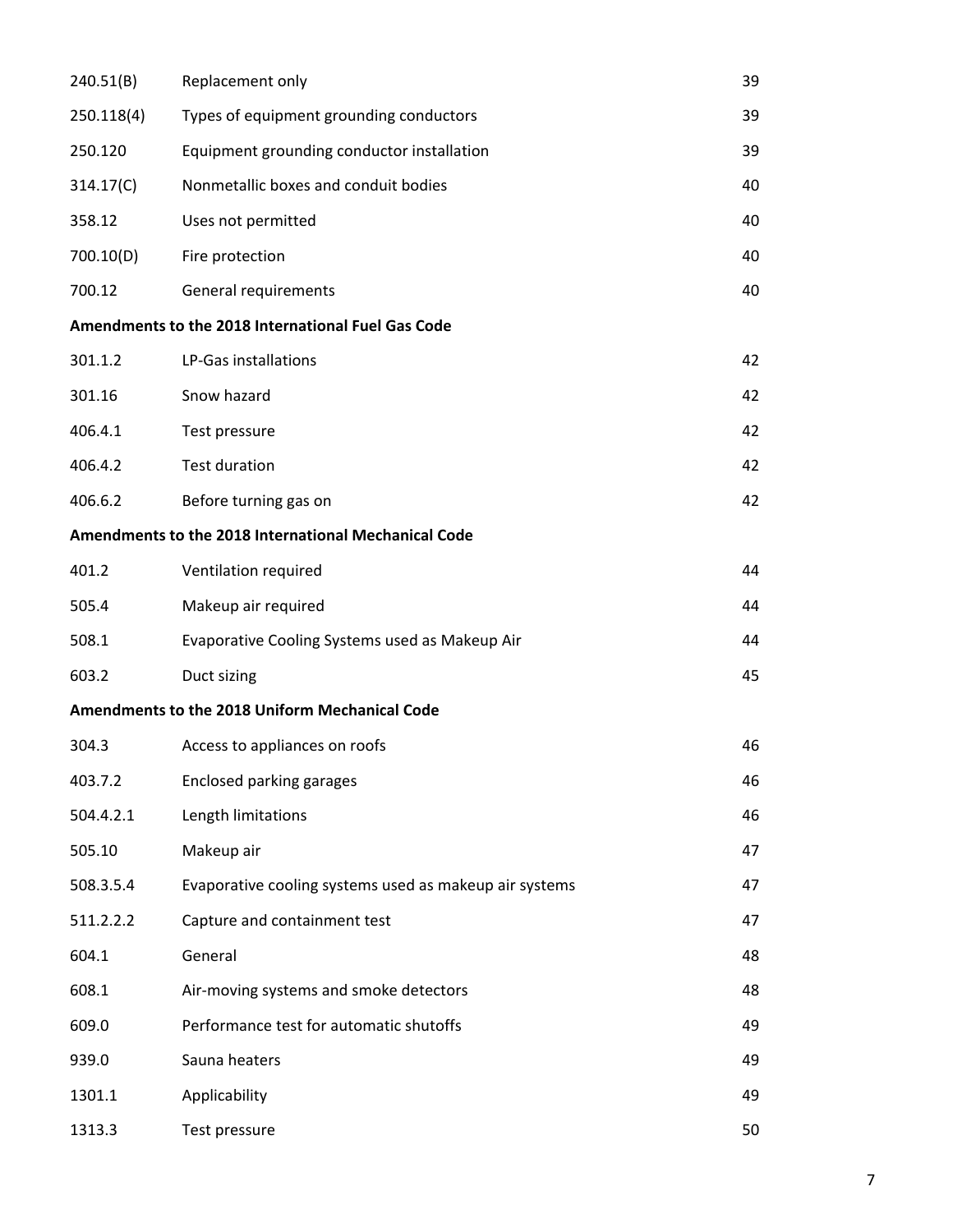# **Amendments to the 2018 Uniform Plumbing Code**

| 216.0       | Definitions                              | 51 |
|-------------|------------------------------------------|----|
| 218.0       | Definition Penetration Firestop System   | 51 |
| 222.0       | Definitions "T" rating                   | 51 |
| 312.7       | Fire-resistant construction              | 51 |
| 422.0       | Minimum number of required fixtures      | 51 |
| Table 422.1 | Minimum Plumbing Facilities              | 51 |
| 609.1       | Installation                             | 52 |
| 712.1       | Media                                    | 52 |
| 717.1       | General (size of building sewers)        | 52 |
| 723.1       | General (building sewer test)            | 52 |
| 1107.2      | Method of testing storm drainage systems | 52 |
| 1201.1      | Installation                             | 53 |
| 1208.6.1.3  | Snow hazard                              | 53 |
| 1213.3      | Test pressure                            | 53 |
| 1213.5.1    | Turning gas on                           | 53 |
| Chapter 14  | <b>Firestop Protection</b>               | 54 |

### **2018 Northern Nevada Amendments Appendix**

| Appendix Table R301.2(1) |  |
|--------------------------|--|
|                          |  |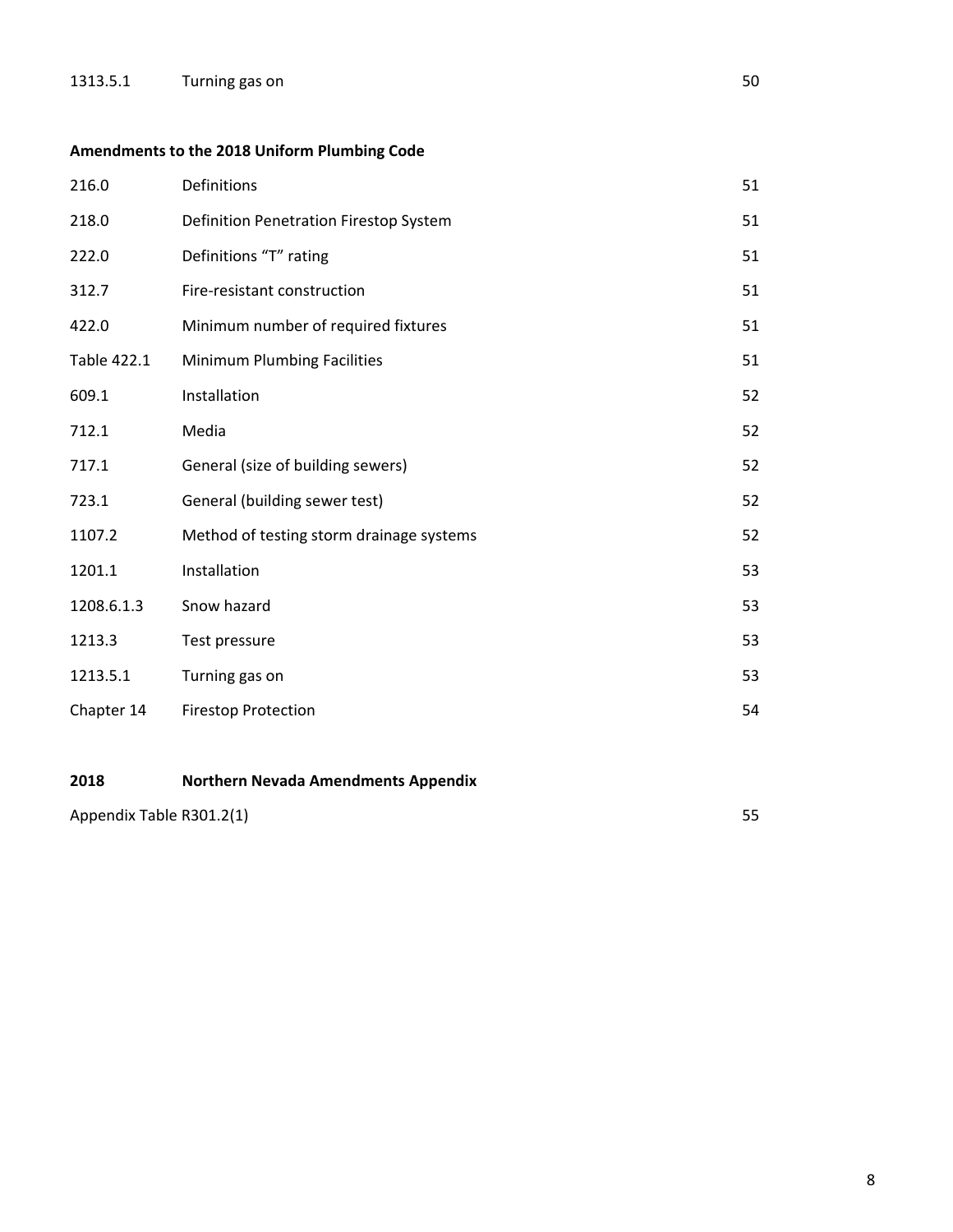# **Amendments to the 2018 Edition of the International Building Code**

### **Section 202 Definitions**

*Amend Section 202 to read as follows:*

**HIGH‐RISE BUILDING.** A building with an occupied floor located more than 75 55 feet (22 860 16,764 mm) above the lowest level of fire department vehicle access.

**International Electrical Code.** The Electrical Code, whether the National Electrical Code or the International Electrical Code, as amended and adopted by the local jurisdiction.

**International Mechanical Code.** The Mechanical Code, whether the Uniform Mechanical Code or the International Mechanical Code as amended and adopted by the local jurisdiction.

**International Plumbing Code.** The Plumbing Code, whether the Uniform Plumbing Code or the International Plumbing Code, as amended and adopted by the local jurisdiction.

**International Fuel Gas Code.** The Fuel Gas Code, whether NFPA 54 or the International Fuel Gas Code, as amended and adopted by the local jurisdiction.

**Surcharge.** A vertical load imposed on the retained soil that may impose a lateral force in addition to the lateral earth pressure of the retained soil. Examples include:

- Sloped retained soil.
- Structure footings supported by the retained soil.
- Adjacent vehicle loads supported by the retained soil.

### **Section 305.2 Group E, day care facilities**

*Amend Section 305.2 to read as follows:*

**305.2 Group E, day care facilities.** This group includes buildings and structures, or portions thereof occupied by more than five six children older than 2 ½ years of age who receive educational, supervision or *personal care services* for fewer than 24 hours per day.

**305.2.1 Within Places of religious worship.** Rooms and spaces within *places of religious worship* providing such day care during religious functions shall be classified as part of the primary occupancy.

**305.2.2 Five Six or fewer children.** A facility having five six or fewer children receiving such day care shall be classified as part of the primary occupancy.

**305.2.3 Five Six or fewer children in a dwelling unit.** A facility such as the above within a *dwelling unit* and having five six or fewer children receiving such day care shall be classified as a Group R-3 occupancy or shall comply with the *International Residential Code*

### **Section 308.2 Institutional Group I‐1**

*Amend Section 308.2 to read as follows:*

**308.2 Institutional Group I-1.** Institutional Group I-1 occupancy shall include buildings, structures or portions thereof for more than 16 persons, excluding staff, who reside on a 24‐hour basis in a supervised environment and receive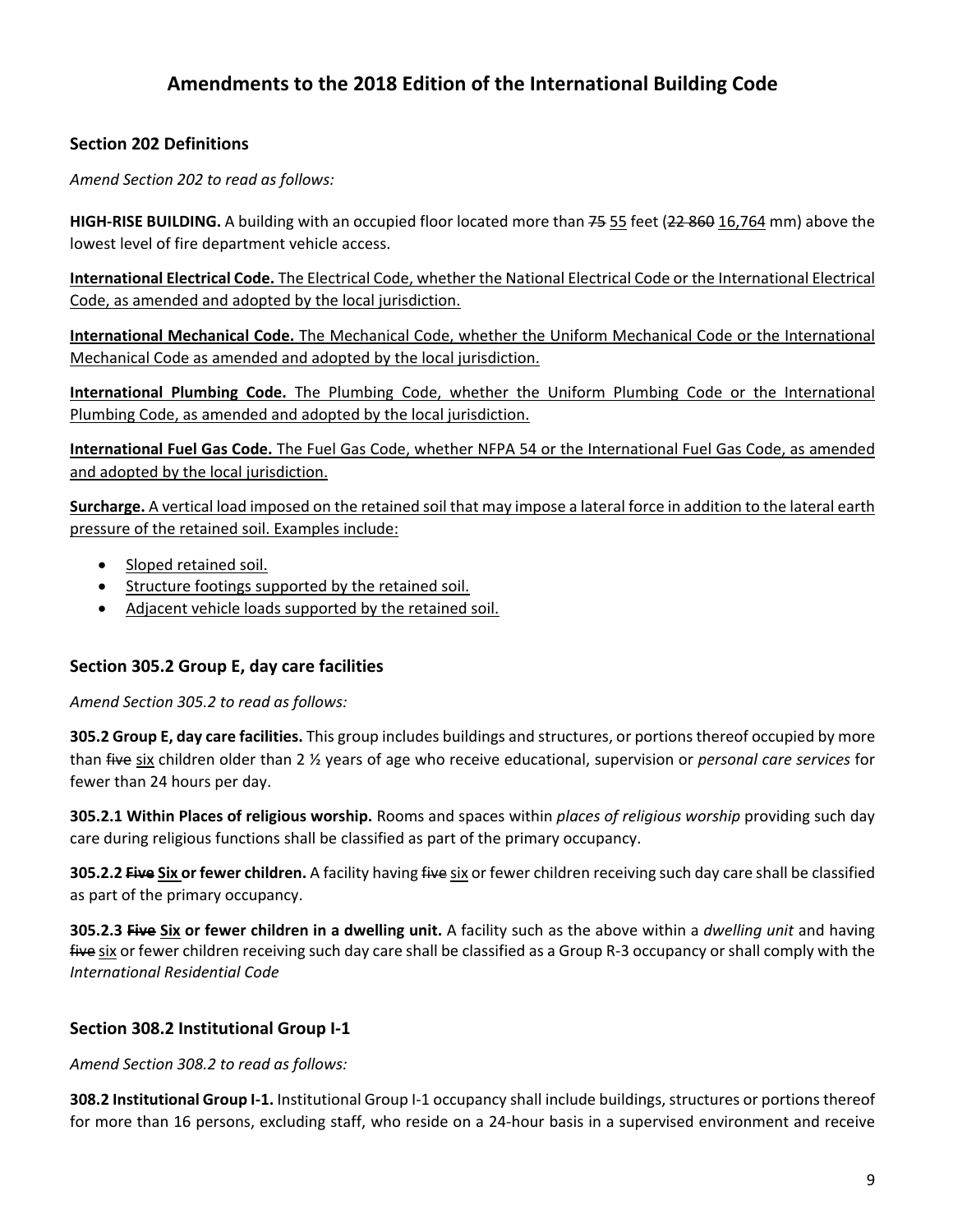custodial care. Buildings of Group I‐1 shall be classified as one of the occupancy conditionsspecified in Section 308.2.1 or 308.2.2. This group shall include, but not be limited to, the following:

 Alcohol and drug centers Assisted living facilities Congregate care facilities  *Group homes* Halfway houses Residential board and care facilities Social rehabilitation facilities

**308.2.1 Condition 1.** This occupancy condition shall include buildings in which all persons receiving custodial care who, without any assistance, are capable of responding to an emergency situation to complete building evacuation.

**308.2.2 Condition 2.** This occupancy condition shall include buildings in which there are any persons receiving custodial care who require limited verbal or physical assistance while responding to an emergency situation to complete building evacuation.

3**08.2.3 Six to 16 personsreceiving custodial care.** A facility housing not fewer than six and not more than 16 persons receiving custodial care shall be classified as Group R‐4.

**308.2.4 Five or fewer persons receiving custodial care.** A facility with five or fewer persons receiving custodial care shall be classified as Group R‐3 or shall comply with the *International Residential Code* provided an *automatic sprinkler system* is installed in accordance with Section 903.3.1.3 or Section P2904 of the I*nternational Residential Code.*

**308.2.5 Board of Health.** All portions of a care facility which houses patients or residents which is classified by the State Board of Health as 'Category 2,' and which has an occupant load of more than 10 residents, is classified as an 'I‐1' occupancy classification.

### **Section 308.5 Institutional Group I‐4, day care facilities**

### *Amend Section 308.5 to read as follows:*

**308.5 Institutional Group I‐4, day care facilities.** Institutional Group I‐4 occupancy shall include buildings and structures occupied by more than five six persons of any age who receive *custodial care* for fewer than 24 hours per day by persons other than parents or guardians, relatives by blood, marriage or adoption, and in a place other than the home of the person cared for. This group shall include, but not be limited to, the following:

 Adult day care Child day care

**308.5.1 Classification as Group E.** A child day care facility that provides care for more than five six but not more than 100 children 2 ½ years or less of age, where the rooms in which the children are cared for are located on a *level of exit discharge* serving such rooms and each of these child care rooms has an *exit* door directly to the exterior, shall be classified as Group E.

**308.5.2 Within a place of religious worship.** Rooms and spaces within *places of religious worship* providing such care during religious functions shall be classified as part of the primary occupancy.

**308.5.3 Five Six or fewer persons receiving care.** A facility having five six or fewer persons receiving *custodial care* shall be classified as part of the primary occupancy.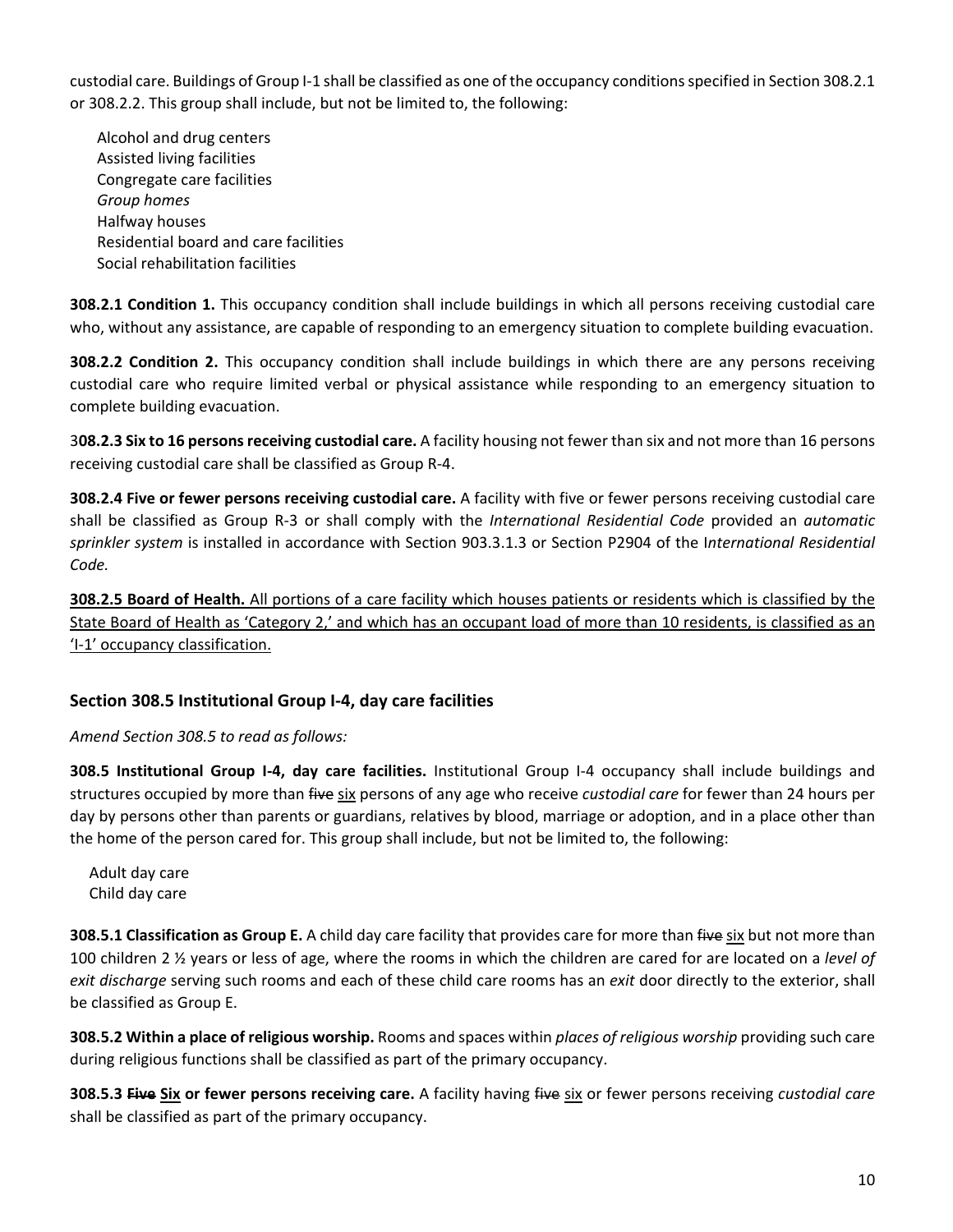**308.5.4 Five Six or fewer persons receiving care in a dwelling unit.** A facility such as the above within a *dwelling unit* and having five six or fewer persons receiving *custodial care* shall be classified as a Group R‐3 occupancy or shall comply with the *International Residential Code.*

### **Section 310.2 Residential Group R‐1**

*Amend Section 310.2 to read as follows:*

**310.2 Residential Group R‐1.** Residential Group R‐1 occupancies containing *sleeping units* where the occupants are primarily *transient* in nature, including:

 *Boarding houses (transient)* with more than 10 occupants Brothels *Congregate living facilities (transient)* with more than 10 occupants Hotels *(transient)* Motels (transient)

### **Group 311.2 Moderate‐hazard storage, Group S‐1**

*Amend Section 311.2 to read as follows:*

**311.2 Moderate‐hazard storage, Group S‐1.** Storage Group S‐1 occupancies are buildings occupied for storage uses that are not classified as Group S‐2, including, but not limited to, storage of the following:

 Aerosol products, Levels 2 and 3 Aircraft hangar (storage and repair) Bags: cloth, burlap and paper Bamboos and rattan Baskets Belting: canvas and leather Books and paper in rolls or packs Boots and shoes Buttons, including cloth covered, pearl or bone Cardboard and cardboard boxes Clothing, woolen wearing apparel Cordage Dry boat storage (indoor) Furniture Furs Glues, mucilage, pastes and size Grains Horns and combs, other than celluloid Leather Linoleum Lumber Motor vehicle repair garages complying with the maximum allowable quantities of hazardous materials listed in Table 307.1(1) (see Section 406.8) Photo engravings Resilient flooring Self‐service storage facility (mini‐storage) Silks Soaps Sugar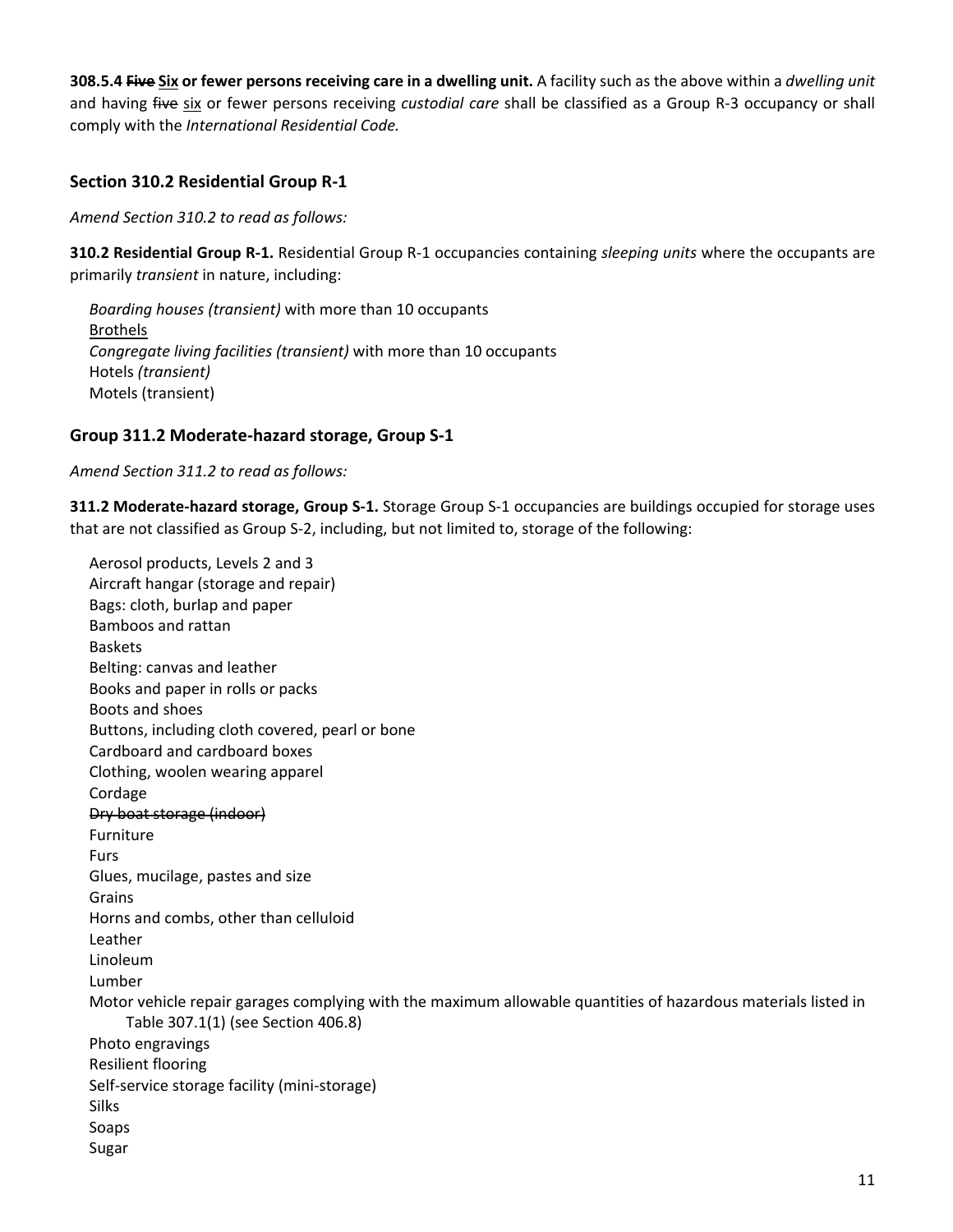Tires, bulk storage of Tobacco, cigars, cigarettes and snuff Upholstery and mattresses Wax candles

### **Section 403.5.4 Smokeproof enclosures**

*Amend Section 403.5.4 to read as follows:*

**403.5.4 Smokeproof enclosures.** Every required *interior exit stairway* serving floors more than 75 55 feet (22 860 16 764 mm) above the lowest level of fire department vehicle accessshall be a *smokeproof enclosure* in accordance with Sections 909.20 and 1023.11

### **Section 906 Portable Fire Extinguishers**

*Amend to Section 906 to read as follows:*

*Refer to the 2018 Editions of the International Fire Code and the 2018 Northern Nevada Fire Amendments.*

### **Section 910.2 Where required**

*Amend Section 910.2 to read as follows:*

**910.2 Where required.** Smoke and heat vents or a mechanical smoke removal system shall be installed as required by Sections 910.2.1 and 910.2.2.

### **Exceptions:**

- 1. Frozen food warehouses used solely for storage of Class I and II commodities where protected by an *approved automatic sprinkler system.*
- 2. Smoke and heat removal shall not be required in areas of buildings equipped with early suppression fastresponse (ESFR) sprinklers. Automatic smoke and heat vents are not required within areas of buildings equipped with early suppression fast-response (ESFR) sprinklers unless the area of Group F-1 or S-1 occupancy protected with the ESFR sprinklers has an exit access travel distance of more than 250 feet (76 200mmn).
- 3. Smoke and heat removal shall not be required in areas of buildings equipped with control mode special application sprinklers with a response time index of 50 (m x  $S$ )<sup>1/2</sup> or less that are listed to control a fire in stored commodities with 12 or fewer sprinklers.

### **1010.1.10 Panic and fire exit hardware**

*Amend Section 1010.1.10 to read:*

**1010.1.10 Panic and fire exit hardware.** Swinging doors serving a Group H occupancy and swinging doors serving rooms or spaces with an occupant load of 50 or more in a Group A or E occupancy shall not be provided with a latch or lock other than panic hardware or fire exit hardware.

### **Exceptions:**

1. A main exit of a Group A occupancy shall be permitted to have locking devices in accordance with Section 1010.1.9.4, Item 2.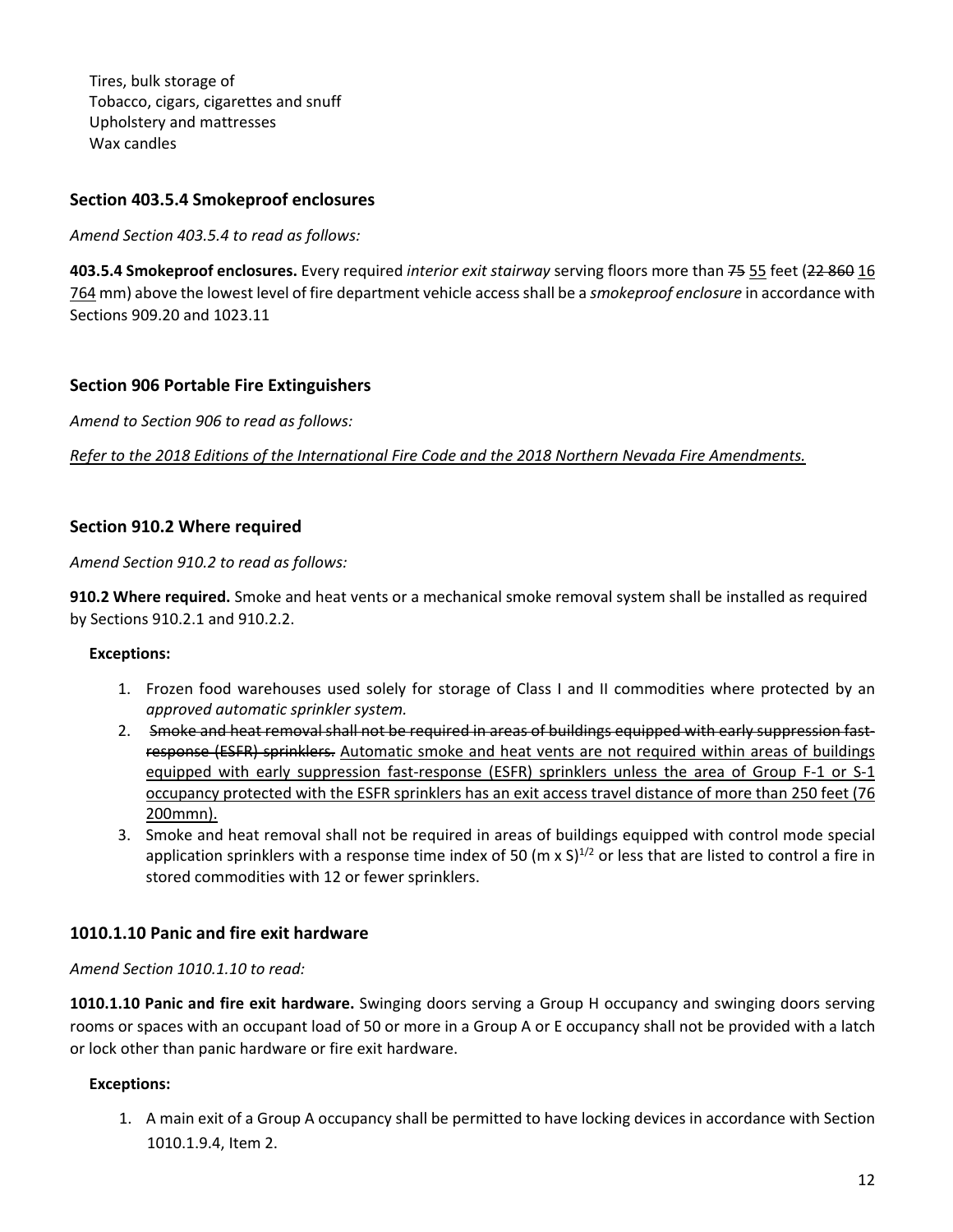2. Doors provided with panic hardware or fire exit hardware and serving a Group A or E occupancy shall be permitted to be electrically locked in accordance with Section 1010.1.9.9 or 1010.1.9.10.

Electrical rooms with equipment rated 1,200 800 amperes or more and over 6 feet (1829 mm) wide, and that contain overcurrent devices, switching devices or control devices with exit or exit access doors, shall be equipped with panic hardware or fire exit hardware. The doors shall swing in the direction of egress travel.

### **Section 1209.4 Baby Changing Tables**

### *Amend Section 1209 by adding Section 1209.4 as follows:*

**1209.4 Baby Changing Tables.** Diaper changing tables are required to be installed in both male, female and other restrooms, in permanent buildings that contain public restrooms as defined in chapter 29 of the 2018 IBC. Changing tables are required when any of the following occur: new buildings, tenant improvements, new restrooms, alteration of existing restrooms, new additions, change of uses that require updating existing restrooms with additionsto those facilities. Shall meet the guidelines of 603.5, 309 and 902 of ANSI/ICC A117.1‐2017.

**Exceptions:** A building or facility that does not have public restrooms or has been issued a permit or license which restricts the admission of children on the basis of age, shall be exempt from this requirement.

### **Section 1503.6 Snow shedding and impact areas**

### *Amend Section 1503 by adding Section 1503.6 as follows:*

**1503.6 Snow shedding and impact areas.** Snow shedding onto adjacent properties is prohibited. Snow shed impact areas shall be designed to contain shedding snow from structures and prevent snow from encroaching onto adjacent properties when ground snow loads exceed 154  $p_g$  when located in Washoe County or Carson City, or exceeds 69  $p_g$ when located in Storey County. The roof and eaves of all structures shall be designed so that snow shed impact areas will not occur in or on required exits, parking areas, driveways, LPG storage tanks, walkways, and public areas.

**Exception:** The snow shed impact area may be reduced provided an engineered snow restraint system, designed in accordance with this code, is incorporated into the roof design and the roof drainage system.

### **Section 1608.2 Ground snow loads**

### *Amend Section 1608.2 to read as follows:*

1608.2 GROUND SNOW LOADS. THE GROUND SNOW LOADS TO BE USED IN DETERMINING THE DESIGN SNOW LOADS FOR ROOFS SHALL BE DETERMINED IN ACCORDANCE WITH TABLE 1608.2.1 ASCE 7 OR FIGURE 1608.2 FOR THE CONTIGUOUS UNITED STATES AND TABLE 1608.2 FOR ALASKA. SITE‐SPECIFIC CASE STUDIES SHALL BE MADE IN AREAS DESIGNATED "CS" IN FIGURE 1608.2. GROUND SNOW LOADS FOR SITES AT ELEVATIONS ABOVE THE LIMITS INDICATED IN FIGURE 1608.2 AND FOR ALL SITES WITHIN THE CS AREAS SHALL BE APPROVED. GROUND SNOW LOAD DETERMINATION FOR SUCH SITES SHALL BE BASED ON AN EXTREME VALUE STATISTICAL ANALYSIS OF DATA AVAILABLE IN THE VICINITY OF THE SITE USING A VALUE WITH A 2-PERCENT ANNUAL PROBABILITY OF BEING EXCEEDED (50-YEAR MEAN RECURRENCE INTERVAL). SNOW LOADS ARE ZERO FOR HAWAII, EXCEPT IN MOUNTAINOUS REGIONS AS APPROVED BY THE BUILDING OFFICIAL. THE SNOW LOADS FOR ELEVATIONS ABOVE 4500 FEET SHALL BE TAKEN FROM TABLE 1608.2.1.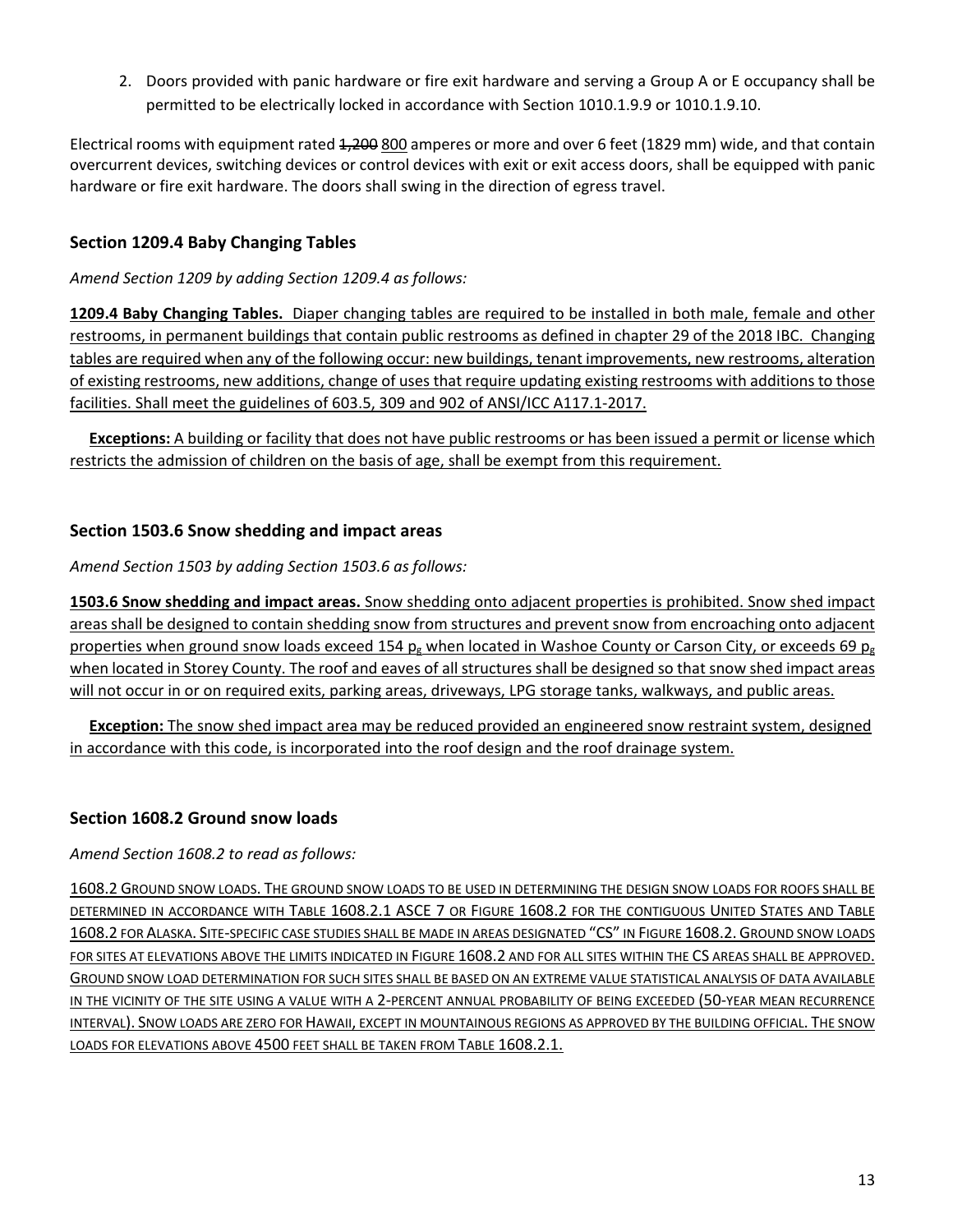#### **Table 1608.2.1 GROUND SNOW LOADS Pg, FOR NORTHER NEVADA LOCATIONS**

Add Table 1608.2.1 to read as follows:

| <b>Elevation</b> | West of U.S. Hwy 395    | East of U.S. Hwy 395    | <b>Lyon County</b> | <b>Storey</b>    | <b>All Nevada</b>     |
|------------------|-------------------------|-------------------------|--------------------|------------------|-----------------------|
| In Feet          | Sierra Slope, Carson,   | Carson, Douglas,        |                    | County           | <b>Counties, Lake</b> |
|                  | Douglas, Reno,          | <b>Washoe Counties,</b> |                    |                  | <b>Tahoe Basin</b>    |
|                  | <b>Washoe Counties,</b> | Reno & Sparks           | Pg (Pounds         | <b>Pg(Pounds</b> |                       |
|                  | Pg (Pounds Per          | Pg (Pounds Per          | Per Square         | Per Square       | Pg (Pounds Per        |
|                  | <b>Square Foot)</b>     | <b>Square Foot)</b>     | Foot)              | Foot)            | <b>Square Foot)</b>   |
| 4500             | 30                      | 30                      | 10                 | 10               |                       |
| 5000             | 30                      | 30                      | 30                 | 10               |                       |
| 5100             | 41                      | 31                      | 31                 | 10               |                       |
| 5200             | 52                      | 33                      | 31                 | 10               |                       |
| 5300             | 64                      | 34                      | 34                 | 10               |                       |
| 5400             | 75                      | 35                      | 35                 | 10               |                       |
| 5500             | 86                      | 37                      | 37                 | 50               |                       |
| 6000             | 142                     | 43                      | 43                 | 70               | 220                   |
| 6500             | 171                     | 43                      | 43                 | 90               | 235                   |
| 7000             | 200                     | 57                      | 57                 | 90               | 250                   |
| 7500             | 215                     | 57                      | 57                 | 90               | 265                   |
| 8000             | 229                     | 86                      | 86                 | 90               | 280                   |
| 8500             | 243                     | 86                      | 86                 | 90               | 295                   |
| 9000             | 271                     | 114                     | 114                | 114              | 330                   |
| 9500             | 300                     | 142                     | 142                | 120              | 390                   |
| 10000            | 357                     | 142                     | 142                | 142              | 420                   |

### **TABLE 1608.2.1 GROUND SNOW LOADS Pg, FOR NOTHERN NEVADA LOCATIONS**

1. Drift load design in the 30‐psf zones may utilize ASCE 7 ‐10 table C7‐1 ground snow values.

2. The final roof design loads shall not be less than 20 psf after all reductions are factored, except for Lyon County.

3. Intermediate values may be interpolated by proportion.

### **Section 1609.1.1 Determination of wind loads**

*Amend Section 1609.1.1 to read as follows:*

**1609.1.1 Determination of wind loads.** Wind loads on every building or structure shall be determined in accordance with Chapter 26 to 30 of ASCE 7. The type of opening protection required, the basic design wind speed, V, and the exposure category for a site is permitted to be determined in accordance with section 1609 or ASCE 7. The wind speed in the City of Reno, the City of Sparks, Douglas, Pershing and Washoe Counties shall be per the Special Wind Region Table 1609.3.2 Wind shall be assumed to come from any horizontal direction and wind pressures shall be assumed to act normal to the surface considered.

### **Exceptions:**

- 1. Subject to limitations of section 1609.1.1.1, the provisions of ICC 600 shall be permitted for applicable Group R‐2 and R‐3 buildings.
- 2. Subject to the limitations of Section 1609.1.1.1, residential structures using the provisions of AWC WFCM.
- 3. Subject to the limitations of Section 1609.1.1.1 residential structures using the provisions of AISI S230.
- 4. Designs using NAAMM FP 1001.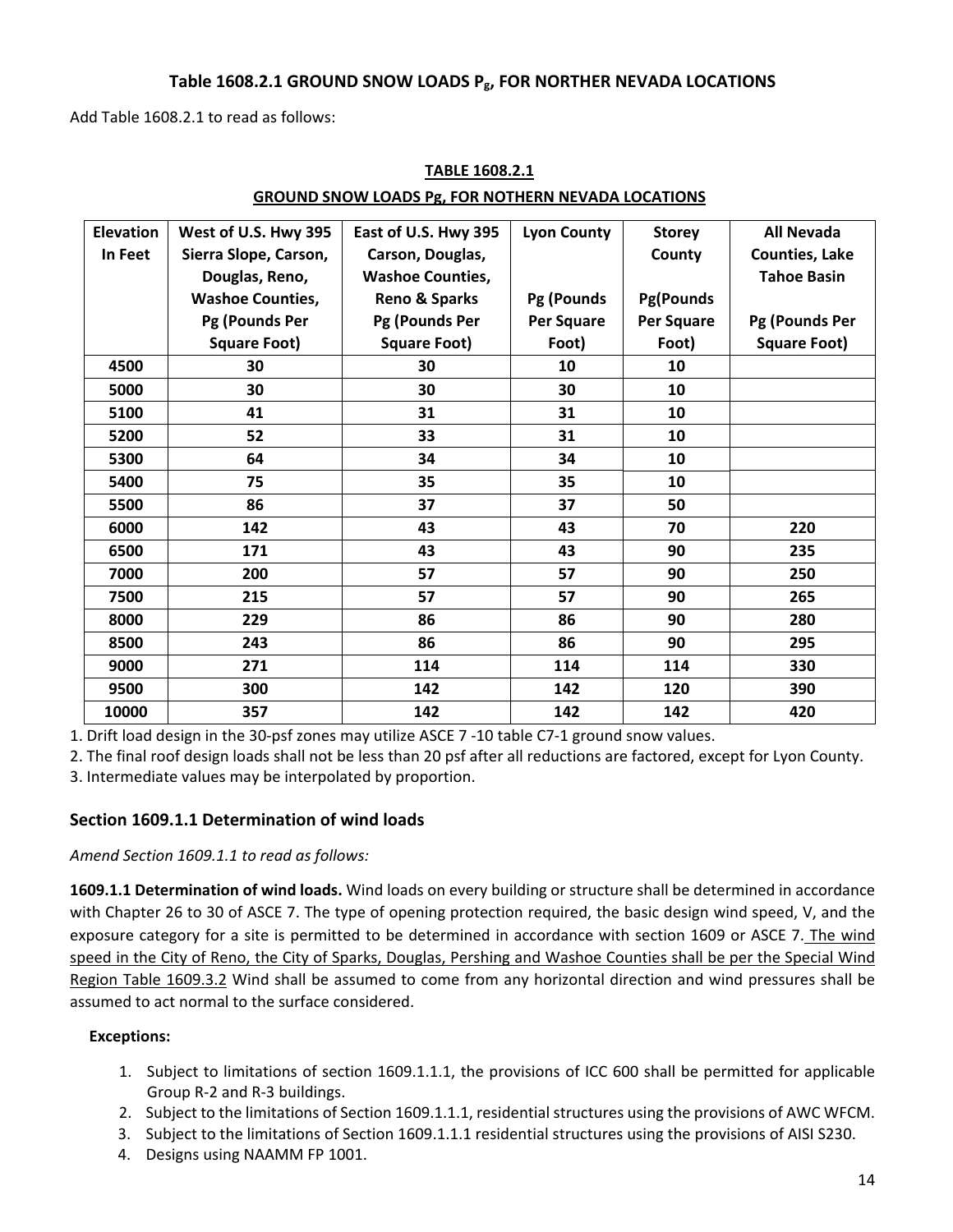- 5. Designs using TIA‐222 for antenna‐supporting structures and antennas, provided that the horizontal extent of Topographic Category 2 escarpments in Section 2.6.6.2 of TIA‐222 shall be 16 times the height of the escarpment.
- 6. Wind tunnel tests in accordance with ASCE 49 and Sections 31.4 and 31.5 of ASCE 7.

The wind speeds in Figures 1609.3(1) through 1609.3(8) are basic design wind speeds, V, and shall be converted in accordance with Section 1609.3.1 to allowable stress design wind speeds,  $V_{\text{asd}}$ , when the provisions of the standards referenced in Exceptions 4 and 5 are used. The wind speed in the City of Reno, the City of Sparks, Douglas, Pershing and Washoe Counties shall be per the Special Wind Region Table 1609.3.2

### **Section 1609.1.1.1 Applicability**

*Amend Section 1609.1.1.1 to read as follows:*

*1609.1.1.1* **Applicability**. The provisions of ICC 600 are applicable only to buildings located within Exposure B or C as defined in section 1609.4. The wind speed in the Carson City, City of Reno, the City of Sparks, Douglas, Pershing, Storey, Lyon and Washoe Counties shall be per the Special Wind Region Table 1609.3.2. The provisions of ICC 600, AWC WFCM and AISI S230 shall not apply to buildings sited on the upper half of an isolated hill, ridge, or escarpment meeting all of the following conditions:

- 1. The hill, ridge or escarpment is 60 feet (18288 mm) or higher if located in Exposure B or 30 feet (9144 mm) or higher if located in Exposure C.
- 2. The maximum average slope of the hill exceeds 10 percent.
- 3. The hill, ridge or escarpment is unobstructed upwind by other such topographic features for a distance from the high point of 50 times the height of the hill or 2 miles (3.22 km), whichever is greater.

### **Section 1609.3 Basic design wind speed**

*Amend Section 1609.3 to read as follows:*

**1609.3 Basic design wind speed**. The basic design wind speed, V, in mph, for the determination of the wind loads shall be determined by figures 1609.3(1) through (8). The basic design wind speed, V, for use in the design of Risk Category II buildings and structures shall be obtained from Figures 1609.3(1) and 1609.3(5). The basic design wind speed, V, for use in the design of Risk Category III buildings and structures shall be obtained from Figures 1609.3(2) and 1609.3(6). The basic design wind speed, V, for use in the design of Risk Category IV buildings and structures shall be obtained from Figures 1609.3(3) and 1609.3(7). The basic design wind speed, V, for use in the design of Risk Category I buildings and structures shall be obtained from Figures 1609.3(4) and 1609.3(8). No altitude density reduction shall be taken.

The basic design wind speed, V, for the special wind regions indicated near mountainous terrain and near gorges shall be in accordance with local jurisdiction requirements. The basic design wind speeds, V, determined by the local jurisdiction shall be in accordance with Chapter 26 of ASCE 7. Utilizing Special wind region Table 1609.3.2.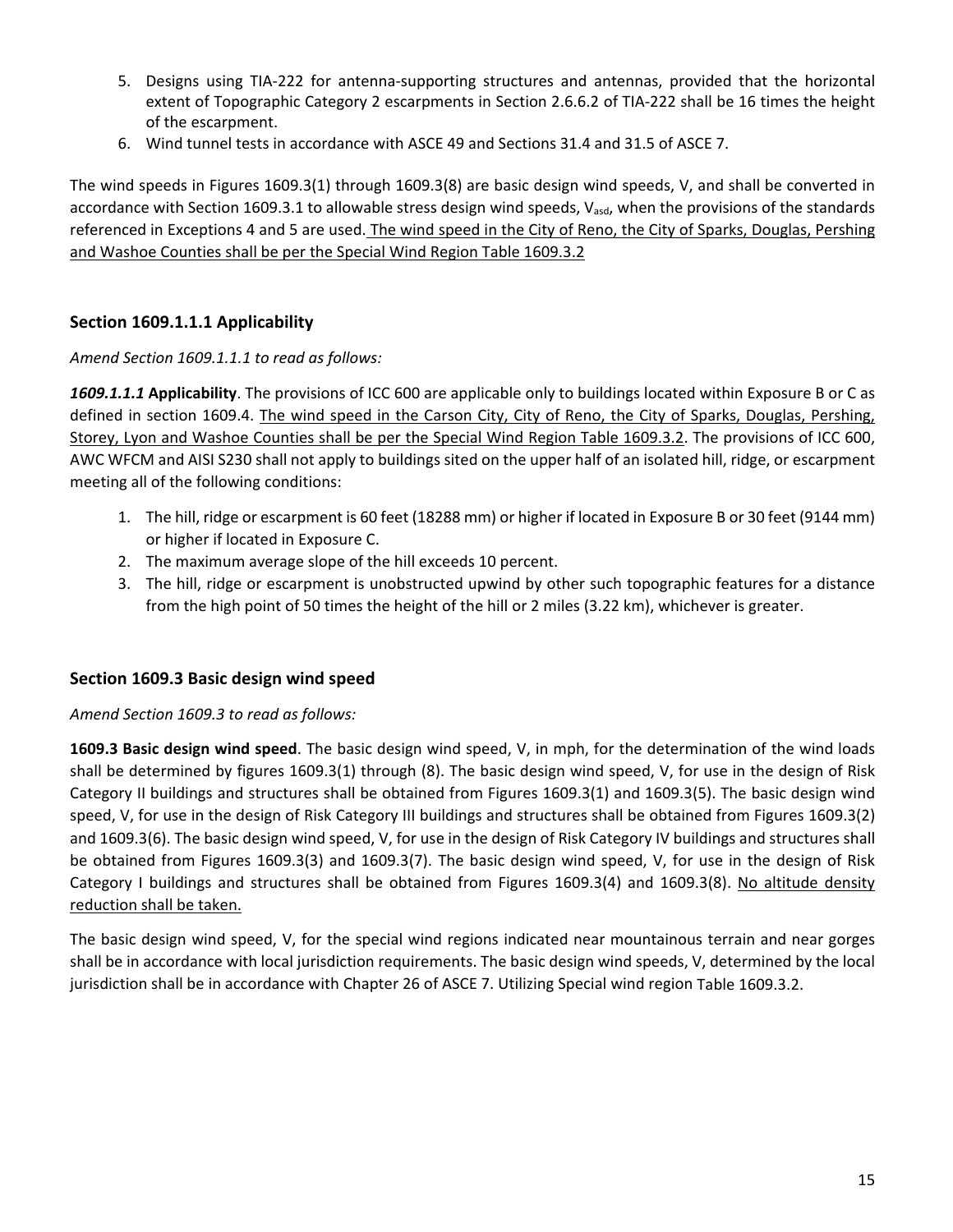#### **TABLE 1609.2 SPECIAL WIND REGION DEFINED: MINIMUM BASIC WIND SPEEDS**

*Add Table 1609.3.2 to read as follows:*

#### **TABLE 1609.3.2 SPECIAL WIND REGION DEFINED: MINIMUM BASIC WIND SPEEDS**

For Carson City, City of Reno, City of Sparks, Douglas, Lyon, Pershing, Storey and Washoe Counties the design wind speed values shall be:

| <b>Risk Category</b> | <b>Ultimate Wind Speed</b> | V <sub>asd</sub> Wind Speed |  |
|----------------------|----------------------------|-----------------------------|--|
|                      | $V_{ult}$ (mph)            | 3-sec gust (mph)            |  |
|                      | 110                        | 85                          |  |
| II & 2018 IRC        | 120                        | 93                          |  |
| Ш                    | 130                        | 101                         |  |
| IV                   | 135                        | 104                         |  |

Table notes:

a) Air density corrections to design wind pressures are prohibited. The conversions from Vult to Vasd are based on Table 1609.3.1

### **Section 1704.2 Special inspections and tests**

#### *Amend Section 1704.2 to read as follows:*

**1704.2 Special inspections and tests.** Where application is made to the *building official* for construction as specified in Section 105, the owner or the owner's authorized agent, other than the contractor, shall employ one or more *approved agencies* to provide *special inspections* and tests during construction on the types of work specified in Section 1705 and identify the *approved agencies* to the *building official.* These *special inspections* and tests are in addition to the inspections by the *building official* that are identified in Section 110.

#### **Exceptions:**

- 1. *Special inspections* and tests are not required for construction of a minor nature or as warranted by conditions in the jurisdiction as *approved* by the *building official.*
- 2. Unless otherwise required by the *building official*, *special inspections* and tests are not required for Group R‐3 occupancies as applicable in section 101.2 and Group U occupancies that are accessory to a residential occupancy including, but not limited to, those listed in Section 312.1.
- 3. *Special inspections* and tests are not required for portions of structures designed and constructed in accordance with the cold‐formed steel light‐frame construction provisions of Section 2211.1.2 or the conventional light‐frame constructions provisions of Section 2308.
- 4. The contractor is permitted to employ the *approved agencies* where the contractor is also the owner.

#### **Section 1803.2 Investigations required**

*Amend Section 1803.2 to read as follows:*

**1803.2 Investigations required.** Geotechnical investigations shall be conducted in accordance with Sections 1803.3 through 1803.5.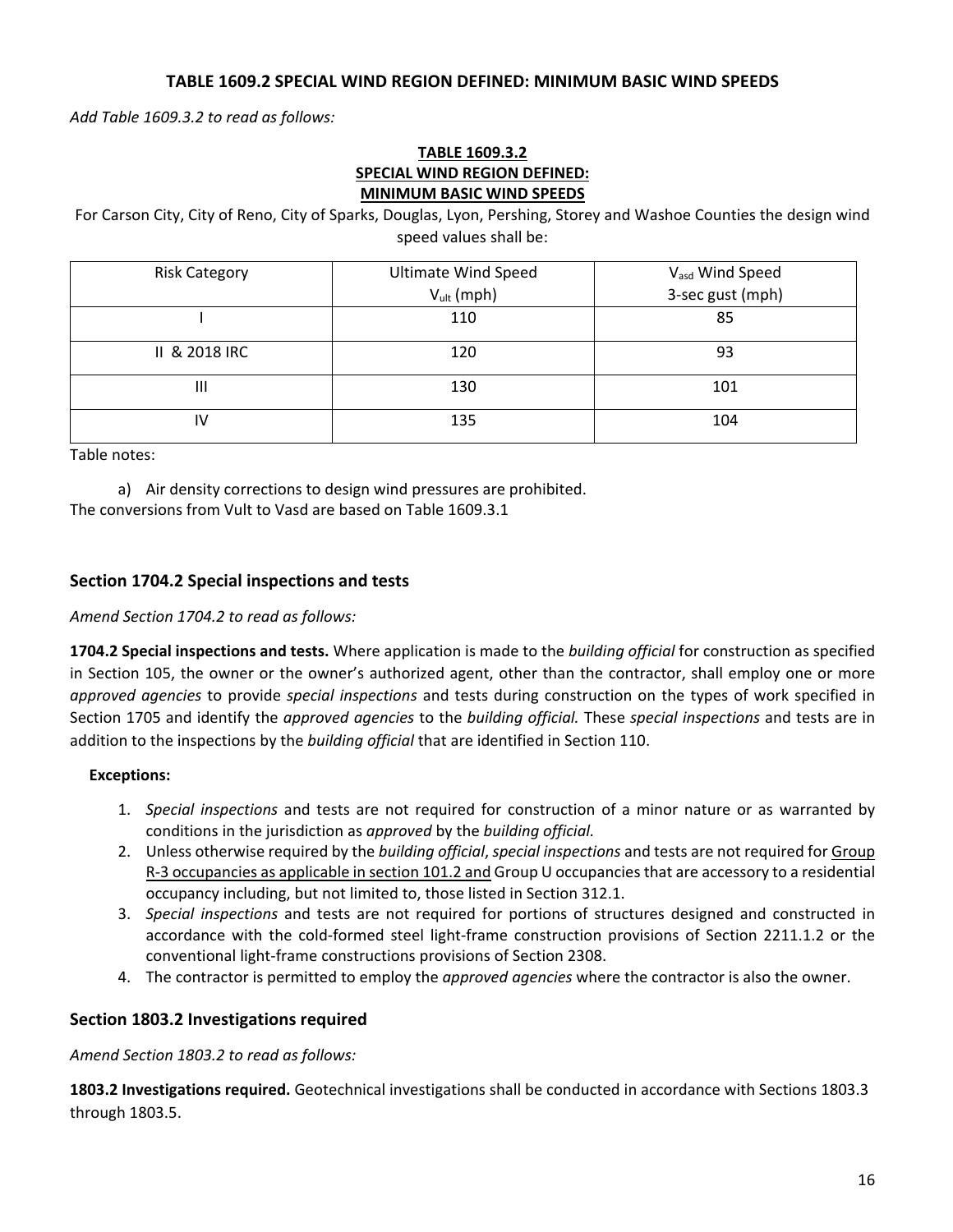**Exception:** The *building official* shall be permitted to waive the requirement for need not require a geotechnical investigation where satisfactory data from adjacent areas is provided by a licensed design professional available that demonstrates an investigation is not necessary for any of the conditions in Sections 1803.5.1 through 1803.5.6 and Sections 1803.5.10 and 1803.5.11.

### **Section 1803.6 Reporting**

*Amend Section 1803.6 to read as follows:*

**1803.6 Reporting.** Where geotechnical investigations are required, a written report of the investigations shall be submitted to the building official by the permit applicant at the time of permit application. This geotechnical report shall include, but need not be limited to, the following information:

- 1. A plot showing the location of the soil investigations
- 2. A complete record of the soil boring and penetration test logs and soil samples.
- 3. A record of the soil profile.
- 4. Elevation of the water table, if encountered.
- 5. Recommendations for foundation type and design criteria, including but not limited to: bearing capacity of natural or compacted soil; provisions to mitigate the effects of expansive soils; mitigation of the effects of liquefaction, differential settlement, and varying soil strength; and the effects of adjacent loads
- 6. Expected total and differential settlement.
- 7. Deep foundation information in accordance with Section 1803.5.5.
- 8. Special design and construction provisions for foundations of structures founded on expansive soils, as necessary.
- 9. Compacted fill material properties and testing in accordance with Section 1803.5.8.
- 10. Controlled low‐strength material properties and testing in accordance with Section 1803.5.9.
- 11. Where required by 1803.5.11, investigation of liquefaction hazards shall be performed in accordance with "Guidelines for Evaluating Liquefaction Hazards in Nevada;" investigation of hazards associated with surface displacement due to faulting or seismically induced lateral spreading or lateral flow shall be performed in accordance with "Guidelines for Evaluating Potential Surface Fault Rupture/Land Subsidence Hazards in Nevada."

### **Section 1807 2.1.1 Rockery retaining walls**

*Amend Section 1807.2 adding Section 1807.2.1.1 as follows:*

### **1807.2.1.1 Rockery retaining walls.**

Rockery retaining walls or rockery soil stabilization walls shall not be subject to surcharges, such as building foundations, adjacent retaining structures, slopes or vehicle surcharge. Rockery walls over four feet in height shall be engineered and shall have special inspection. The special inspection shall verify all of the specified items listed below. Wall height is determined from the bottom of the footing to the adjacent grade at the top of the wall. Structures adjacent to rockery wall shall be set back a minimum distance equal to the height of the wall. As described above, drainage shall be provided behind all engineered rockery walls. A global stability analysis shall be performed for all rockery walls that are terraced. No single tier shall exceed 8 feet in height. The Engineer shall specify on the construction documents:

- 1. Type and quality of rock.
- 2. Unit weight, if design exceeds 155 pcf.
- 3. Rock size in approximate diameter
- 4. Rock placement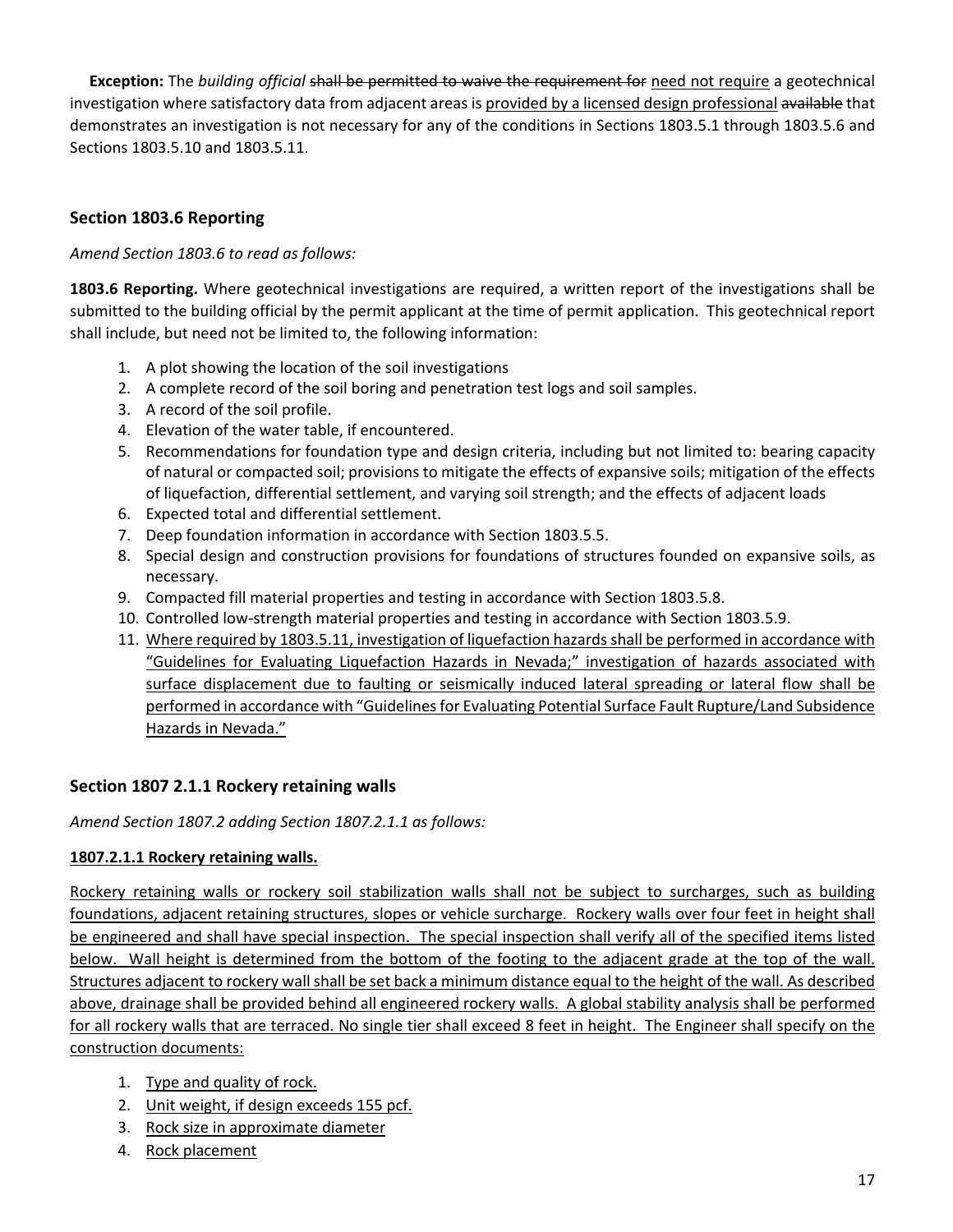- 5. Voids greater than 3" shall be filled
- 6. Drainage swale and system
- 7. Embedment
- 8. Wall face slope (batter 6v:1H recommended)
- 9. Mechanically stabilized earth, if specified

A Global Stability Analysis shall include the following:

- 1. Shall be stamped by a licensed geotechnical engineer.
- 2. Shall include a seismic evaluation representative of the location.
- 3. All results of the analysis shall be included in the report.

### **1808.6.1 Foundations**

*Amend Section 1808.6.1 to read as follows:*

**1808.6.1 Foundations.** Foundations placed on or within the active zone of expansive soils shall be designed to resist differential volume changes and to prevent structural damage to the supported structure. Deflection and racking of the supported structure shall be limited to that which will not interfere with the usability and serviceability of the structure.

Foundations placed below where volume change occur or below expansive soil shall comply with the following provisions:

- 1. Foundations extending into or penetrating expansive soils shall be designed to prevent uplift of the supported structure.
- 2. Foundations penetrating expansive soils shall be designed to resist forces exerted on the foundation due to soil volume changes or shall be isolated from the expansive soil.

Post-tensioned slabs shall not be utilized in place of frost depth footing design unless super structure deflection and differential movement calculations are provided. The deflection calculations would need to show that the maximum combined frost and expansive soil heaving, as localized at slab edges, with resultant non-uniformly distributed deflections, as well as whole slab deflections would not result in super structure racking or excessive truss, roof or wall frame movement.

### **Section 1809.5 Frost protection**

*Amend Section 1809.5(1) to read as follows:*

**1809.5 Frost protection.** Except where otherwise protected from frost, foundations and other permanent supports of buildings and structures shall be protected from frost by one or more of the following methods:

- 1. Extending below the frost line of the locality. Refer to 2018 Northern Nevada Amendments Appendix Table R201.2(1) for requirements of local Authorities Having Jurisdiction.
- 2. Constructing in accordance with ASCE 32.
- 3. Erecting on solid rock.
- **Exception:** Free‐standing buildings meeting all of the following conditions shall not be required to be protected:
	- 1. Assigned to Risk Category I.
	- 2. Area of 600 square feet (56 m<sup>2</sup>) or less for light-frame construction or 400 square feet (37 m<sup>2</sup>) or less for other than light‐frame construction.
	- 3. Eave height of 10 feet (3048 mm) or less.

Shallow foundations shall not bear on frozen soil unless such frozen condition is of a permanent character.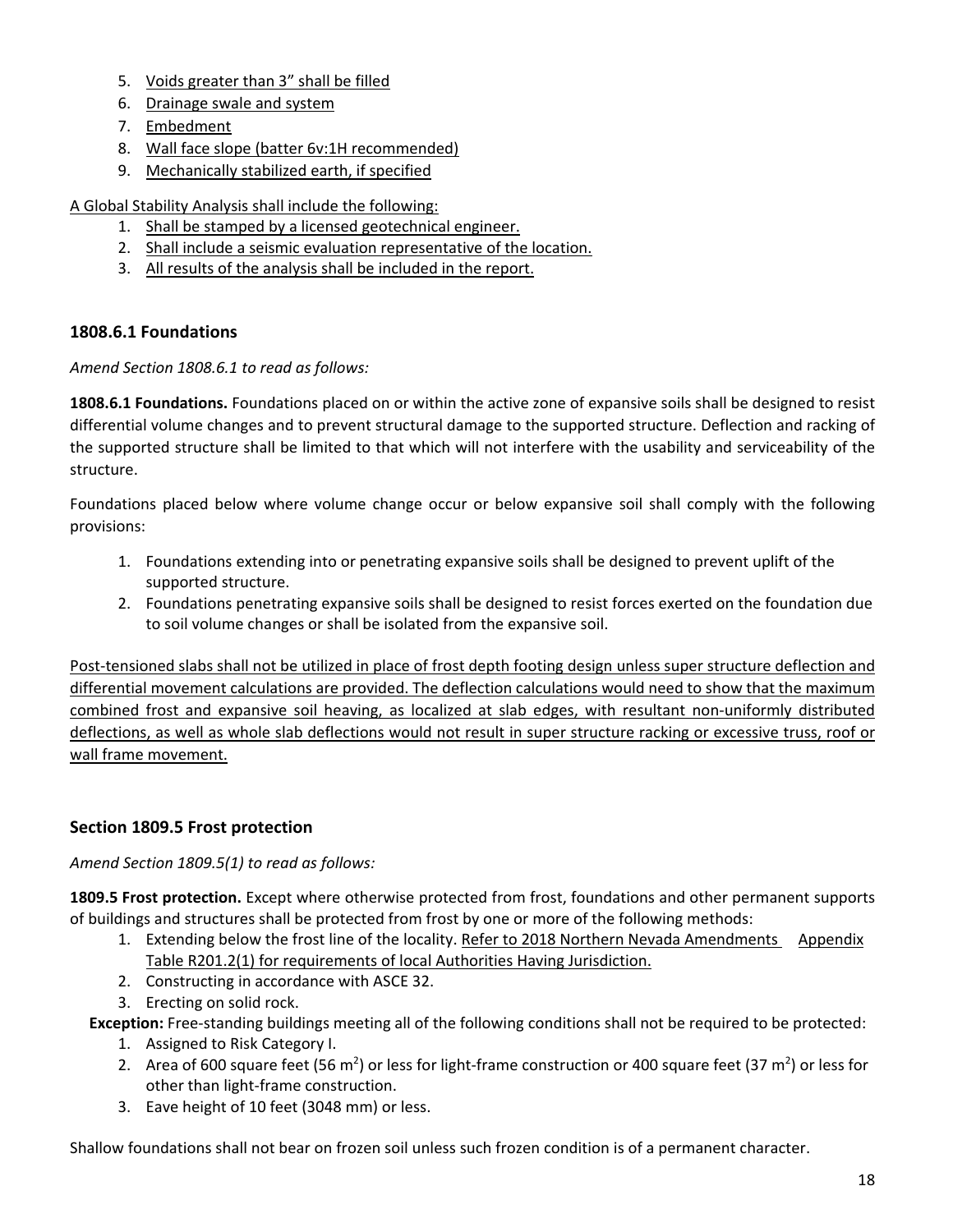#### **Section 2901.1 Scope**

*Amend Section 2901.5 to read as follows:*

**2901.1 Scope.** The provisions of this chapter and the *International Plumbing Code Uniform Plumbing Code* shall govern the design, construction, erection and installation of plumbing components, appliances, equipment and systems used in *buildings* and structures covered by this code. Toilet and bathing rooms shall be constructed in accordance with Section 1209. Private sewage disposal systems shall conform to the *International Private Sewage Disposal Code*. The *International Fire Code,* the *International Property Maintenance Code* and the *International Plumbing Code* shall govern the use and maintenance of plumbing components, appliances, equipment and systems. The *International Existing Building code* and the *International Plumbing Code* shall govern the *alteration, repair,* relocation, replacement and *addition* of plumbing components, *appliances, equipment* and systems.

#### **Section 2902.1 Minimum number of fixtures**

Amend Section 2902.1 to read as follows:

**2902.1 Minimum number of fixtures.** Plumbing fixtures shall be provided in the minimum number as shown in Table 2902.1 based on the actual use of the building or space. Uses not shown in Table 2902.1 shall be considered individually by the code official. The number of occupants shall be determined by this code. Suitable toilet facilities shall be provided and maintained in a sanitary condition for the use of workers during construction.

#### **TABLE 2902.1 MINIMUM NUMBER OF REQUIRED PLUMBING FIXTURES**

Amend Table 2902.1 to read as follows:

| No. | <b>CLASSIFICATION</b> | <b>DESCRIPTION</b>                                                                               | (URINALS SEE SECTION<br><b>INTERNATIONAL</b>                                                      | <b>WATER CLOSETS</b><br><b>424.2 OF THE</b><br><b>PLUMBING CODE)</b>                         |               | <b>LAVATORIES</b>                                                 | <b>BATHTUBS/</b><br><b>SHOWERS</b> | <b>DRINKING</b><br><b>FOUNTAINS</b><br><b>(SEE SECTION</b><br><b>410 OF THE</b><br><b>INTERNATIONAL</b> | <b>OTHER</b>      |
|-----|-----------------------|--------------------------------------------------------------------------------------------------|---------------------------------------------------------------------------------------------------|----------------------------------------------------------------------------------------------|---------------|-------------------------------------------------------------------|------------------------------------|---------------------------------------------------------------------------------------------------------|-------------------|
|     |                       |                                                                                                  | Male                                                                                              | Female                                                                                       | <b>Male</b>   | Female                                                            |                                    | <b>PLUMBING</b><br>CODE)                                                                                |                   |
|     |                       | Theaters and other<br>buildings for the per-<br>forming arts and<br>motion pictures <sup>d</sup> | 1 per 125                                                                                         | 1 per $65$                                                                                   | 1 per 200     |                                                                   |                                    | 1 per 500                                                                                               | 1 service<br>sink |
|     |                       | Nightclubs, bars,<br>taverns, dance halls<br>and buildings for<br>similar purposes <sup>d</sup>  | 1 per $40$                                                                                        | 1 per $40$                                                                                   | 1 per 75      |                                                                   |                                    | 1 per 500                                                                                               | 1 service<br>sink |
|     | Assembly              | Restaurants,<br>banquet halls and<br>food courts <sup>d</sup>                                    | 1 per 75                                                                                          | 1 per 75                                                                                     | 1 per 200     |                                                                   |                                    | 1 per 500                                                                                               | 1 service<br>sink |
|     |                       | Casino gaming areas                                                                              | $1$ per $100$ for<br>the first 400<br>and 1 per $250$<br>for the<br>remainder<br>exceeding<br>400 | 1 per $50$ for<br>the first 400<br>and 1 per 150<br>for the<br>remainder<br>exceeding<br>400 | exceeding 750 | 1 per 250 for the first<br>750 and 1 per 500<br>for the remainder |                                    | 1 per 1,000                                                                                             | 1 service<br>sink |

#### **[P] TABLE 2902.1 MINIMUM NUMBER OF REQUIRED PLUMBING FIXTURESa (See Sections 2902.1.1 and 2902.2)**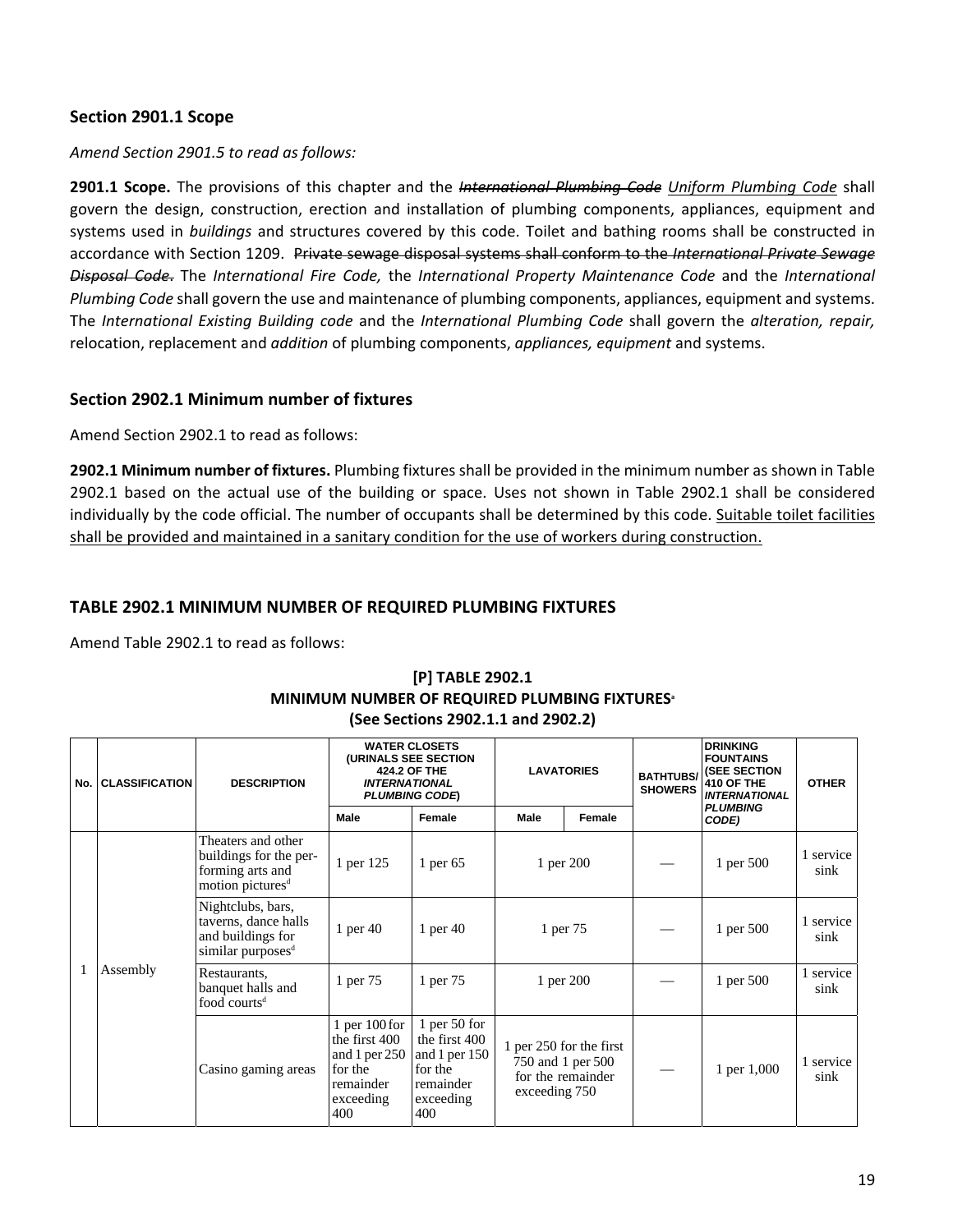| $[P]$ TABLE 2902.1—(continued)                            |
|-----------------------------------------------------------|
| MINIMUM NUMBER OF REQUIRED PLUMBING FIXTURES <sup>a</sup> |
| $(0, 0, 1)$ $(0, 0, 0, 1)$                                |

|                |                                               |                                                                                                                                                                                                          |                                                                                                      | (See Sections 2902.1.1 and 2902.2)                                                                 |                                            |                                              |                                    |                                                                                                                     |                                |
|----------------|-----------------------------------------------|----------------------------------------------------------------------------------------------------------------------------------------------------------------------------------------------------------|------------------------------------------------------------------------------------------------------|----------------------------------------------------------------------------------------------------|--------------------------------------------|----------------------------------------------|------------------------------------|---------------------------------------------------------------------------------------------------------------------|--------------------------------|
| No.            | <b>CLASSIFICATION</b>                         | <b>DESCRIPTION</b>                                                                                                                                                                                       | <b>INTERNATIONAL</b>                                                                                 | <b>WATER CLOSETS</b> <sup>h</sup><br>(URINALS SEE SECTION<br>424.2 OF THE<br><b>PLUMBING CODE)</b> | <b>LAVATORIES</b>                          |                                              | <b>BATHTUBS/</b><br><b>SHOWERS</b> | <b>DRINKING</b><br><b>FOUNTAINS</b><br><b>(SEE SECTION</b><br>410 OF THE<br><b>INTERNATIONAL</b><br><b>PLUMBING</b> | <b>OTHER</b>                   |
|                |                                               |                                                                                                                                                                                                          | Male                                                                                                 | Female                                                                                             | Male                                       | <b>Female</b>                                |                                    | CODE)                                                                                                               |                                |
|                |                                               | Auditoriums without<br>permanent seating, art<br>galleries, exhibition<br>halls, museums, lecture<br>halls, libraries, arcades<br>and gymnasiums <sup>d</sup>                                            | 1 per 125                                                                                            | 1 per 65                                                                                           | 1 per 200                                  |                                              |                                    | 1 per 500                                                                                                           | 1 service<br>sink              |
|                |                                               | Passenger terminals and<br>transportation facilities <sup>d</sup>                                                                                                                                        | 1 per 500                                                                                            | 1 per 500                                                                                          | 1 per 750                                  |                                              |                                    | 1 per 1,000                                                                                                         | 1 service<br>sink              |
|                |                                               | Places of worship<br>and other religious<br>services <sup>d</sup>                                                                                                                                        | 1 per 150                                                                                            | 1 per 75                                                                                           | 1 per 200                                  |                                              |                                    | 1 per 1,000                                                                                                         | 1 service<br>sink              |
| $\mathbf{1}$   | Assembly<br><b>Business</b><br>$\overline{2}$ | Coliseums, arenas,<br>skating rinks, pools and<br>tennis courts for indoor<br>sporting events and<br>activities                                                                                          | 1 per $75$ for<br>the first<br>1,500 and 1<br>per 120 for<br>the remain-<br>der exceed-<br>ing 1,500 | 1 per 40 for<br>the first<br>1,520 and 1<br>per 60 for<br>the remain-<br>der exceed-<br>ing 1,520  | 1 per<br>1 per<br>200<br>150               |                                              |                                    | 1 per 1,000                                                                                                         | 1 service<br>sink              |
|                |                                               | Stadiums,<br>amusement parks,<br>bleachers and<br>grandstands for<br>outdoor sporting<br>events and activities <sup>f</sup>                                                                              | 1 per $75$ for<br>the first<br>1,500 and 1<br>per 120 for<br>the remain-<br>der exceed-<br>ing 1,500 | 1 per 40 for<br>the first<br>1,520 and 1<br>per 60 for<br>the remain-<br>der exceed-<br>ing 1,520  | 1 per<br>200                               | 1 per<br>150                                 |                                    | 1 per 1,000                                                                                                         | 1 service<br>sink              |
|                |                                               | Buildings for the<br>transaction of business,<br>professional services,<br>other services involving<br>merchandise, office<br>buildings, banks, light<br>industrial, ambulatory<br>care and similar uses | 1 per 25 for the first 50<br>and 1 per 50 for the<br>remainder exceeding 50                          |                                                                                                    | 1 per 40 for the<br>exceeding 80           | first 80 and 1 per 80<br>for the remain- der |                                    | 1 per 100                                                                                                           | 1 service<br>sink <sup>e</sup> |
| 3              | Educational                                   | Educational<br>facilities                                                                                                                                                                                |                                                                                                      | 1 per 50                                                                                           | 1 per 50                                   |                                              |                                    | 1 per 100                                                                                                           | 1 service<br>sink              |
| $\overline{4}$ | Factory and<br>industrial                     | Structures in which<br>occupants are engaged<br>in work fabricating,<br>assembly or processing<br>of products or materials                                                                               |                                                                                                      | 1 per 100                                                                                          | 1 per 100                                  |                                              |                                    | 1 per 400                                                                                                           | 1 service<br>sink              |
|                |                                               | Custodial care facilities                                                                                                                                                                                |                                                                                                      | 1 per 10                                                                                           | 1 per 10                                   |                                              | 1 <sub>per</sub> 8                 | 1 per 100                                                                                                           | 1 service<br>sink              |
|                |                                               | Medical care recipients<br>in hospitals and nursing<br>homes <sup>b</sup>                                                                                                                                |                                                                                                      | 1 per room $\epsilon$                                                                              | $1$ per room <sup><math>\circ</math></sup> |                                              | 1 per 15                           | 1 per 100                                                                                                           | 1 service<br>sink              |
| 5              | Institutional                                 | Employees in<br>hospitals and<br>nursing homes <sup>b</sup>                                                                                                                                              | 1 per 25                                                                                             |                                                                                                    | 1 per 35                                   |                                              |                                    | 1 per 100                                                                                                           |                                |
|                |                                               | Visitors in hospitals<br>and nursing homes                                                                                                                                                               |                                                                                                      | 1 per 75                                                                                           | 1 per 100                                  |                                              |                                    | 1 per 500                                                                                                           |                                |
|                |                                               | Prisonsb                                                                                                                                                                                                 |                                                                                                      | 1 per cell                                                                                         | 1 per cell                                 |                                              | 1 per 15                           | 1 per 100                                                                                                           | 1 service<br>sink              |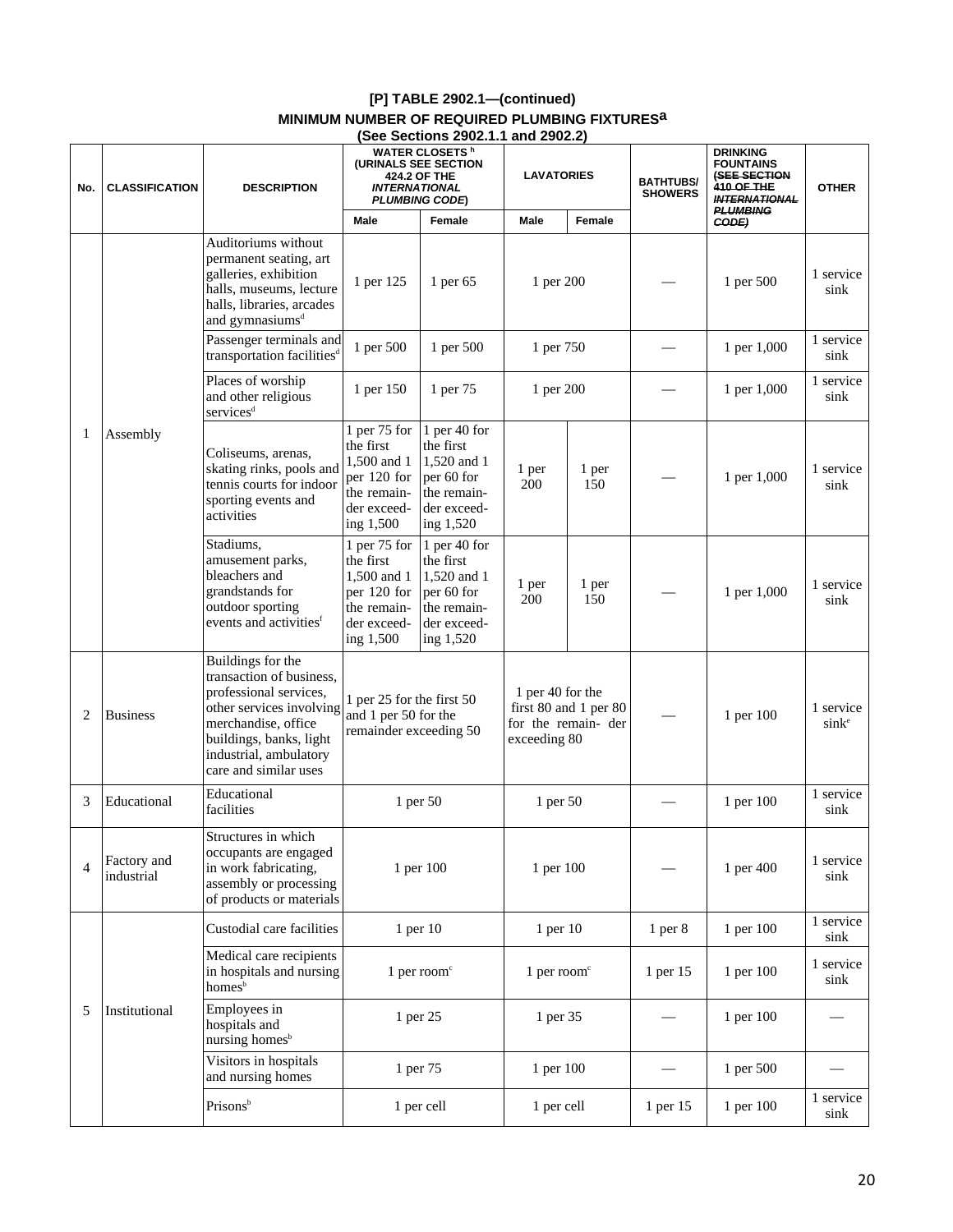### **[P] TABLE 2902.1—continued**

#### **MINIMUM NUMBER OF REQUIRED PLUMBING FIXTURESa**

|     |                       |                                                                                                                         | (See Sections 2902.1.1 and 2902.2)<br><b>WATER CLOSETS (URINALS</b><br>SEE SECTION 424.2 OF THE |        |                   |                     |                                    |                                                                                                 |                                                                                                                             |
|-----|-----------------------|-------------------------------------------------------------------------------------------------------------------------|-------------------------------------------------------------------------------------------------|--------|-------------------|---------------------|------------------------------------|-------------------------------------------------------------------------------------------------|-----------------------------------------------------------------------------------------------------------------------------|
| No. | <b>CLASSIFICATION</b> | <b>DESCRIPTION</b>                                                                                                      | <b>INTERNATIONAL PLUMBING</b><br>CODE)                                                          |        | <b>LAVATORIES</b> |                     | <b>BATHTUBS/</b><br><b>SHOWERS</b> | <b>DRINKING</b><br><b>FOUNTAINS</b><br>(SEE SECTION<br><b>410 OF THE</b><br><b>INTERNATIONA</b> | <b>OTHER</b>                                                                                                                |
|     |                       |                                                                                                                         | Male                                                                                            | Female | Male              | Female              |                                    | <b>L PLUMBING</b><br><b>CODEL</b>                                                               |                                                                                                                             |
|     |                       | Reformatories,<br>detention centers and<br>correctional centers <sup>b</sup>                                            | 1 per 15                                                                                        |        | 1 per 15          |                     | 1 per 15                           | 1 per 100                                                                                       | 1 service<br>sink                                                                                                           |
| 5   | Institutional         | Employees in<br>reformitories,<br>detention centers and<br>correctional centers <sup>b</sup>                            | 1 per 25                                                                                        |        | 1 per 35          |                     |                                    | 1 per 100                                                                                       |                                                                                                                             |
|     |                       | Adult day care and<br>child day care                                                                                    | 1 per 15                                                                                        |        | 1 per 15          |                     | $\mathbf{1}$                       | 1 per 100                                                                                       | 1 service<br>sink                                                                                                           |
| 6   | Mercantile            | Retail stores, service<br>stations, shops, sales-<br>rooms, markets and<br>shopping centers                             | 1 per 500                                                                                       |        | 1 per 750         |                     |                                    | 1 per 1,000                                                                                     | 1 service<br>sink <sup>e</sup>                                                                                              |
|     |                       | Hotels, motels,<br>boarding houses<br>(transient)                                                                       | 1 per sleeping unit                                                                             |        |                   | 1 per sleeping unit | 1 per<br>sleeping<br>unit          |                                                                                                 | 1 service<br>sink                                                                                                           |
|     |                       | Dormitories,<br>fraternities,<br>sororities and<br>boarding houses<br>(not transient)                                   | 1 per 10                                                                                        |        | 1 per 10          |                     | 1 <sub>per</sub> 8                 | 1 per 100                                                                                       | 1 service<br>sink                                                                                                           |
| 7   | Residential           | Apartment house                                                                                                         | 1 per dwelling unit                                                                             |        |                   | 1 per dwelling unit | 1 per<br>dwelling<br>unit          |                                                                                                 | 1 kitchen<br>sink per<br>dwelling<br>unit; 1<br>automatic<br>clothes<br>washer<br>connection<br>per 20<br>dwelling<br>units |
|     |                       | One- and two-<br>family dwellings<br>and lodging houses<br>with five or fewer<br>guestrooms                             | 1 per dwelling unit                                                                             |        | $1$ per $10$      |                     | 1 per<br>dwelling<br>unit          |                                                                                                 | 1 kitchen<br>sink per<br>dwelling<br>unit; 1<br>automatic<br>clothes                                                        |
|     |                       | living<br>Congregate<br>facilities with 16 or<br>fewerpersons                                                           | 1 per 10                                                                                        |        | $1$ per $10$      |                     | $1$ per $8$                        | 1 per 100                                                                                       | 1 service<br>sink                                                                                                           |
| 8   | Storage               | Structures for the<br>storage of goods,<br>warehouses,<br>storehouses and<br>freight depots, low and<br>moderate hazard | 1 per 100                                                                                       |        | 1 per 100         |                     |                                    | 1 per 1,000                                                                                     | 1 service<br>sink                                                                                                           |

a. The fixtures shown are based on one fixture being the minimum required for the number of persons indicated or any fraction of the number of persons indicated. The number of occupants shall be determined by this code.

- b. Toilet facilities for employees shall be separate from facilities for inmates or care recipients.
- c. A single‐occupant toilet room with one water closet and one lavatory serving not more than two adjacent patient sleeping units shall be permitted, provided that each patient sleeping unit has direct access to the toilet room and provisions for privacy for the toilet room user are provided.
- d. The occupant load for seasonal outdoor seating and entertainment areasshall be included when determining the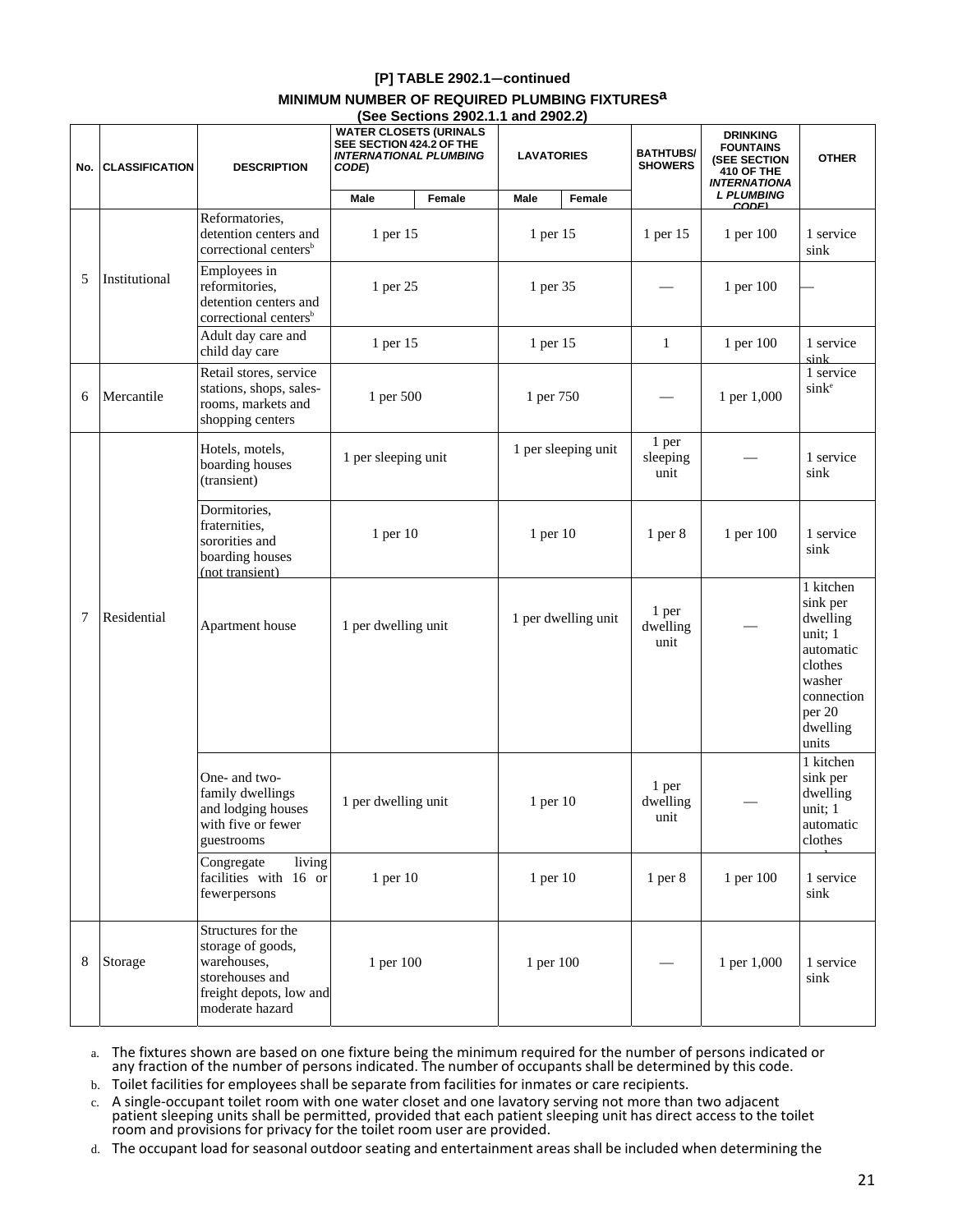minimum number of facilities required.

- e. For business and mercantile classifications with an occupant load of 30 or fewer, a service sink shall not be required.
- f. The required number and type of plumbing fixtures for outdoor swimming pools shall be in accordance with Section 609 of the International Swimming Pool and Spa Code.
- g. Drinking fountains are not required for an occupant load of 30 or fewer.
- h. For business and mercantile classifications with an occupant load of 45 30 or fewer, a service sink shall not be required.
- i. In each bathroom or toilet room, urinals shall not be substituted for more than 67 percent of the required water closets in assembly and educational *occupancies*. Urinals shall not be substituted for more than 50 percent of the required water closets in all other *occupancies*.
- j. The minimum number of required drinking fountains shall comply with Table 2902.1 and Chapter 11.

### **Section 3102.7 Engineering design**

*Amend Section 3102.7 to read as follows:*

**3102.7 Engineering design.** The structure shall be designed and constructed to sustain dead loads; loads due to tension or inflation; live loads including wind, snow, flood and seismic loads and in accordance with Chapter 16.

**Exception:** Membrane structures intended to be in place for 30 days or less may be engineered to risk category I loads provided the installation and use are per the manufacturer's recommendations.

### **Section I105.2 Footings**

*Amend Section I105.2 to read as follows:*

**I105.2 Footings.** In areas with a frost depth of zero, a An unenclosed patio cover that projects 14 feet or less from the main structure shall be permitted to be supported on a concrete slab on grade without footing, provided that the slab conforms to the provisions of Chapter 19 of this code and is not less than 3½ inches (89 mm) thick, and the columns do not support loads in excess of 750 pounds (3.36 kN) per column.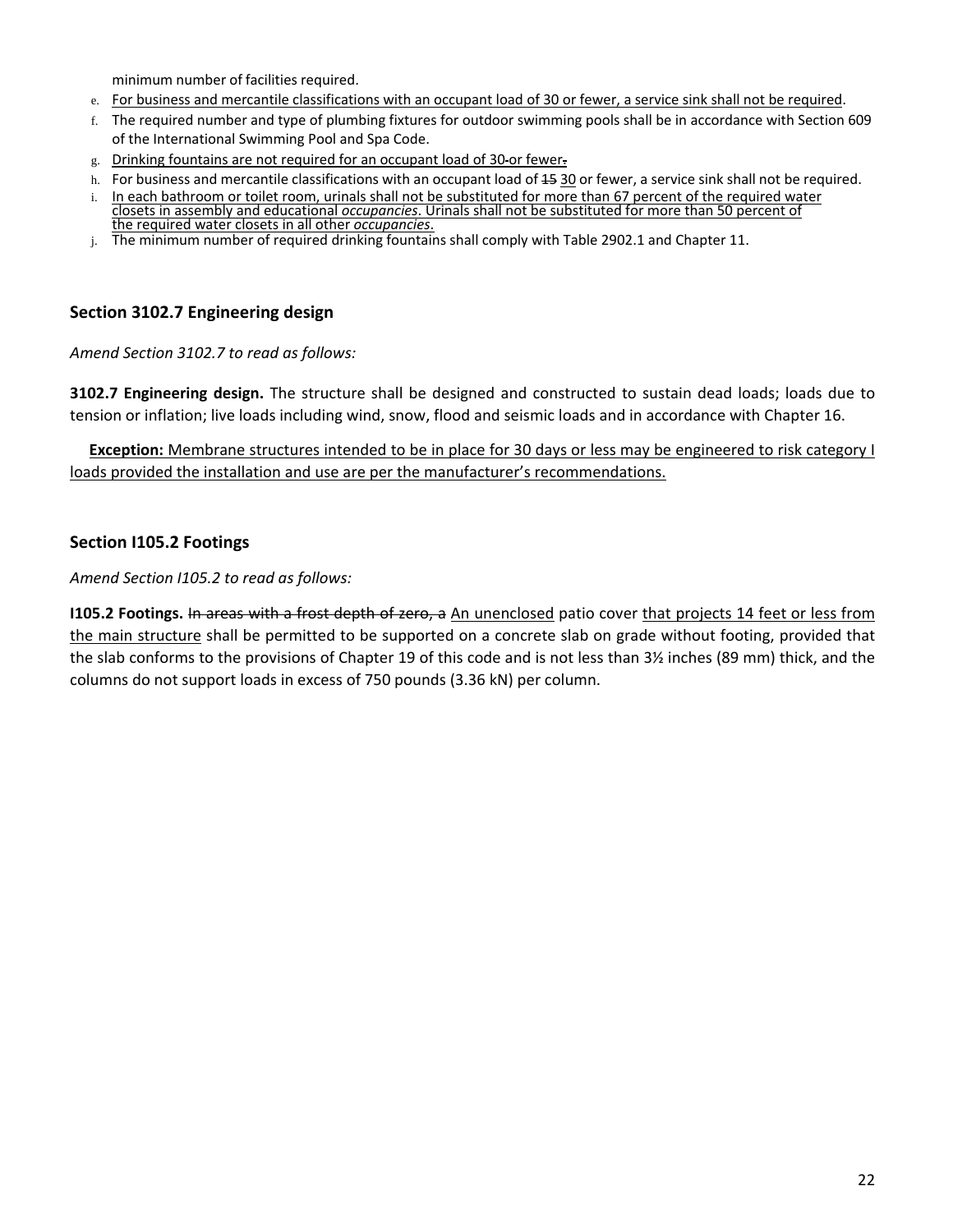# **Amendments to the 2018 Edition of the International Existing Building Code**

### **Section 301.6 Baby changing tables**

*Amend Section 301 by adding Section 301.6 to read as follows:*

**301.6 Baby Changing Tables.** Diaper changing tables are required to be installed in both male, female and other restrooms, in permanent buildings that contain public restrooms as defined in chapter 29 of the 2018 IBC. Changing tables are required when any of the following occur: new buildings, tenant improvements, new restrooms, alteration of existing restrooms, new additions, change of uses that require updating existing restrooms with additions to those facilities. Shall meet the guidelines of 603.5, 309 and 902 of ANSI/ICC A117.1‐20117.

 **Exceptions:** A building or facility that does not have public restrooms or has been issued a permit or license which restricts the admission of children on the basis of age, shall be exempt from this requirement.

### **Section 902.1 High‐rise buildings**

*Amend Section 902.1 to read as follows:*

**902.1 High‐rise buildings.** Any building having occupied floors more than 75 55 feet (22 860 16 764 mm) above the lowest level of fire department vehicle access shall comply with the requirements of Sections 902.1.1 and 902.1.2.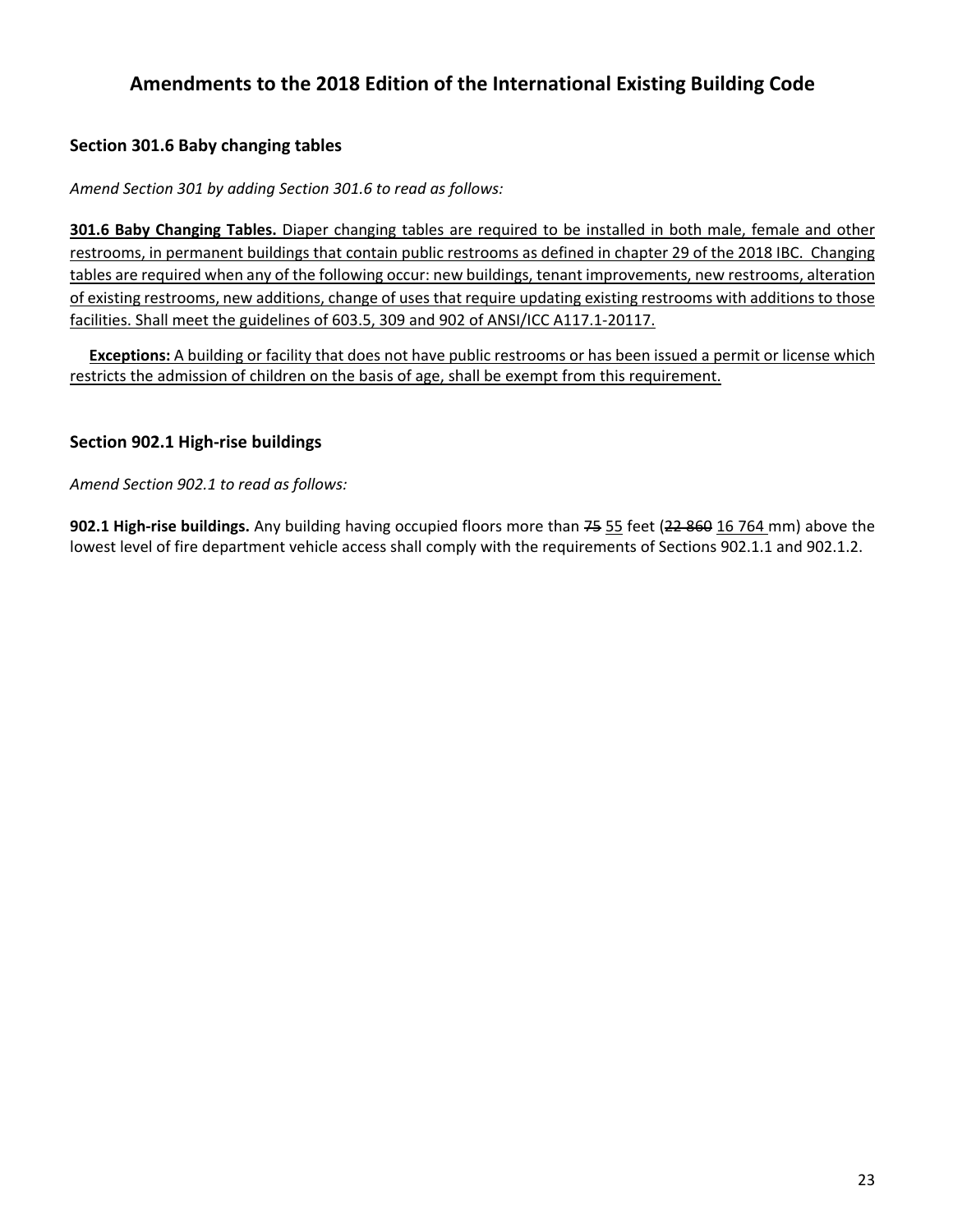# **Amendments to the 2018 Edition of the International Energy Conservation Code**

### **COMMERCIAL PROVISIONS**

### **Section C102.1.1 Above code program**

#### *Amend Section C102.1.1 to read as follows:*

**C102.1.1 Above code programs.** The code official or other authority having jurisdiction shall be permitted to deem a national, state or local energy efficiency program to exceed the energy efficiency required by this code. Programs seeking approval must submit all requested supporting documentation, including program guidelines, protocols, calculations and program simulation performance software, if applicable, to the NNICC and/or jurisdiction for review for use as acceptable software. Buildings approved in writing by such an energy efficiency shall be considered to be in compliance with this code. The requirements identified as "mandatory" in Chapter 4 shall be met.

### **Section C201.3 Terms defined in other codes**

#### *Amend Section C201.3 to read as follows:*

**C201.3 Terms defined in other codes.** Termsthat are defined in this code but are defined in the International Building Code, International Fire Code, International Fuel Gas Code, International Mechanical Code, Uniform Mechanical Code, International Plumbing Code, Uniform Plumbing Code, or the International Residential Code shall have the meanings ascribed to them in those codes.

### **Section C202 General Definitions**

*Amend Section C202 by adding the following definitions to read as follows:*

#### **C202 General Definitions**

**CASINO.** A structure that houses a business with a Non‐Restricted Gaming License from the Nevada Gaming Commission and State Gaming Control Board. It includes the gaming area(s) as well as the adjacent area(s) within the building envelope.

**CASINO GAMING AREA.** The space within a *casino* wherein gaming is conducted. The gaming area shall also include accessory uses within the same room(s) as, or substantially open to the gaming floor(s). Such areas shall include, but not be limited to lobbies, balconies, public circulation areas, assembly areas, restaurants, bars, lounges, food courts, retail spaces, mezzanines, convention pre‐function areas, cashiers' cages, players' clubs, customer support, conservatories and promenades that share the same atmosphere, spillover lighting and theme lighting with the adjacent gaming floor area. For accessory areas situated on the perimeter of the gaming floor to be considered substantially open, the walls(s) or partitions(s) separating an accessory space from the gaming area must be a minimum of 50% open, as measured from the interior side of the accessory space, with no doors, windows and other obstructions, other than roll up security grills, installed within the opening.

### **Section C402.5.3 Rooms containing fuel‐burning appliances**

*Amend Section C402.5.3 to read as follows:*

**C402.5.3 Rooms containing fuel‐burning appliances.** In Climate Zones 3 through 8, where combustion air is supplied through openings in an exterior wall to a room or space containing a space-conditioning fuel-burning appliance, one of the following shall apply: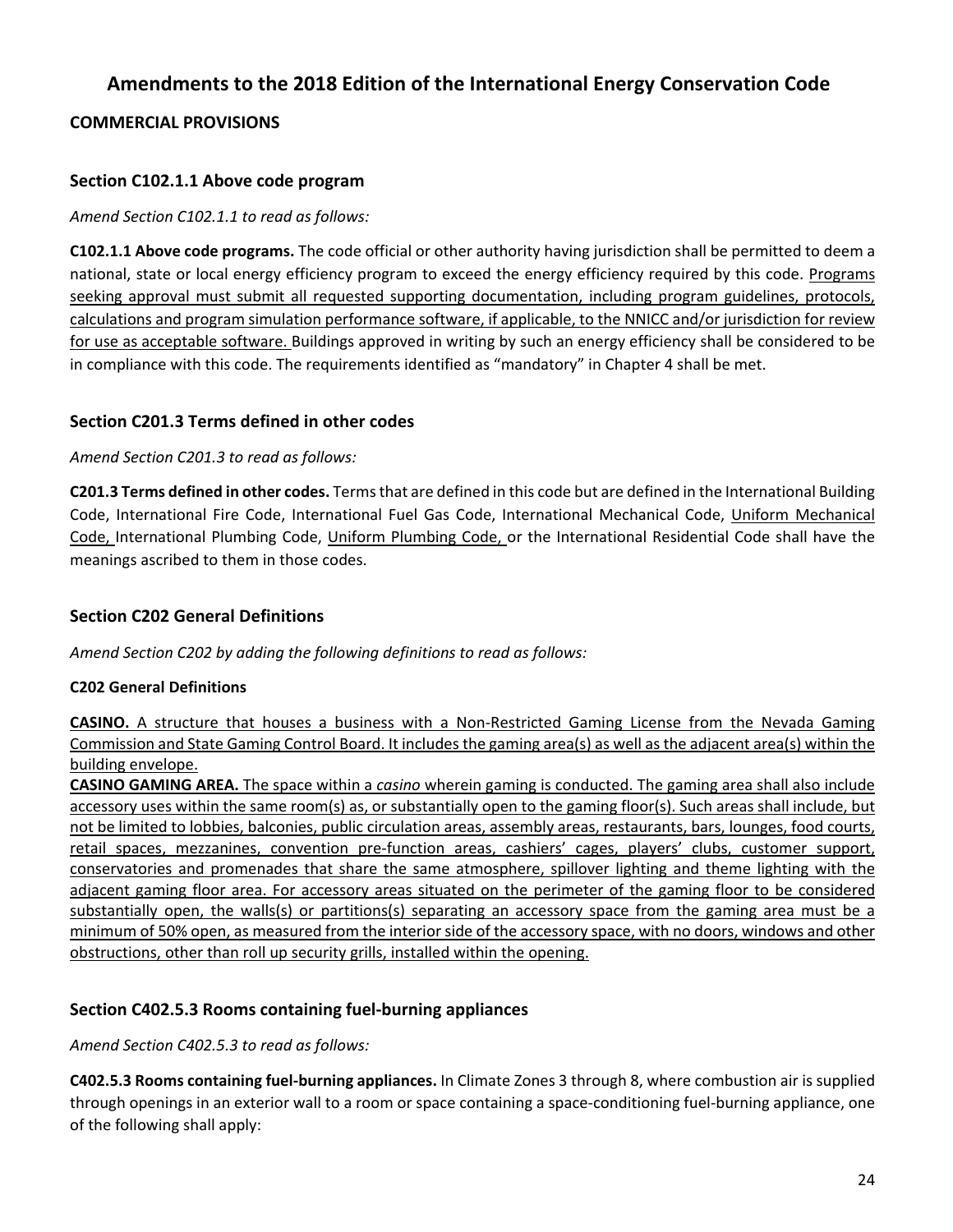- 1. The room or space containing the appliance shall be located outside of the building thermal envelope.
- 2. The room or space containing the appliance shall be enclosed and isolated from conditioned spaces inside of the building thermal envelope. Such rooms shall comply with all of the following:
	- 2.1.The walls, floors and ceilings that separate the enclosed room or space from conditioned spaces shall be insulated to be not less than equivalent to the insulation requirement of below‐grade walls as specified in Table C402.1.3 or C402.1.4.
	- 2.2.The walls, floors and ceilings that separate the enclosed room or space from conditioned spaces shall be sealed in accordance with Section C402.5.1.1.
	- 2.3.The doors into the enclosed room or space shall be fully gasketed.
	- 2.4.Water lines and ducts in the enclosed room or space shall be insulated in accordance with Section 403.
	- 2.5.Where an air duct supplying combustion air to the enclosed room or space passes through conditioned space, the duct shall be insulated to an R‐value not less than R‐8.

**Exception:** Fireplaces and stoves complying with Sections 901 through 905 of the International Mechanical Code, Section 911, 912, 913 of the Uniform Mechanical Code, and Section 2111.14 of the International Building Code.

### **Section 402.5.9 Air curtains**

### *Amend Section 402.5 by adding 402.5.9 to read as follows:*

**C402.5.9 Air curtains.** Where doorway, passageway or pass‐thru openings in the building thermal envelope area intended to be normally opened to the exterior environment, an approved air curtain tested in accordance with ANSI/AMCA 220 shall be used to separate conditioned air from the exterior.

### **Section 403.2.2 Ventilation (Mandatory)**

*Amend Section C403.2.2 Ventilation (Mandatory) to read as follows:*

**C403.2.2 Ventilation (Mandatory).** Ventilation, either natural or mechanical, shall be provided in accordance with Chapter 4 of the *International Mechanical Code* or *Uniform Mechanical Code*. Where mechanical ventilation is provided, the system shall provide the capability to reduce the outdoor air supply to the minimum required by Chapter 4 of the *International Mechanical Code* or *Uniform Mechanical Code.*

### **Section C403.6.1 Variable air volume and multiple‐zone systems**

### *Amend Section C403.6.1 to read as follows:*

**C403.6.1 Variable air volume and multiple‐zone systems.** Supply air systems serving multiple zones shall be variable air volume (VAV) systems that have zone controls configured to reduce the volume of air that is reheated, re‐cooled or mixed in each zone to one of the following:

- 1. Twenty percent of the zone design peak supply for systems with DDC and 30 percent for other systems.
- 2. Systems with DDC where all of the following apply:
- 3. The outdoor airflow rate required to meet the minimum ventilation requirements of Chapter 4 of the International Mechanical Code or Uniform Mechanical Code.
- 4. Any higher rate that can be demonstrated to reduce overall system annual energy use by offsetting reheat/re-cool energy losses through reduction in outdoor air intake for the system as approved by the code official.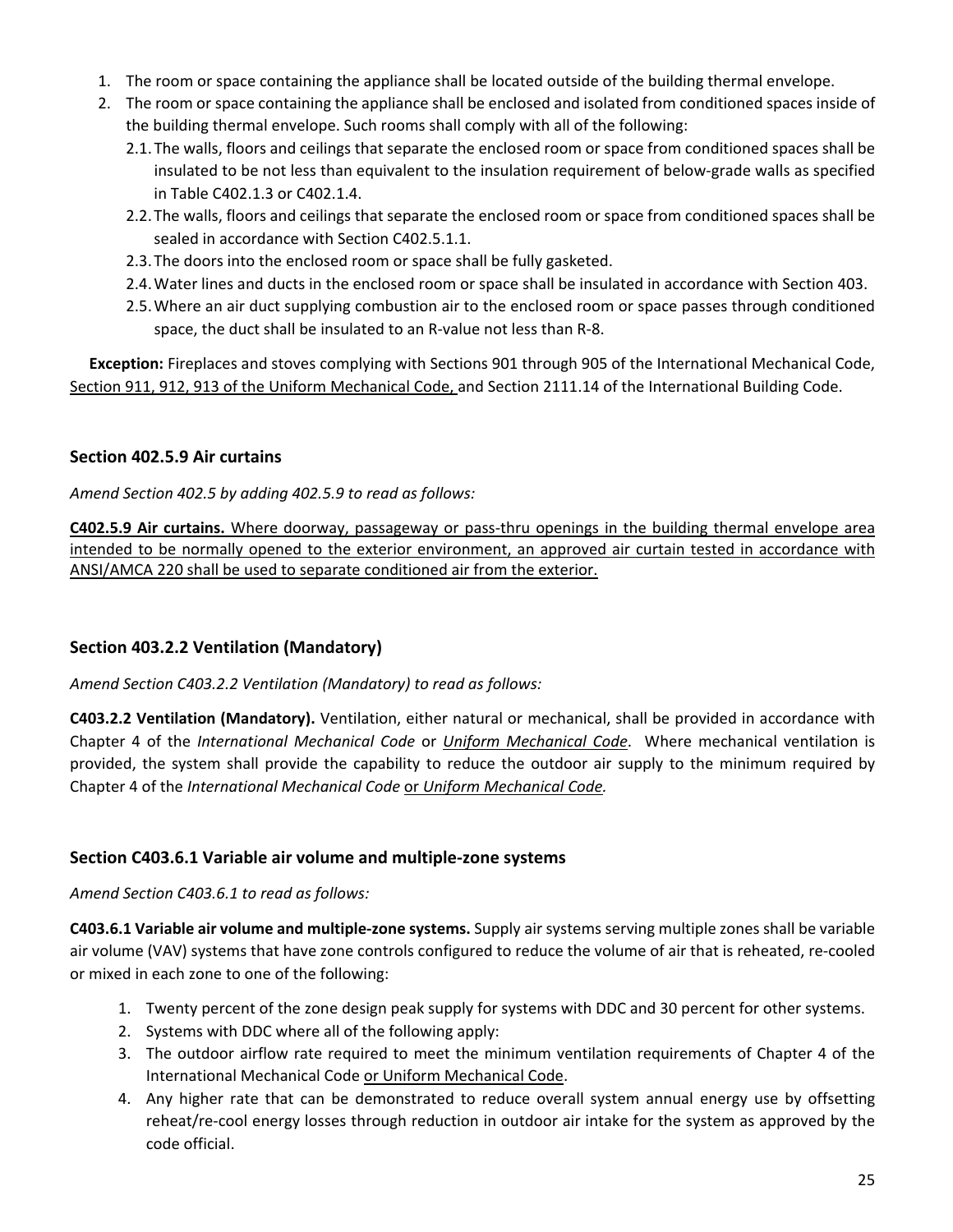5. The airflow rate required to comply with applicable codes or accreditation standards such as pressure relationships or minimum air change rates.

**Exception:** The following individual zones or entire air distribution systems are exempted are from the requirement for VAV control:

- 1. Zones or supply air systems where not less than 75 percent of the energy for reheating or for providing warm air in mixing systems is provided from a site‐recovered, including condenser heat, or site‐solar energy source.
- 2. Systems that prevent reheating, re‐cooling, mixing or simultaneous supply of air that has been previously cooled, either mechanically or through the use of economizer systems, and air that has been previously mechanically heated.

### **Section C403.6.6 Multiple‐zone VAV system ventilation optimization control**

### *Amend Section C403.6.6 to read as follows:*

**C403.6.6 Multiple‐zone VAV system ventilation optimization control.** Multiple‐zone VAV systems with direct digital control of individual zone boxes reporting to a central control panel shall have automatic controls configured to reduce outdoor air intake flow below design rates in response to changes in system *ventilation* efficiency (Ev) as defined by the *International Mechanical Code* or *Uniform Mechanical Code*.

#### **Exception:**

- 1. VAV systems with zonal transfer fans that recirculate air from other zones without directly mixing it with outdoor air, dual-duct dual-fan VAV systems, and VAV systems with fan-powered terminal units.
- 2. Systems where total design exhaust airflow is more than 70 percent of the total design outdoor air intake flow requirements.

### **Section 403.7.1 Demand control ventilation (Mandatory)**

#### *Amend Section C403.7.1 to read as follows:*

**C403.7.1 Demand control ventilation (Mandatory).** Demand control ventilation (DCV) shall be provided for spaces larger than 500 square feet (46.5m<sup>2</sup>) and with an average occupant load of 25 people or greater per 1,000 square feet (93m<sup>2</sup>) of floor area, as established in Table 403.3.1.1 of the *International Mechanical Code* or Table 402.1 *Uniform Mechanical Code,* and served by systems with one or more of the following:

- 1. An air‐sided economizer.
- 2. Automatic modulating control of the outdoor air damper.
- 3. A design outdoor airflow greater than 3,000 cfm (1416 L/s).

### **Exceptions:**

- 1. Systems with energy recovery complying with Section C403.7.4.
- 2. Multiple‐zone systems without direct digital control of individual zones communicating with a central control panel.
- 3. Systems with a design outdoor airflow less than 1,200 cfm (566 L/s).
- 4. Spaces where the supply airflow rate minus any makeup or outgoing transfer air requirements is less than 1,200 cfm (566 L/s).
- 5. Ventilation provided only for process loads.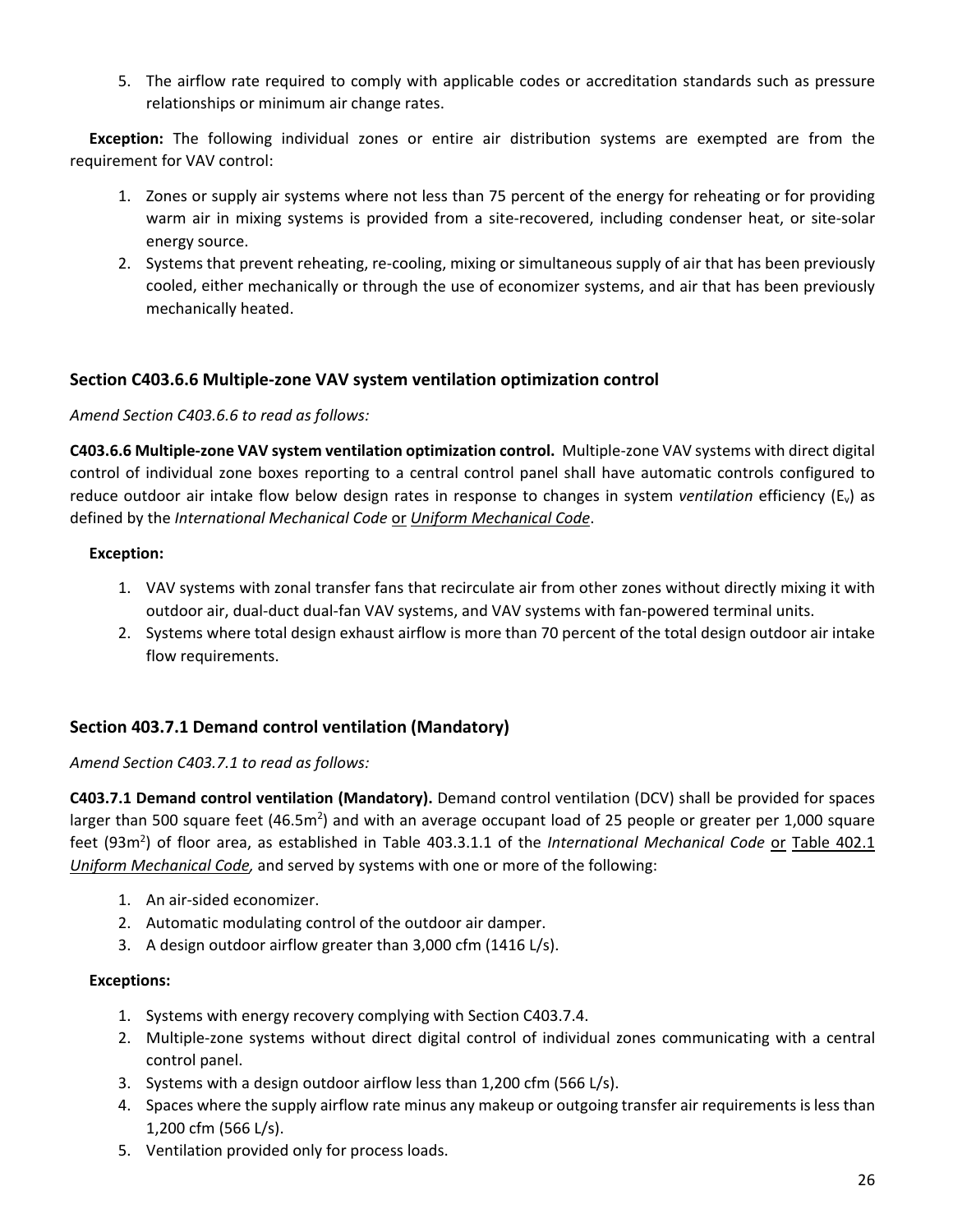### **Section C403.7.2 Enclosed parking garage ventilation controls (Mandatory)**

### *Amend Section C403.7.2 to read as follows:*

**C403.7.2 Enclosed parking garage ventilation controls (Mandatory).** Enclosed parking garages used for sorting or handling automobiles operating under their own power shall employ contamination‐sensing devices and automatic controls configured to stage fans or modulate fan average airflow rates to 50 percent or less of design capacity, or intermittently operate fans less than 20 percent of the occupied time or as required to maintain acceptable contaminant levels in accordance with *International Mechanical Code* or *Uniform Mechanical Code* provisions. Failure of contamination-sensing devices shall cause the exhaust fans to operate continuously at design airflow.

### **Exceptions:**

- 1. Garages with a total exhaust capacity less than 22,500 cfm (10 620 L/s) with ventilation systems that do not utilize heating or mechanical cooling.
- 2. Garages that have a garage area to ventilation system motor nameplate power ratio that exceeds 1125 cfm/hp (710 L/kW) and do not utilize heating or mechanical cooling.

### **Section C403.7.4 Energy recovery ventilation systems (Mandatory)**

### *Amend Section C403.7.4 to read as follows*

**C403.7.4 Energy recovery ventilation systems (Mandatory).** Where the supply airflow rate of a fan system exceeds the values specified in Tables C403.7.4(1) and C403.7.4(2), the system shall include an energy recovery system. The energy recovery system shall be configured to provide a change in the enthalpy of the outdoor air supply of not less than 50 percent of the difference between the outdoor air and return air enthalpies, at design conditions. Where an air economizer is required, the energy recovery system shall include a bypass or controls that permit operation of the economizer as required by Section C403.5.

 **Exception:** An energy recovery ventilation system shall not be required in any of the following conditions:

- 1. Where energy recovery systems are prohibited by the *International Mechanical Code* or *Uniform Mechanical Code.*
- 2. Laboratory fume hood systems that include not fewer than one of the following features:
	- 2.1. Variable-air-volume hood exhaust and room supply systems configured to reduce exhaust and makeup air volume to 50 percent or less of design value.
	- 2.2.Direct makeup (auxiliary) air supply equal to or greater than 75 percent of the exhaust rate, heated not warmer than  $2^0$ F (1.1<sup>0</sup>C) below room setpoint, with no humidification added, and no simultaneous heating and cooling used for dehumidification control.
- 3. Systems serving spaces that are heated to less than  $60^{\circ}$ F (15.5  $^{\circ}$ C) and that are not cooled.
- 4. Where more than 60 percent of the outdoor heating energy is provided from site-recovered or site-solar energy.
- 5. Heating energy recovery in Climate Zones 1 and 2.
- 6. Cooling energy recovery in Climate Zones 3C, 4C, 5B, 5C, 6B, 7, and 8.
- 7. Systems requiring dehumidification that employ energy recovery in series with the cooling coil.
- 8. Where the largest source of air exhausted at a single location at the building exterior is less than 75 percent of the design outdoor air flow rate.
- 9. Systems expected to operate less than 20 hours per week at an outdoor percentage covered by Table C403.7.4(1).
- 10. Systems exhausting toxic, flammable, paint or corrosive fumes or ducts.
- 11. Commercial kitchen hoods used for collecting and removing grease vapors and smoke.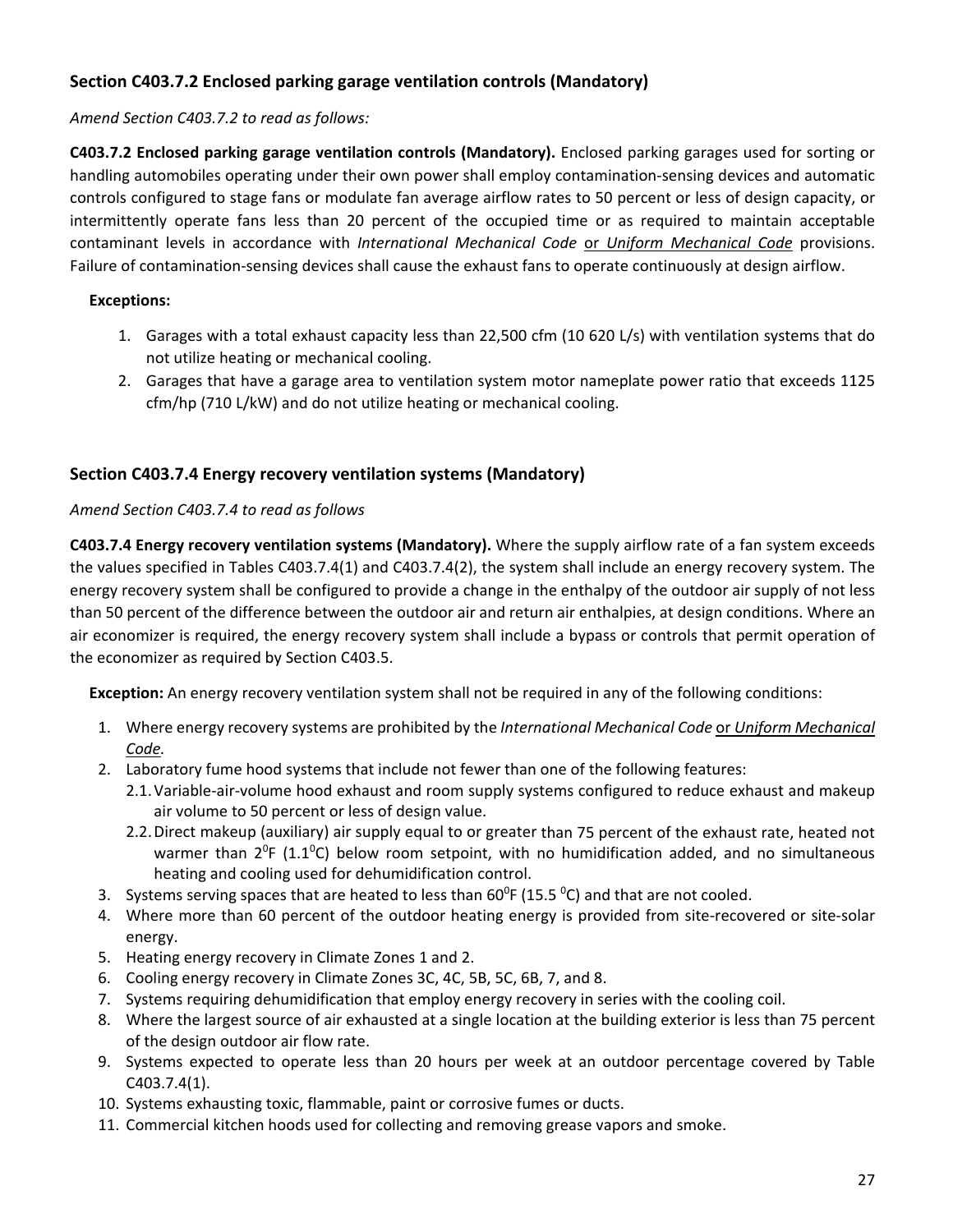# **Section C403.7.7 Shutoff dampers (Mandatory)**

### *Amend Section C403.7.7 to read as follows:*

**C403.7.7 Shutoff dampers(Mandatory).** Outdoor air intake and exhaust openings and stairway and shafts ventsshall be provided with Class I motorized dampers. The dampers shall have an air leakage rate not greater than 4 cfm/ft<sup>2</sup> (20.3 L/s  $*$  m<sup>2</sup>) of damper surface area at 1.0inch water gauge (249 Pa) and shall be labeled by an approved agency when tested in accordance with AMCA 500D for such purpose.

Outdoor air intake and exhaust dampers shall be installed in automatic controls configured to close when the systems or spaces served are not in use or during unoccupied period warm‐up and setback operation, unless the systems served require outdoor or exhaust air in accordance with the *International Mechanical Code* or *Uniform Mechanical Code*, or the dampers are opened to provide intentional economizer cooling.

Stairway and shaft vent dampers shall be installed with automatic controls configured to open upon the activation of any fire alarm initiating device of the building's fire alarm system or the interruption of power to the damper.

 **Exception:** Nonmotorized gravity dampers shall be an alternative to motorized dampers for exhaust and relief openings as follows:

- 1. In buildings less than three stories in height above grade plane.
- 2. In buildings of nay height located in Climate Zones 1,2or 3.
- 3. Where the design exhaust capacity is not greater than 300 cfm (142 L/s).

Nonmotorized gravity dampers shall have an air leakage rate not greater than 20 cfm/ft<sup>2</sup> (101 L/s\*m<sup>2</sup>) where not less than 24 inches (610 mm) in either dimension and 40 cfm/ft<sup>2</sup> (203.2 L/s\*m<sup>2</sup>) where less than 24 inches (610 mm) in either dimension. The rate of air leakage shall be determined at 1.0 inch water gauge (249 Pa) when tested in accordance with AMCA 500D for such purpose. The dampers shall be labeled by an approved agency.

### **Section C403.11.1 Duct and plenum insulation and sealing (Mandatory)**

### *Amend Section C403.11.1 to read as follows:*

**C403.11.1 Duct and plenum insulation and sealing (Mandatory).** Supply and return air ducts and plenums shall be insulated with not less than R‐6 insulation where located in unconditioned spaces and where located outside of the building with not less than R‐8 insulation in Climate Zones 1 through 4 and not less than R‐12 insulation in Climate Zones 5 through 8. Where located within a building envelope assembly, the duct or plenum shall be separated from the building exterior or unconditioned or exempt spaces by not less thanR‐8 insulation in Climate Zones 1 through 4 and not less than R‐12 insulation in Climate Zones 5 through 8

### **Exceptions:**

- 1. Where located within equipment.
- 2. Where the design temperature difference between the interior and exterior of the duct or plenum is not greater than 15°F (8°C).

Ducts, air handlers and filter boxes shall be sealed. Joints and seams shall comply with Section 603.9 of the *International Mechanical Code* or Section 603.10, 603.11 of the *Uniform Mechanical Code.*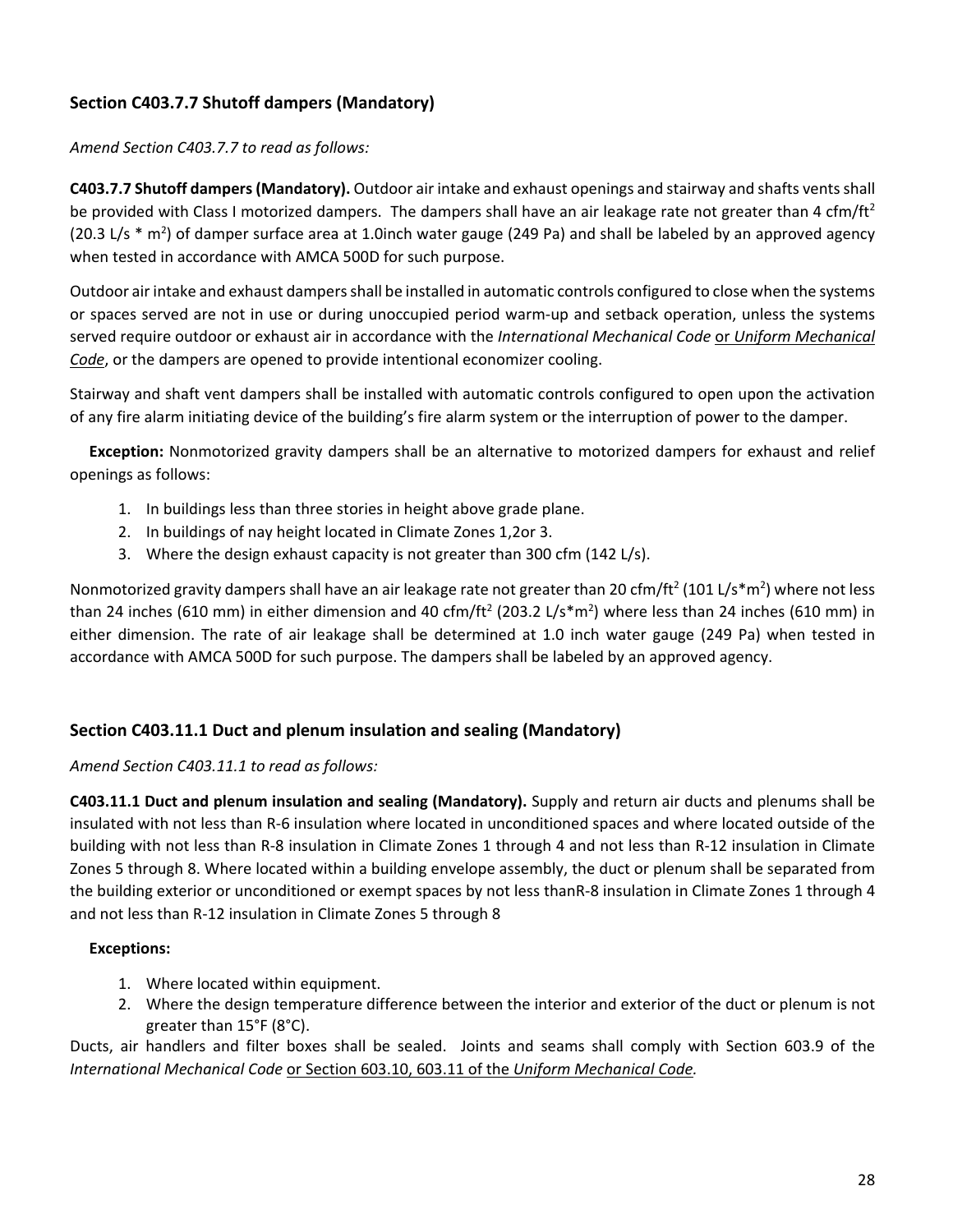### **Section C403.11.2.1 Low‐pressure duct systems (Mandatory)**

*Amend Section C403.11.2.1 to read as follows:*

**C403.11.2.1 Low‐pressure duct systems (Mandatory).** Longitudinal and transverse joints, seams and connections of supply and return ducts operating at a static pressure less than or equal to 2 inches water gauge (w.g.) (498 Pa) shall be securely fastened and sealed with welds, gaskets, mastics, (adhesives), mastic‐plus‐embedded‐fabric systems or tapes installed in accordance with the manufacturer's instructions. Pressure classifications specific to the duct system shall be clearly indicated on the construction documents in accordance with the *International Mechanical Code* or *Uniform Mechanical Code*.

**Exception:** Locking-type longitudinal joints and seams, other than the snap-lock and button-lock types, need not be sealed as specified in this section.

### **Section C403.11.2.2 Medium‐pressure duct systems (Mandatory)**

#### *Amend Section C403.11.2.2 to read as follows*:

**C403.11.2.2 Medium‐pressure duct systems (Mandatory).** Ducts and plenums designed to operate at a static pressure greater than 2 inches water gauge (w.g.) (498 Pa) but less than 3 inches w.g. (747 Pa) shall be insulated and sealed in accordance with Section C403.11.1. Pressure classifications specific to the duct system shall be clearly indicated on the construction documents in accordance with the *International Mechanical Code* or *Uniform Mechanical Code.*

#### **Section C406.6 Dedicated outdoor air systems**

#### *Amend Section C406.6 to read as follows:*

**C406.6 Dedicated outdoor air system.** Buildings containing equipment or systems regulated by Section C403.3.4, C403.4.3, C403.4.4, C403.4.5, C403.6, C403.8.4, C403.8.5, C403.8.5.1, C403.9.1, C403.9.2, C403.9.3, C403.9.4 shall be equipped with an independent ventilation system designed to provide not less than the minimum 100‐percent outdoor air to each individual occupied space, as specified by the *International Mechanical Code* or *Uniform Mechanical Code.*

#### **Section C501.4 Compliance**

Amend Section C501.4 to read as follows:

**C501.4 Compliance.** *Alterations, repairs, additions* and changes of occupancy to, or relocation of, existing *buildings* and structures shall comply with the provisions for *alterations, repairs, additions* and changes of occupancy or relocation, respectively, in this code and in the *International Building Code, International Existing Building Code, International Fire Code, International Fuel Gas Code, International Mechanical Code, Uniform Mechanical Code, International Plumbing Code, Uniform Plumbing Code, International Property Maintenance Code, International Private Sewage Disposal Code and* NFPA 70.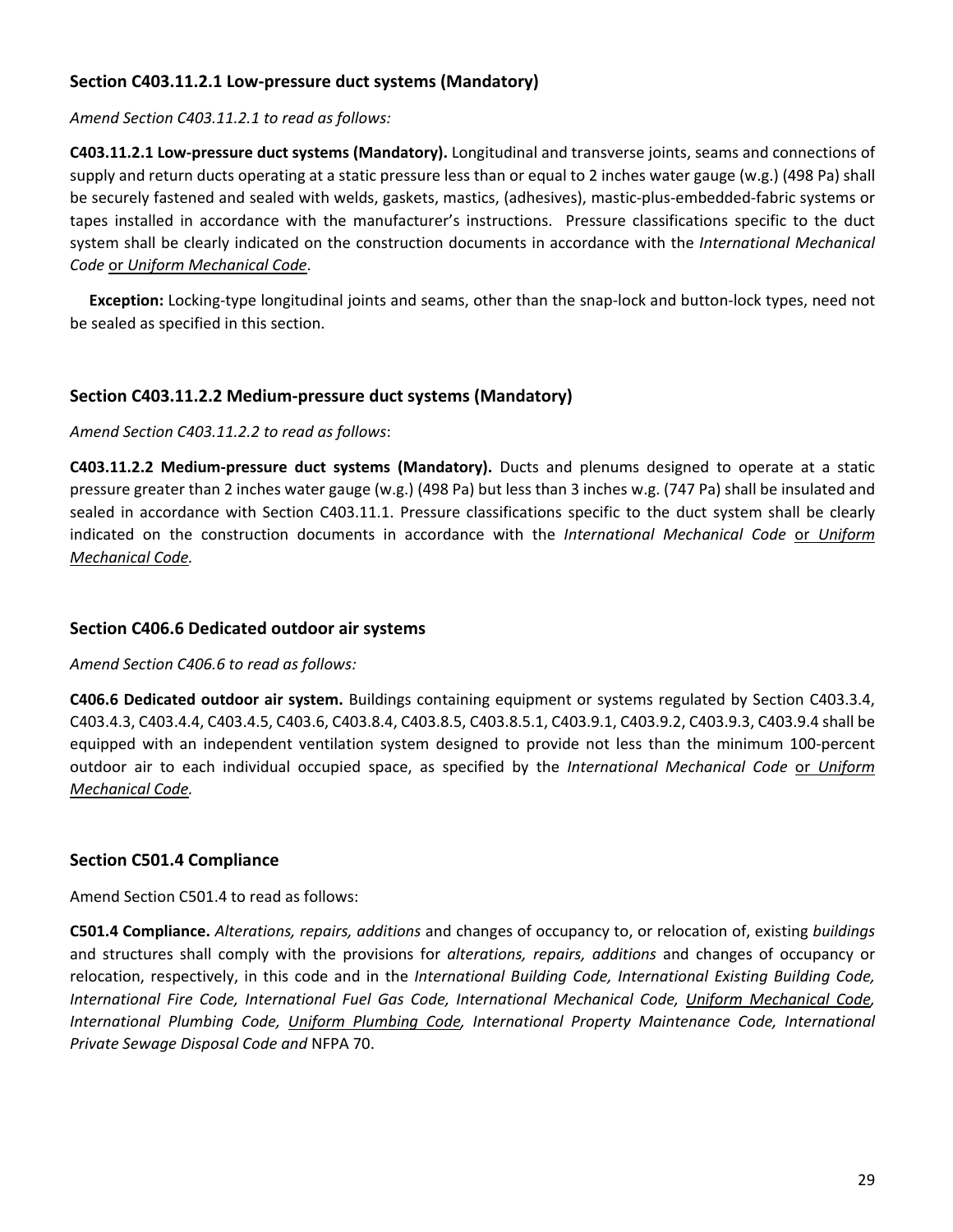### **Chapter 6 Referencing Standards**

*Amend Chapter 6 by adding the following to read as follows:*

#### **AMCA**

#### **205‐12: Energy Efficiency Classification for Fans** C403.8.3

**220‐08(R2012): laboratory Methods for Testing Air Curtain Units for Aerodynamic Performance Rating** C402.5.6 C402.5.7

**500D‐12: Laboratory Methods for Testing Dampers for Rating** C403.7.7

#### **IAPMO**

**UMC‐18: Uniform Mechanical Code** C201.3, C403.2.2, C403.6, C406.6.6, C403.7.1, C403.7.2, C403.7.4, C403.7.5, C403.7.7, C403.11.1, C403.11.2.1, C403.11.2.2, C406.6, C501.4

#### **UPC‐18: Uniform Plumbing Code** C201.3, C501.4

**ICC**

**IBC‐18: International Building Code** C201.3, C303.1.1, C303.2, C402.5.3, C402.5.4, C501.4,

**IFC‐18: International Fire Code** C201.3, C501.4

**IFGC‐18: International Fuel Gas Code** C201.3, C501.4

### **RESIDENTIAL PROVISIONS**

### **Section R102.1.1 Above code programs**

*Amend R102.1.1 to read as follows:*

**R102.1.1 Above code programs.** The *code official* or other authority having jurisdiction shall be permitted to deem a national, state or local energy efficiency program to exceed the energy efficiency required by this code. Programs seeking approval must submit all requested supporting documentation, including program guidelines, protocols, calculations and program simulation performance software, if applicable, to the NNICC and/or jurisdictions for review for use as acceptable software. Buildings *approved* in writing by such an energy efficiency program shall be considered in compliance with this code. The requirements identified as "mandatory" in Chapter 4 shall be met.

### **Section R401.3 Certificate (Mandatory)**

*Amend Section R401.3 to read as follows:*

**R401.3 Certificate (Mandatory).** A permanent The Builder shall provide a final certificate to the owner. a certificate shall be completed by the builder or other *approved* party and posted on a wall in the space where the furnace is located, a utility room or an *approved* location inside the *building*. Where located on an electrical panel, the certificate shall not cover or obstruct the visibility of the circuit directory label, service disconnect label or other required labels. The certificate shall indicate the predominant R-values of insulation installed in or on ceilings, roofs, walls, foundation components such as slabs, *basement walls*, crawl space walls and floors and ducts outside *conditioned spaces*; U‐factors of fenestration and the *solar heat gain coefficient* (SHGC) of fenestration, and the results from any required duct system and *building* envelope air leakage testing performed on the *building*. Where there is more than one value for each component, the certificate shall indicate the value covering the largest area. The certificate shall indicate the types and efficiencies of heating, cooling and service water heating equipment.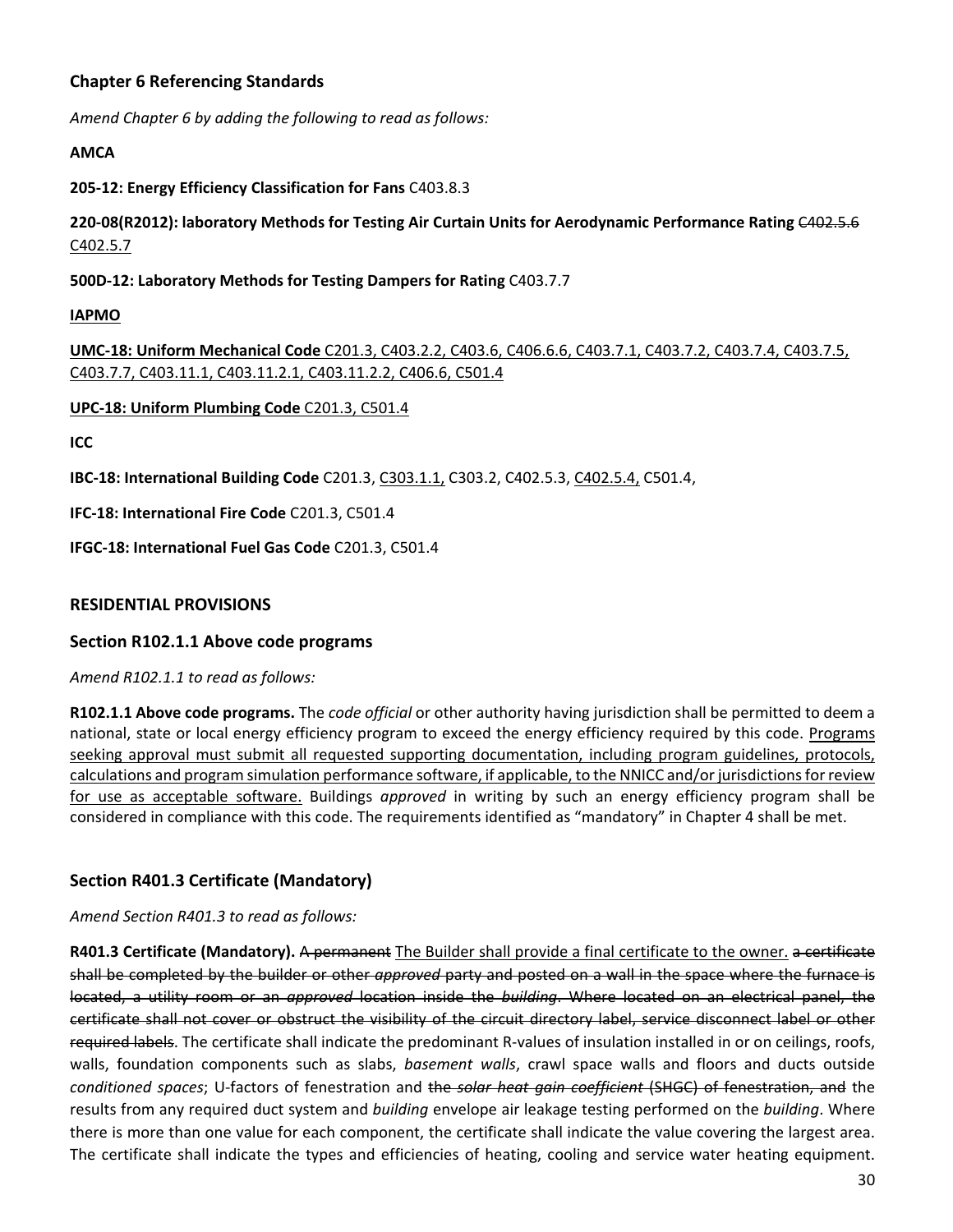Where a gas-fired unvented room heater, electric furnace or baseboard electric heater is installed in the residence, the certificate shall indicate "gas fired unvented room heater, electric furnace" or "baseboard electric heater," as appropriate. An efficiency shall not be indicated for gas-fired unvented room heaters, electric furnaces and electric baseboard heaters.

### **Section R402.4.1.2 Testing**

*Amend Section R402.4.1.2 to read as follows:*

**R402.4.1.2 Testing.** The building or dwelling unit shall be tested and verified as having an air leakage rate of not exceeding 5 air changes per hour, in Climate Zones 1 and 2, and 3 air changes per hour in Climate Zones 3 through 8. Testing shall be conducted with a blower door at a pressure of 0.2 inches w.g. (50 Pascal's). Where required by the *Code Official,* testing shall be conducted by an *approved* third party. A written report of the results of the test shall be signed by the party conducting the test and provided to the *Code Official.* Testing shall be performed at any time after creation of all penetrations of the *building thermal envelope.*

During testing:

- 1. Exterior windows and doors, fireplace and stove doors shall be closed, but not sealed, beyond the intended weather‐stripping or other infiltration control measures;
- 2. Dampers including exhaust, intake, makeup air, backdraft and flue dampers shall be closed, but not sealed beyond intended infiltration control measures;
- 3. Interior doors, if installed at the time of test, shall be open;
- 4. Exterior doors for continuous ventilation systems and heat recovery ventilators shall be closed and sealed;
- 5. Heating and cooling systems, if installed at the time of testing, shall be fully open.
- 6. Supply and return registers, where installed at the time of the test, shall be fully open.

### **Section R403.3.4 Duct leakage (prescriptive)**

*Amend section R403.3.2 to read as follows:*

**R403.3.4 Duct Leakage (prescriptive)**. The total leakage of the ducts, where measured in accordance with Section R403.3.4, shall be as follows:

- 1. Rough‐in test: The total leakage shall be less than or equal to 4 cubic feet per minute (113.3 L/min) per 100 square feet (9.29  $m^2$ ) of conditional floor area where the air handler is installed at the time of the test. Where the air handler is not installed at the time of the test, the total leakage shall be less than or equal to 3 cubic feet per minute (85 L/min) per 100 square feet (9.29 m<sup>2</sup>) of conditioned floor area.
- 2. Postconstruction test: Total leakage shall be less than or equal to 4 cubic feet per minute (113.3 L/min) 5 cubic feet per minute (cfm) (141.6 L/min) or total leakage to outside shall be less than or equal to 3.5 cfm  $(99.1 L/min)$  100 square feet (9.29 m<sup>2</sup>) of conditioned floor area.

### **Section R403.6 Mechanical ventilation (Mandatory)**

### *Amend Section R403.6 to read as follows:*

**R403.6 Mechanical ventilation (Mandatory).** The building shall be provided with ventilation that complies with the requirements of the *International Residential Code* or *International Mechanical Code,* as applicable, or with other *approved* means of ventilation. The mechanical system shall have a readily accessible on‐off control switch allowing control of the mechanical system. Utilization of outside air temperature sensors, carbon dioxide sensors, humidity sensors or similar intermittent controls to 7activate the outside air mechanical equipment is permitted. Outdoor air intakes and exhausts shall have automatic or gravity dampers that close when the ventilation system is not operating.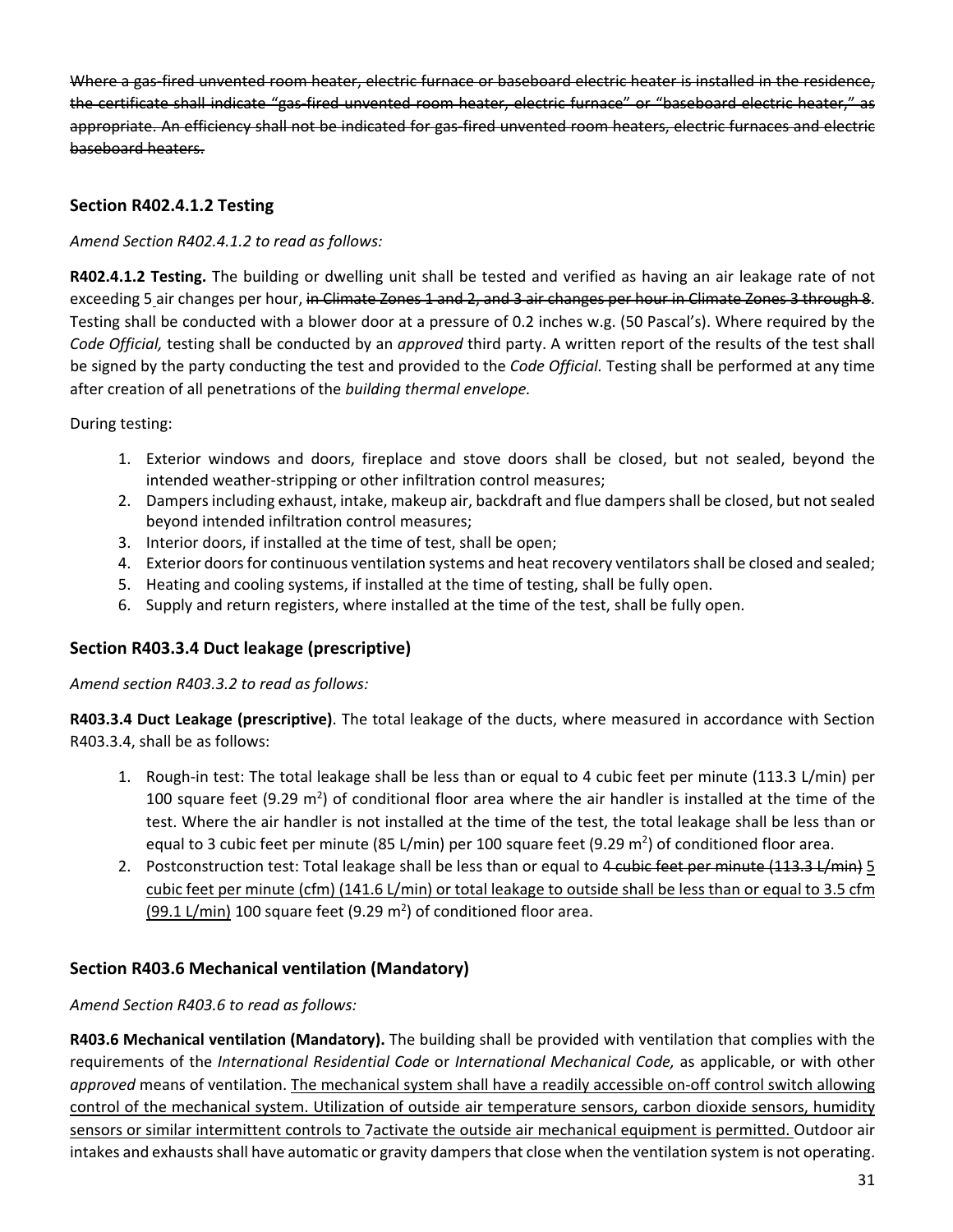### **Amendments to the 2018 Edition of the International Residential Code**

### **R202 Definitions**

*Amend Section R202 adding the following definitions, to read as:*

**Section R202 Definitions.**

**International Electrical Code.** The Electrical Code, whether the National Electrical Code or the

International Electrical Code, as amended and adopted by the local jurisdiction.

**International Mechanical Code.** The Mechanical Code, whether the Uniform Mechanical Code or the International Mechanical Code as amended and adopted by the local jurisdiction.

**International Plumbing Code.** The Plumbing Code, whether the Uniform Plumbing Code or the International Plumbing Code, as amended and adopted by the local jurisdiction.

**International Fuel Gas Code.** The Fuel Gas Code, whether NFPA 54 or the International Fuel Gas Code, as amended and adopted by the local jurisdiction.

**Surcharge.** A vertical load imposed on the retained soil that may impose a lateral force in addition to the lateral earth pressure of the retained soil. Examples include:

- Sloped retained soil.
- Structure footings supported by the retained soil.
- Adjacent vehicle loads supported by the retained soil.

### **Table R301.2 (1) Climatic and Geographic Design Criteria**

*Amend Table R301.2 (1) to read as follows:*

|                                          |                               |                                     |                        |                           |                                  | <b>CLIMATIC AND GEOGRAPHIC DESIGN CRITERIA</b> | <b>I ADLE NOVILE!</b>                   |                                    |                                          |                                                    |                                 |                                  |                               |
|------------------------------------------|-------------------------------|-------------------------------------|------------------------|---------------------------|----------------------------------|------------------------------------------------|-----------------------------------------|------------------------------------|------------------------------------------|----------------------------------------------------|---------------------------------|----------------------------------|-------------------------------|
| <b>GROUND</b>                            |                               |                                     | <b>WND DESIGN</b>      |                           | <b>SEISMIC</b>                   |                                                | <b>SUBJECT TO DAMAGEFROM</b>            |                                    | <b>WINTER</b>                            | <b>ICE BARRIER</b>                                 |                                 | <b>AIR</b>                       | <b>MEAN</b>                   |
| <b>SNOW</b><br>LOAD <sup>®</sup>         | Speed <sup>d</sup><br>(mph)   | Topographic<br>effects <sup>k</sup> | Special wind<br>region | Windborne<br>debris zone" | <b>DESIGN</b><br><b>CATEGORY</b> | Weathering®                                    | <b>Frost line</b><br>depth <sup>b</sup> | <b>Termite<sup>c</sup></b>         | <b>DESIGN</b><br><b>TEMP<sup>®</sup></b> | <b>UNDERLAYMENT</b><br><b>REQUIRED<sup>®</sup></b> | <b>FLOOD</b><br><b>HAZARDS®</b> | <b>FREEZING</b><br><b>INDEX®</b> | <b>ANNUAL</b><br><b>TEMP</b>  |
| <b>SEE IBC</b><br><b>TABLE</b><br>160821 | <b>SEE</b><br><b>APPENDIX</b> | <b>NO</b>                           | <b>YES</b>             | <b>NO</b>                 | <b>SEE</b><br><b>APPENDIX</b>    | <b>SEVERE</b>                                  | SEE<br><b>APPENDIX</b>                  | <b>MODERATE</b><br><b>TO HEAVY</b> | <b>SEE</b><br><b>APPENDIX</b>            | <b>SEE</b><br><b>APPENDIX</b>                      | <b>SEE</b><br><b>APPENDI</b>    | <b>SEE</b><br><b>APPENDIX</b>    | <b>SEE</b><br><b>APPENDIX</b> |

TABLE DOOS OUN

#### MANUAL J DESIGN CRITERIA

For SI: 1 pound per square foot =  $0.0479$  kPa, 1 mile per hour =  $0.447$  m/s.

- a. Where weathering requires a higher strength concrete or grade of masonry than necessary to satisfy the structural requirements of this code, the frost line depth strength required for weathering shall govern. The weathering column shall be filled in with the weathering index, "negligible," "moderate" or "severe" for concrete as determined from Figure R301.2(4). The grade of masonry units shall be determined from ASTM C34, C55, C62, C73, C90, C129, C145, C216 or C652.
- b. Where the frost line depth requires deeper footings than indicated in Figure R403.1(1), the frost line depth strength required for weathering shall govern. The jurisdiction shall fill in the frost line depth column with the minimum depth of footing below finish grade.
- c. The jurisdiction shall fill in this part of the table to indicate the need for protection depending on whether there has been a history of local subterranean termite damage.
- d. The jurisdiction shall fill in this part of the table with the wind speed from the basic wind speed map [Figure R301.2(5)A]. Wind exposure category shall be determined on a site-specific basis in accordance with Section R301.2.1.4.
- e. The outdoor design dry-bulb temperature shall be selected from the columns of  $97<sup>1</sup>/2$ -percent values for winter from Appendix D of the *International Plumbing Code*. Deviations from the Appendix D temperaturesshall be permitted to reflect local climates or local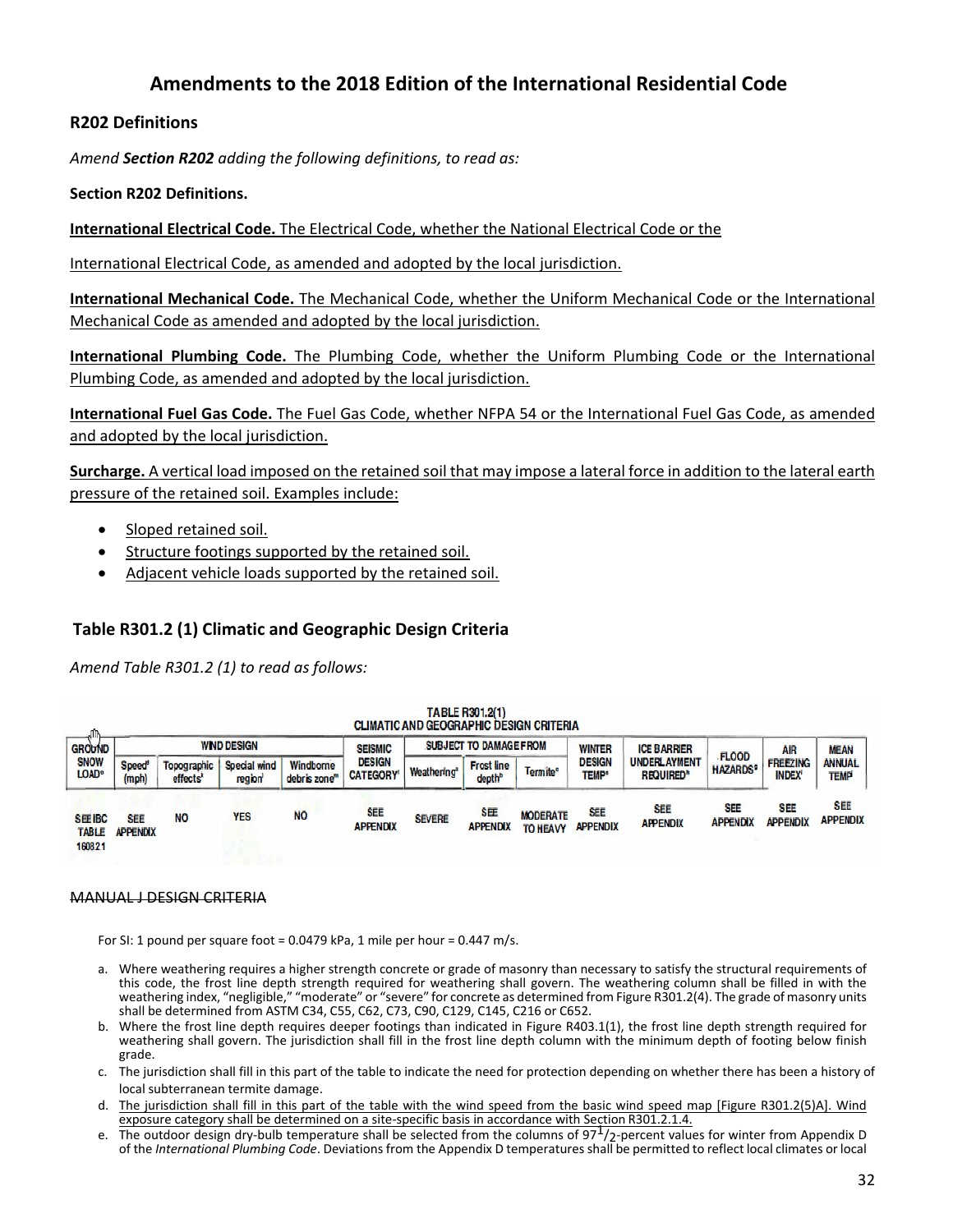weather experience as determined by the building official. [Also see Figure R301.2(1).]

- f. The jurisdiction shall fill in this part of the table with the seismic design category determined from Section R301.2.2.1.
- g. The jurisdiction shall fill in this part of the table with (a) the date of the jurisdiction's entry into the National Flood Insurance Program (date of adoption of the first code or ordinance for management of flood hazard areas), (b) the date(s) of the Flood Insurance Study and (c) the panel numbers and dates of the currently effective FIRMs and FBFMs or other flood hazard map adopted by the authority having jurisdiction, as amended.
- h. In accordance with Sections R905.1.2, R905.4.3.1, R905.5.3.1, R905.6.3.1, R905.7.3.1 and R905.8.3.1, where there has been a history of local damage from the effects of ice damming, the jurisdiction shall fill in this part of the table with "YES." Otherwise, the jurisdiction shall fill in this part of the table with "NO."
- i. The jurisdiction shall fill in this part of the table with the 100‐year return period air freezing index (BF‐days) from Figure R403.3(2) or from the 100‐year (99 percent) value on the National Climatic Data Center data table "Air Freezing Index‐USA Method (Base 32°F)."
- j. The jurisdiction shall fill in this part of the table with the mean annual temperature from the National Climatic Data Center data table "Air Freezing Index‐USA Method (Base 32°F)."
- k. In accordance with Section R301.2.1.5, where there is local historical data documenting structural damage to buildings due to topographic wind speed‐up effects, the jurisdiction shall fill in this part of the table with "YES." Otherwise, the jurisdiction shall indicate "NO" in this part of the table.
- l. In accordance with Figure R301.2(5)A, where there is local historical data documenting unusual wind conditions, the jurisdiction shall fill in this part of the table with "YES" and identify any specific requirements. Otherwise, the jurisdiction shall indicate "NO" in this part of the table.
- m. In accordance with Section R301.2.1.2 the jurisdiction shall indicate the wind‐borne debris wind zone(s). Otherwise, the jurisdiction shall indicate "NO" in this part of the table.
- n. The jurisdiction shall fill in these sections of the table to establish the design criteria using Table 1a or 1b from ACCA Manual J or established criteria determined by the jurisdiction.
- o. The jurisdiction shall fill in this section of the table using the Ground Snow Loads in Figure R301.2(6).

### **R313.1 Townhouse automatic fire sprinkler systems**

#### *Amend Section R313.1 to read as follows:*

**R313.1 Townhouse automatic fire sprinkler systems**. An automatic residential fire sprinkler system shall be installed in *townhouses*.

#### **Exceptions:**

- 1. An automatic residential fire sprinklersystem shall not be required when *additions* or *alterations* are made to existing *townhouses* that do not have an automatic residential fire sprinkler system installed.
- 2. An automatic residential fire sprinkler system shall not be required in *townhouses* less than 5,000 sq. ft. of living space unless the AHJ has amended the International Fire Code to include provisions pertaining to townhouses in accordance with NRS 278.586.

#### **R313.2 One‐ and two‐family dwellings automatic fire sprinkler systems**

#### *Amend Section R313.2 to read as follows:*

**R313.2 One‐ and two‐family dwellings automatic fire sprinkler systems.** An automatic residential fire sprinkler system shall be installed in one- and two-family dwellings.

#### **Exceptions:**

- 1. An automatic residential sire sprinkler system shall not be required when *additions* or *alterations* are made to existing building that do not have an automatic residential fire sprinkler system installed.
- 2. An automatic residential fire sprinkler system shall not be required in one‐ and two‐family *dwellings* less than 5,000 sq. ft. of living space unless the AHJ has amended the International Fire Code to include provisions pertaining to one- and two- family dwellings in accordance with NRS 278.586.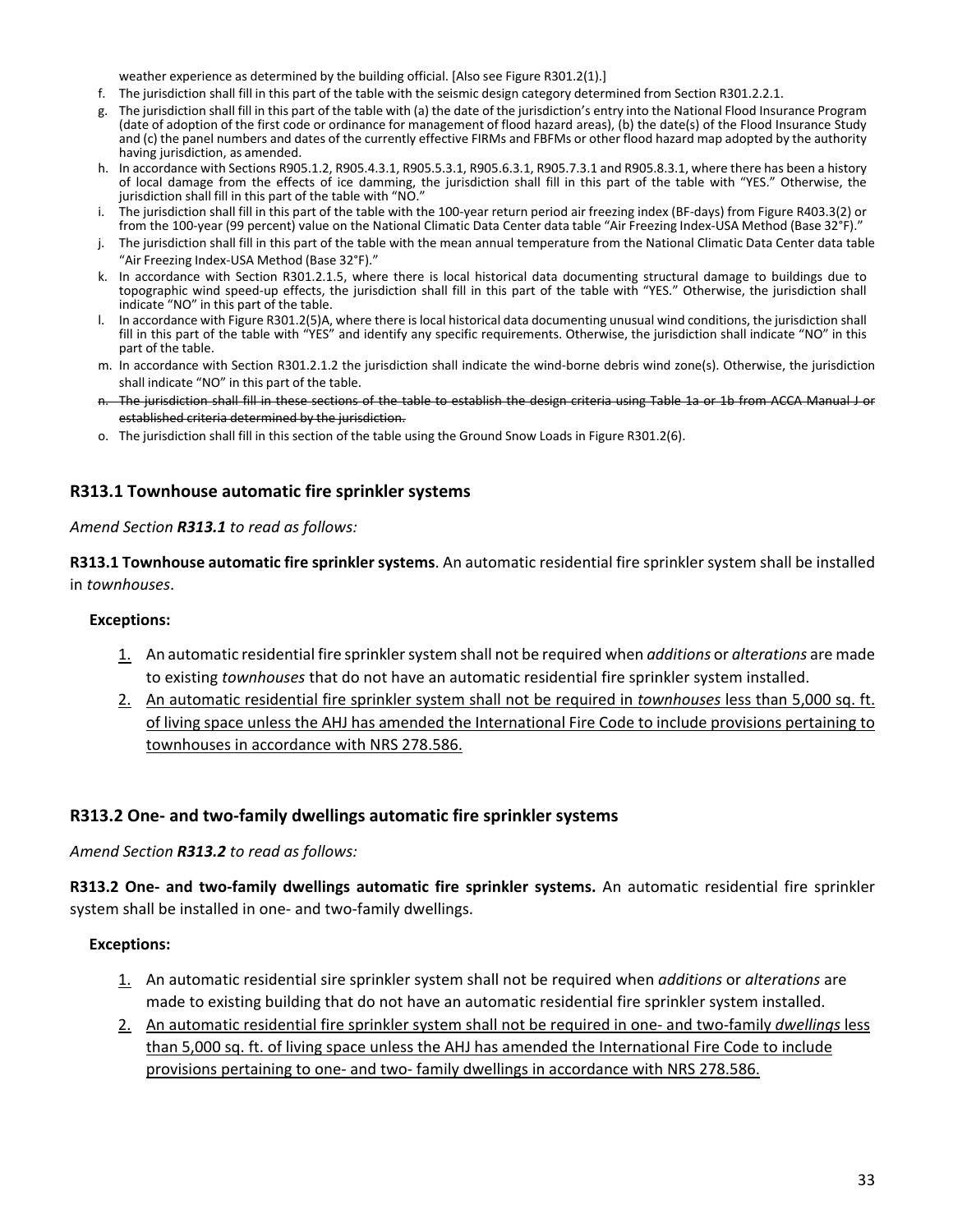### **Chapter 11‐Energy Conservation**

For residential energy efficiency requirements, reference the residential amendments of the International Energy Conservation Code (IECC)

### **M1503.6 Makeup air required**

*Amend Section M1503.6 to read as follows:*

**M1503.6 Makeup air required.** Exhaust hood systems capable of exhaust in excess of 400 600 cubic feet per minute (<del>0.19</del> 0.28 m<sup>3</sup>/s) shall be provided with makeup air at a rate approximately equal to the exhaust air rate. Such makeup air systems shall be equipped with a means of closure and shall be automatically controlled to start and operate simultaneously with the exhaust system.

 **Exception:** Makeup air is not required for exhaust systems installed for the exclusive purpose of space cooling and intended to be operated only when windows or other air inlets are open.

### **G2404.1.1 (301.1.2) LP‐Gas installations**

*Add Section G2404.1.1(301.1.2) to Section G2404.1 (303.1) Scope, to read as follows:*

**G2404.1 (301.1) Scope.** This section shall govern the approval and installation of all equipment and appliances that comprise parts of the installations regulated by this code in accordance with Section G2401.

**G2404.1.1 (301.1.2) LP‐Gas Installations.** Whenever there is a conflict between this code and NFPA 54 and NFPA 58 as adopted by the Nevada LP‐Gas Board for LP‐Gas installations, the adopted codes of the Nevada LP‐Gas Board shall govern.

### **G2404.12 (301.17) Snow hazard**

*Add Section 2404.12 (301.17) to Section G2404 (301) General, to read as:*

**G2404.12 (301.17) Snow hazard.** On any new gas installation or reconnecting the gas service of an existing installation, gas meters above 5,800 feet in elevation in Carson City, Storey County and Washoe County must be protected from falling, sliding and accumulating of snow, unless the gas meter is installed in a protected location such as under an engineered deck, roof or shed. Engineered decks, roofs, or sheds shall be enclosed on all sides when used to protect gas meters on the snow shedding sides of a structure as approved by the gas utility.

### **G2417.4.1 (406.4.1) Test pressure**

### *Amend Section G2417.4.1 (406.4.1) to read:*

**G2417.4.1 (406.4.1) Test pressure.** The test pressure to be used shall be no less than 1‐1/2 times the proposed maximum working pressure, but not less than 3 25 psig (20 172.4 kPa gauge), irrespective of design pressure. Where the test pressure exceeds 125 psig (862 kPa gauge), the test pressure shall not exceed a value that produces a hoop stress in the *piping* greater than 50 percent of the specified minimum yield strength of the pipe. This test shall be made before any fixtures, appliances or shut-off valves have been attached and before being concealed.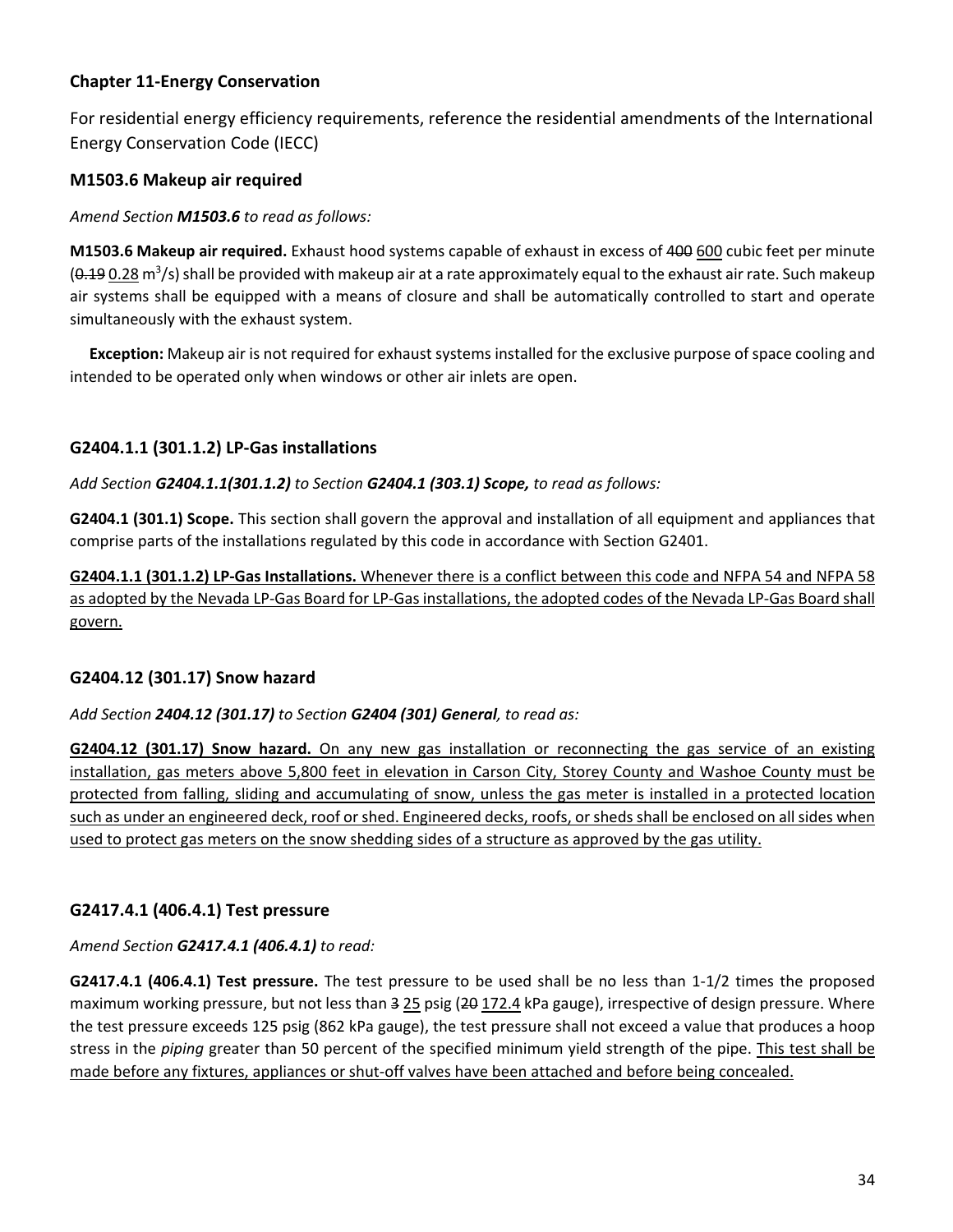### **G2417.4.2 (406.4.2) Test duration**

*Amend Section G2417.2 (406.4.2) to read:*

**G2417.4.2 (406.4.2 Test duration).** Test duration shall be not less than 10 minutes 30 minutes.

### **G2417.6.2 (406.6.2) Before turning gas on**

*Amend Section G2417.6.2 (406.6.2) to read:*

**G2417.6.2 (406.6.2) Before turning gas on.** During the process of turning gas on into a system of new gas *piping* or into a system or portion of a gas system that has been restored after an interruption of service, the entire system shall be inspected to determine that there are no open fittings or ends and that all valves at unused outlets are closed and plugged or capped. In the City of Fernley, City of Reno, City of Sparks, Storey County and Washoe County, a manometer test shall be made after all valves, unions, connectors and piping to the appliances are complete. A pressure test shall be made with the use of a manometer gauge measuring inches of water column. With all valves including gas cock and gas control valves in the open position, a pressure of at least eleven (11) to fifteen (15) inches of water column shall be measured for at least fifteen (15) minutes, with no perceptible drop in pressure.

### **G2417.6.2.1 (406.6.2.1) For medium pressure gas systems**

### *Add Section G2417.6.2.1 (406.6.2.1) to Section G2417.6.2 (406.6.2) Before turning gas on, to read as:*

**G2417.6.2.1 (406.6.2.1) For medium pressure gas systems**: Where the appliance is rated for seven (7) to eleven (11) inches of water column, a manometer test of eleven (11) to fifteen (15) inches of water column will be conducted between the pressure regulating valve and the appliance and shall be measured for at least fifteen (15) minutes with no perceptible drop in pressure.

### **G2417.6.2.2 (406.2.2) For appliances or equipment requiring pounds of gas pressure.**

*Add Section G2417.6.2.2 (406.6.2.2) to Section G2416.6.2 (406.6.2) Before turning gas on, to read:*

**G2417.6.2.2 (406.2.2) For appliances or equipment requiring pounds of gas pressure:** A pressure test using a pressure gauge measuring in one tenth (1/10) increments shall be conducted on the gas train of that appliance or equipment. The pressure shall be equal to the appliance's normal operating pressure for a period of thirty (30) minutes with no perceptible drop in pressure.

### **G2417.6.2.3 (406.2.3) Manometer testing**

*Add Section G2417.6.2.3 (406.2.3) to Section G2416.6.2 (406.6.2) Before turning gas on, to read:*

**G2417.6.2.3 (406.2.3) Manometer testing**. Manometer testing shall be performed by a person holding a valid Washoe County manometer tester card for which the number is to be provided at the time of request for inspection. A visual manometer test to be witnessed by the authority having jurisdiction may be allowed by the Building Official. A manometer test does not need to be reported when the serving gas utility performs a manometer or clock test prior to providing service.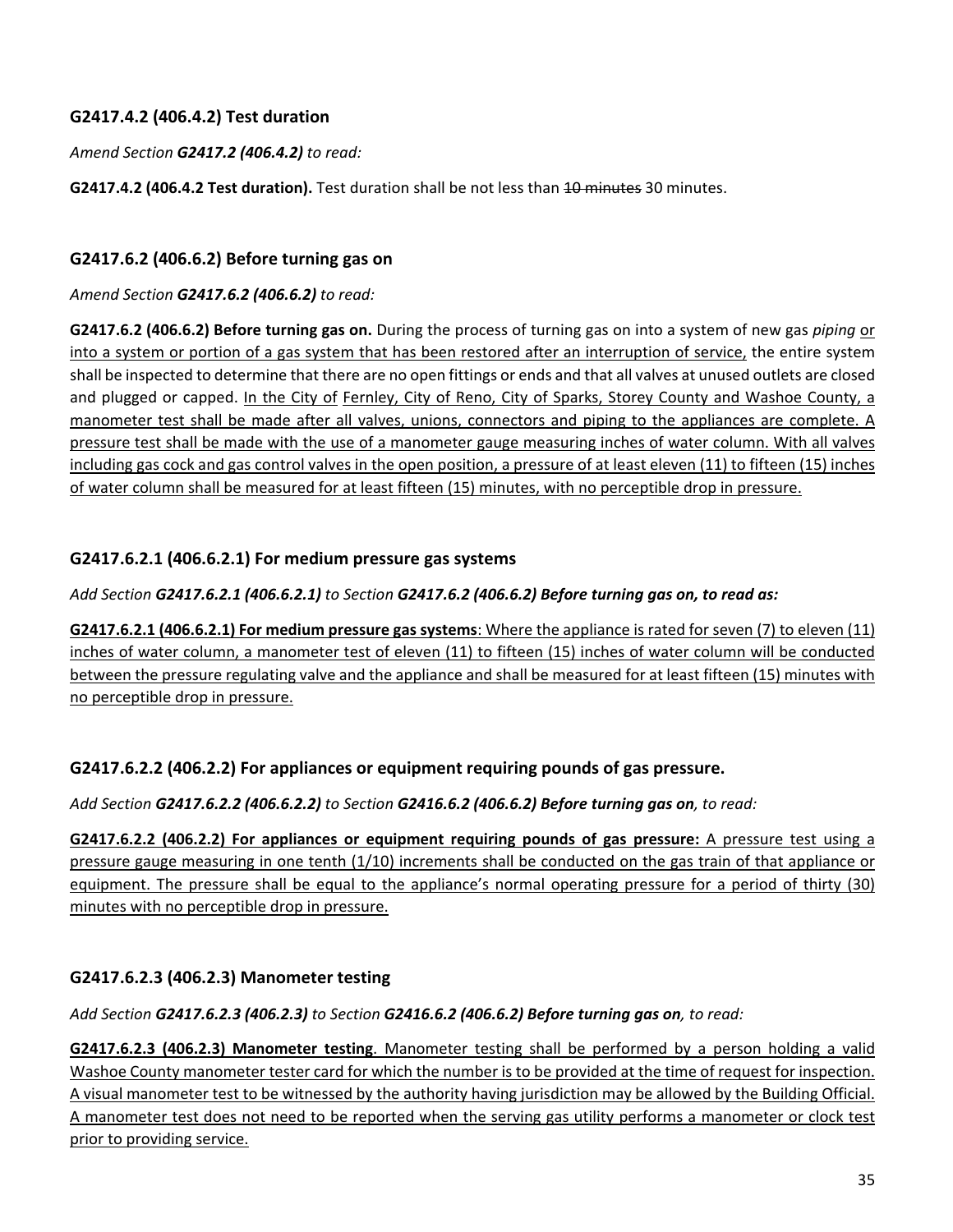### **P2503.5.1 Rough plumbing**

#### *Amend Section P2503.5.1 to read:*

**P2503.5.1 Rough plumbing.** DWV systems shall be tested on completion of the rough piping installation by water or for piping systems other than plastic, by air with no evidence of leakage. Either test shall be applied to the drainage system in its entirety or in sections after rough piping has been installed, as follows:

- 1. Water test. Each section shall be filled with water to a point not less than 10 feet (1524 mm) above the highest fitting connection in that section, or to the highest point in the completed system. Water shall be held in the section under test for a period of 15 minutes. The system shall prove leak free by visual inspection.
- 2. Air test. The portion under test shall be maintained at a gauge pressure of 5 pounds per square inch (psi) (34 kPa) or 10 inches of mercury column (34 kPa). This pressure shall be held without introduction of additional air for a period of 15 minutes.

### **P2603.5.1 Sewer depth**

#### *Amend Section P2603.5.1 to read:*

**P2603.5.1 Sewer depth.** *Building sewers* that connect to private sewage disposal systems shall be not less than **twelve (12)** inches (305 mm) below finished *grade* at the point of septic tank connection. *Building sewers* shall be not less than **twelve (12)** inches (305 mm) below *grade*.

#### **P3002.2.2 Building sewer**

*Add Section P3002.2.2 to Section P3002.2 Building sewer, to read:*

**P3002.2.2 Building sewer.** In no event shall building sewer be less than four (4) inches in diameter.

### **E3601.6.2 Service disconnect location**

*Amend Section E3601.6.2 to read as:*

**E3601.6.2 Service disconnect location.** The service disconnecting means shall be installed at a readily accessible location either outside of a building or structure inside nearest the point of entrance of the service conductors. Service disconnecting means shall not be installed in bathrooms. Each occupant shall have access to the disconnect serving the dwelling unit in which they reside. The disconnecting means may be located independent of the building or structure served, in direct line of sight, but not to exceed thirty (30) feet.

**Exception:** The service disconnecting means may be installed within a building when an external remote shunt trip switch is provided. All shunt trip switches shall be located at seven feet (7') above finish grade at a location approved by the fire department. All shunt trip switches shall be located within twelve inches (12") equilateral triangle, red in color.

### **E3705.6.1 Edison fuses**

*Add Section E3705.6.1 to Section E3705.6 Fuses and fixed trip circuit breakers, to read:*

**E3705.6.1 Edison Fuses.** Plug fuses of the Edison‐based shall be used only for replacement in existing installations where there is no evidence of overfusing or tampering. In any existing building where alterations or additions are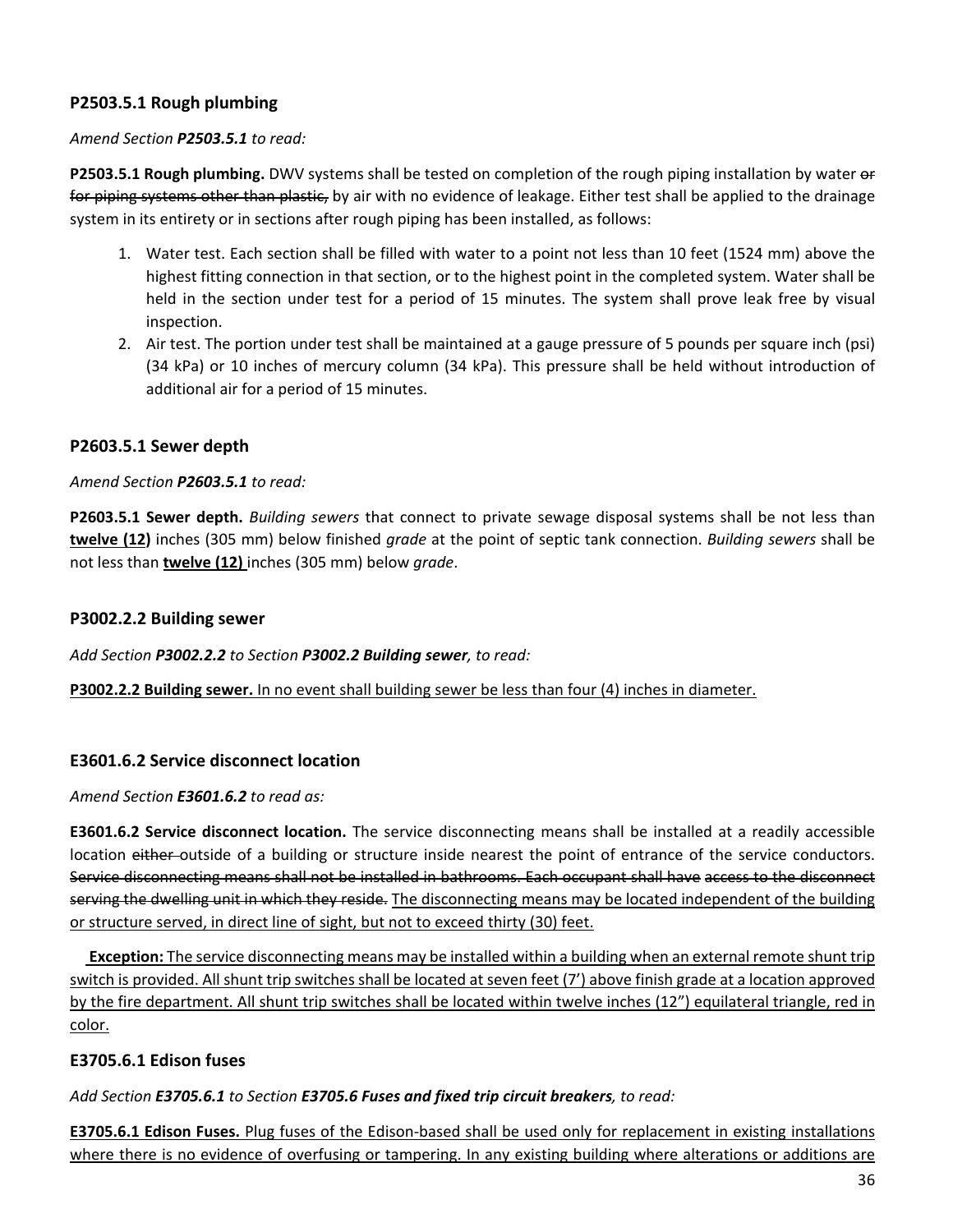made to any of the premises wiring, all fuse holders shall be made to comply with the requirements for a Type S fuse holder through the installation of a tamper proof (rejection type) base.

### **E3901.2.2 Wall space**

*Section E3901.2.2 is amended to read:*

#### **E3901.2.2 Wall Space**.

- 1. 1Any space 2 ft. (610mm) or more in width, including space measured around corners, and that is unbroken along the floor line by doorways and similar opening, fireplaces, and fixed cabinets that do not have countertops or similar work surfaces.
- 2. The space occupied by fixed panels in exterior walls, excluding sliding panels.
- 3. The space created by fixed room dividers such as railings and freestanding bar‐type counters.

### **Exception No. 1:** *The space behind operable doors.*

**Exception No. 2***: Vestibules, hallways, and similar areas less than 5 ft wide in bedrooms.*

### **E3902.2 Garage and accessory building receptacles**

#### *Amend Section E3902.2 to read:*

**Section E3902.2 Garage and accessory building receptacles**. 125‐volt, single‐phase, 15 or 20 ampere receptacles installed in garages and grade‐level portions of unfinished accessory buildings used for storage or work areas shall have ground-fault circuit-interrupter protections for personnel. [210.8(A)(2)

**Exception:** Single receptacle for a fixed in place heating appliance only (example: fuel-fired FAU, heat pump or water heater) when located within an attached garage.

### **E3902.17 Arc‐fault circuit‐interrupter protection for branch circuit extensions or modifications**

### *Section E3902.17 is deleted:*

**E3902.17 Arc‐fault circuit interrupter protection for branch circuit extensions or modifications.** Where branch circuit wiring is modified, replaced or extended in any of the areas specified in Section E3902.12, the branch circuit shall be protected by one of the following:

1. A combination-type AFCI located at the origin of the branch circuit.

2. An outlet branch-circuit type AFCI located at the first receptacle out of the existing branch circuit.

**Exception:** AFCI protection shall not be required where the extension of the existing conductors is not more than 6 feet (1.8 m) in length and does not include any additional outlets or devices. [201.12(B) Exception]

### **AH105.2 Footings**

### *Amend Section AH105.2 to read:*

**AH105.2 Footings**. In areas with a frost depth of zero as specified in Table R301.2(1), For patio covers supported on a concrete slab‐on‐grade without footings, the slab shall conform to the provisions of Section R506, shall be not less than 3.5 inches (89 mm) thick and the columns shall not support live or dead loads in excess of 750 pounds (3.34 kN) per column.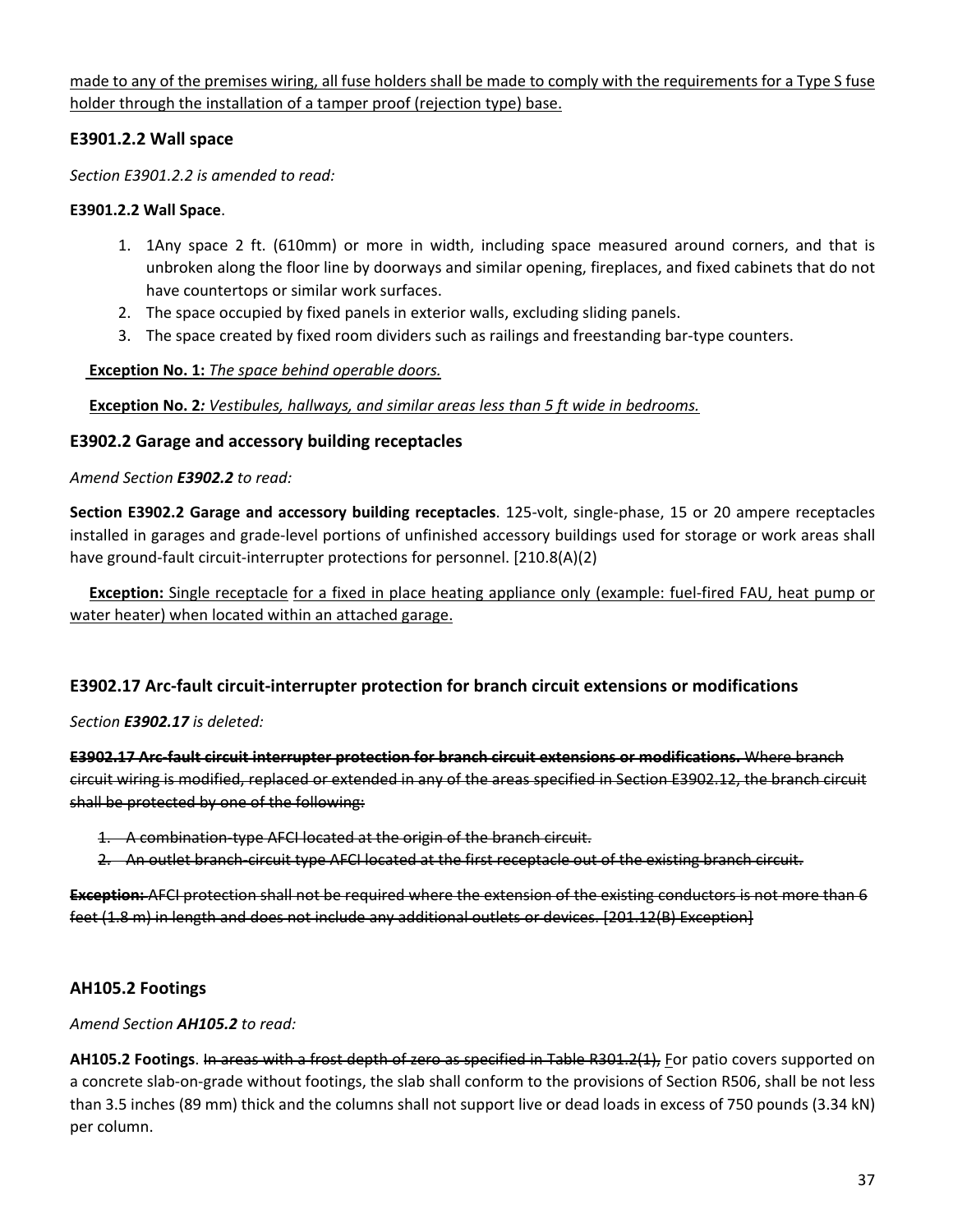# **Amendments to the 2017 Edition of the National Electrical Code**

### **210.52(A)(2) Wall Spacing**

#### *Amend Section 210.52(A)(2) of Section 210.52(A) General Provisions to read as follows:*

**210.52(A)(2) Wall Spacing.** As used in this section, a wall space shall include any of the following:

- 1. Any space 600 mm (2 ft) or more in width (including space measured around corners) and unbroken along the floor line by doorways and similar openings, fireplaces, and fixed cabinets that do not have countertops or similar work surfaces.
- 2. The space occupied by fixed panels in walls, excluding sliding panels.
- 3. The space afforded by fixed room dividers, such as free-standing bar-type counters or railings.

#### *Exceptions*

- *1. The space behind operable doors.*
- *2. Vestibules, hallways, and similar areas less than 5 ft wide in bedrooms.*

#### **225.32 Locations**

*Amend Section 225.32 to read as follows:*

**225.32 Location.** The disconnecting means shall be installed either inside or attached to the outside of the building or structure served or where the conductors pass through the building or structure. The disconnecting means shall be at a readily accessible location nearest the point of entrance of the conductors. For the purposes of this section, the requirements in 203.6 shall be utilized.

#### *Exceptions*

- *1. For installations undersingle management, where documented safe switching procedures are established and maintained for disconnection, and where the installation is monitored by qualified individuals, the disconnecting means shall be permitted to be located elsewhere on the premises.*
- *2. For buildings or other structures qualifying under the provisions of Article 685, the disconnecting means shall be permitted to be located elsewhere on the premises.*
- 3. For towers or poles used as lighting standards, the disconnecting means shall be permitted to be located *elsewhere on the premises.*
- 4. For poles or similar structures used only for support of signs installed in accordance with Article 600, the *disconnecting means shall be permitted to be located elsewhere on the premises.*
- 5. The disconnecting means shall be located independent of the building or structure served, in direct line of *sight, but not to exceed thirty feet (30').*
- *6. The service disconnecting means may be installed within a building when an external remote shuntswitch* is provided. All shunt trip switches shall be located at seven feet (7') above finish grade at a location *approved by the fire department. All shunt trip switches shall be located within a twelve inch (12") equilateral triangle, red in color.*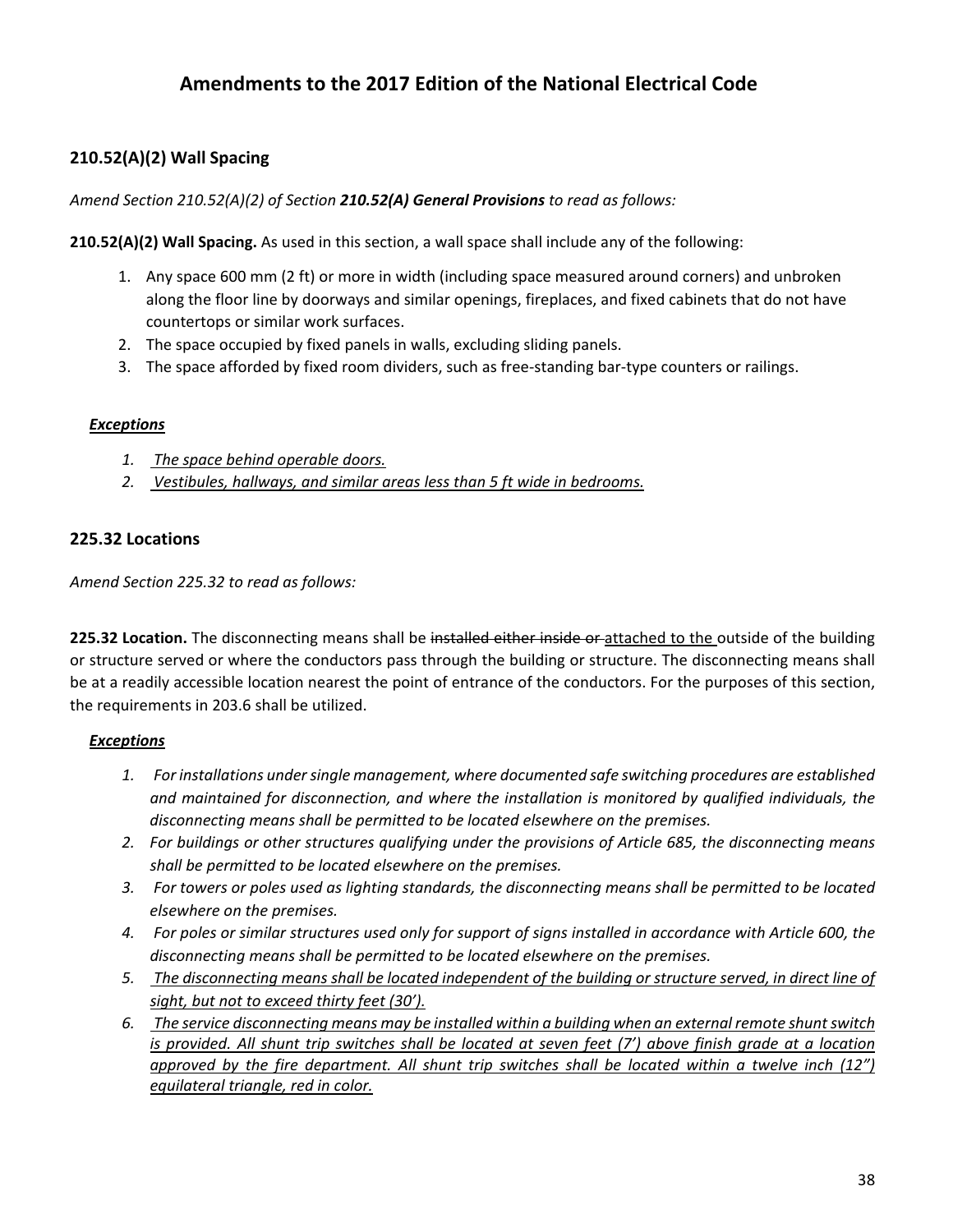### **230.70(A)(1) Readily Accessible Location**

*Amend Section 230.70(A)(1) of Section 230.70 General to read as follows:*

**230.70 (A)(1) Readily Accessible Location.** The service disconnecting means shall be installed at a readily accessible location either outside of a building or structure or inside nearest the point of entrance of the service conductors. The disconnecting means may be located independent of the building or structure served, in direct line of sight, but not to exceed thirty feet (30').

**Exception:** The service disconnecting means may be installed within a building when an external remote shunt switch is provided. All shunt trip switches shall be located at seven feet (7') above finish grade at a location approved by the fire department. All shunt trip switches shall be located within a twelve inch (12") equilateral triangle, red in *color.*

### **240.51(B) Replacement Only**

*Amend Section 240.51(B) of Section 240.51 Edison‐Base Fuses to read:*

**240.51(B) Replacement Only.** Plug fuses of the Edison‐base type shall be used only for replacements in existing installations where there is no evidence of overfusing or tampering. In any existing building where alterations or additions are made to aby of the premises wiring, all fuse holders shall comply with Article 240.54.

### **250.118(4) Types of Equipment Grounding Conductors**

*Amend Section 250.118(4) of Section 250.118 Types of Equipment Grounding Conductors to read as follows:*

### **250.118 Types of Equipment Grounding Conductors**

**(4)** Electrical metallic tubing with the exception of where the metallic raceway is subject to either damage or likely to be disturbed in the future under normal operating conditions, this determination shall be made by the Authority Having Jurisdiction.

FPN: An example of "subject to damage" is a surface installed conduit running along a traffic path. An example of "likely to be disturbed" is a surface installed conduit running across a rooftop, where future re‐roofing operations will require the conduit to shifted, damaged, removed or relocated.

### **250.120 Equipment Grounding Conductor Installation**

*Amend Section 250.120 to read as follows:*

**250.120 Equipment Grounding Conductor Installation.** An equipment grounding conductor shall be installed in accordance with 250.120(A), (B), and (C). All raceways installed on roofs shall contain an equipment grounding conductor sized per Table 250.122 installed with the circuit conductors.

 *Exception: Low voltage, communication and similar type systems unless required elsewhere in the Code.*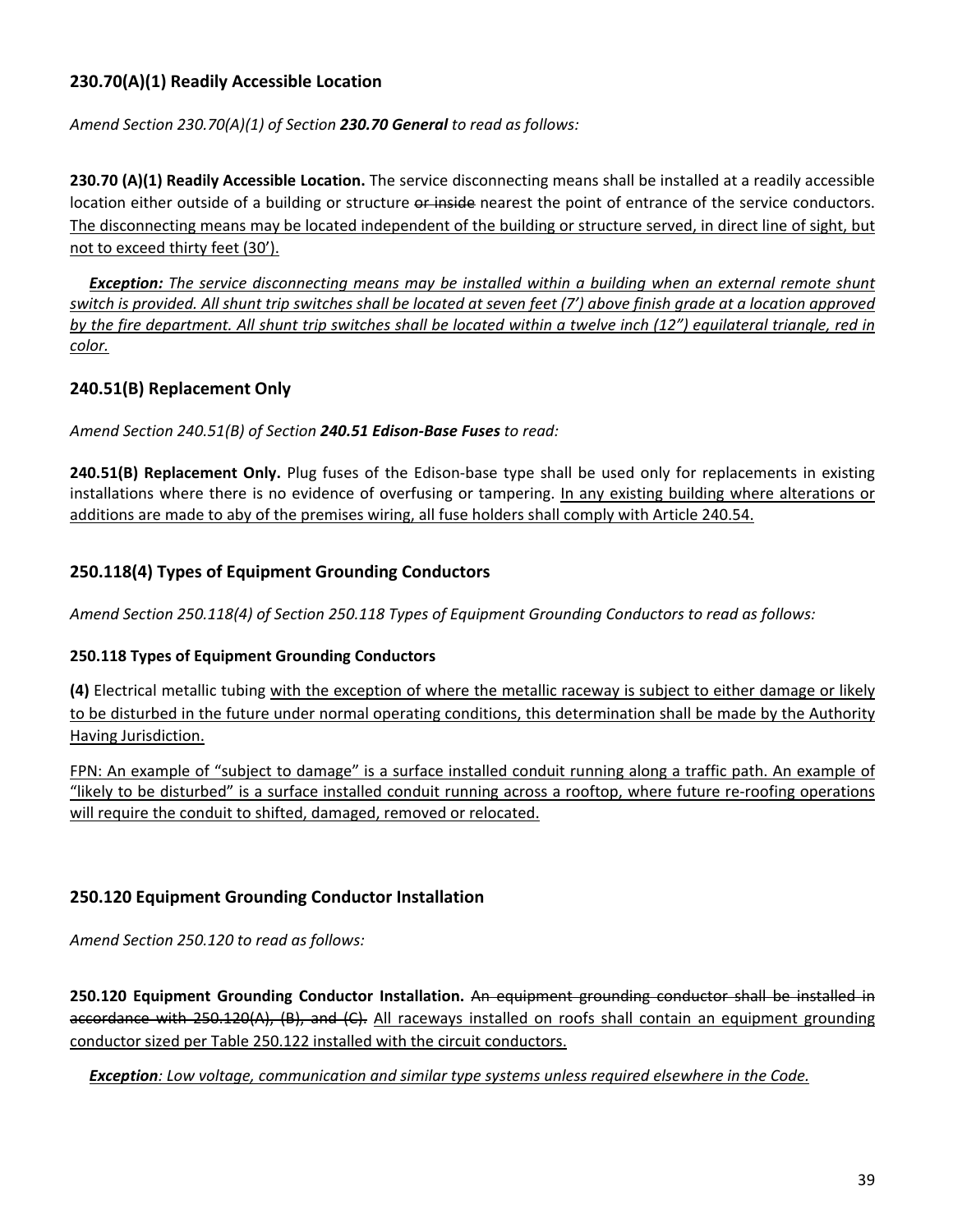### **314.17(C) Nonmetallic Boxes and Conduit Bodies**

*Amend Section 314.17(C) of Section 314.17 Conductors entering Boxes, Conduit Bodies, or Fittings to read as follows:*

**314.17(C) Nonmetallic Boxes and Conduit Bodies.** Nonmetallic boxes and conduit bodies shall be suitable for the lowest temperature‐rated conductor entering the box. Where nonmetallic boxes and conduit bodies are used with messenger‐supported wiring, open wiring on insulators, or concealed knob‐and‐tube wiring, the conductors shall enter the box through individual holes. Where flexible tubing is used to enclose the conductors, the tubing shall extend from the last insulating support to not less than 6 mm (1/4 in.) inside the box and beyond any cable clamp. Where non-metallic sheathed cable or multiconductor Type UF cable is used, the sheath shall extend not less than 6 mm (1/4 in.) inside the box and beyond any cable clamp. In all instances, all permitted wiring methods shall be secured to the boxes.

**Exception:** where non-metallic sheathed cable or multiconductor Type UF cable is used with single gang boxes not larger than a nominal size 57 mm x 100 mm (2 1/4 in. x 4 in.) mounted in walls or ceilings, and where the cable is fastened within 200 mm (8 in.) of the box measured along the sheath and where the sheath extends through a cable knockout not less than 6 mm (1/4 in.), securing the cable to the box shall not be required. Multiple cable entries shall *be permitted in a single cable knockout opening.*

### **358.12 Uses Not Permitted**

*Amend Section 358.12 to read as follows:*

**358.12 Uses Not Permitted.** EMT shall not be used under the following conditions:

- 1. Where subject to severe physical damage.
- 2. For the support of luminaires or other equipment except conduit bodies no larger than the largest trade size of the tubing.
- 3. In direct contact with earth.

### **700.10(D) Fire Protection**

*Amend Section 700.10(D) of Section 700.10 Wiring, Emergency System to read as follows:*

**700.10(D) Fire Protection.** Emergency systems shall meet the additional requirements in (D)(1) through (D)(3) in the following occupancies:

- 1. Assembly occupancies for not less than 1000 persons
- 2. Buildings above  $23 \text{ m}$   $(75 \text{ ft})$  55 ft in height
- 3. Health care occupancies where persons are not capable of self‐preservation.
- 4. Educational occupancies with more than 300 occupants

### **700.12 General Requirements**

*Amend Section 700.12 to read as follows:*

**700.12 General Requirements.** Current supply shall be such that, in the event of failure of the normal supply to, or within, the building or group of buildings concerned, emergency lighting, emergency power, or both shall be available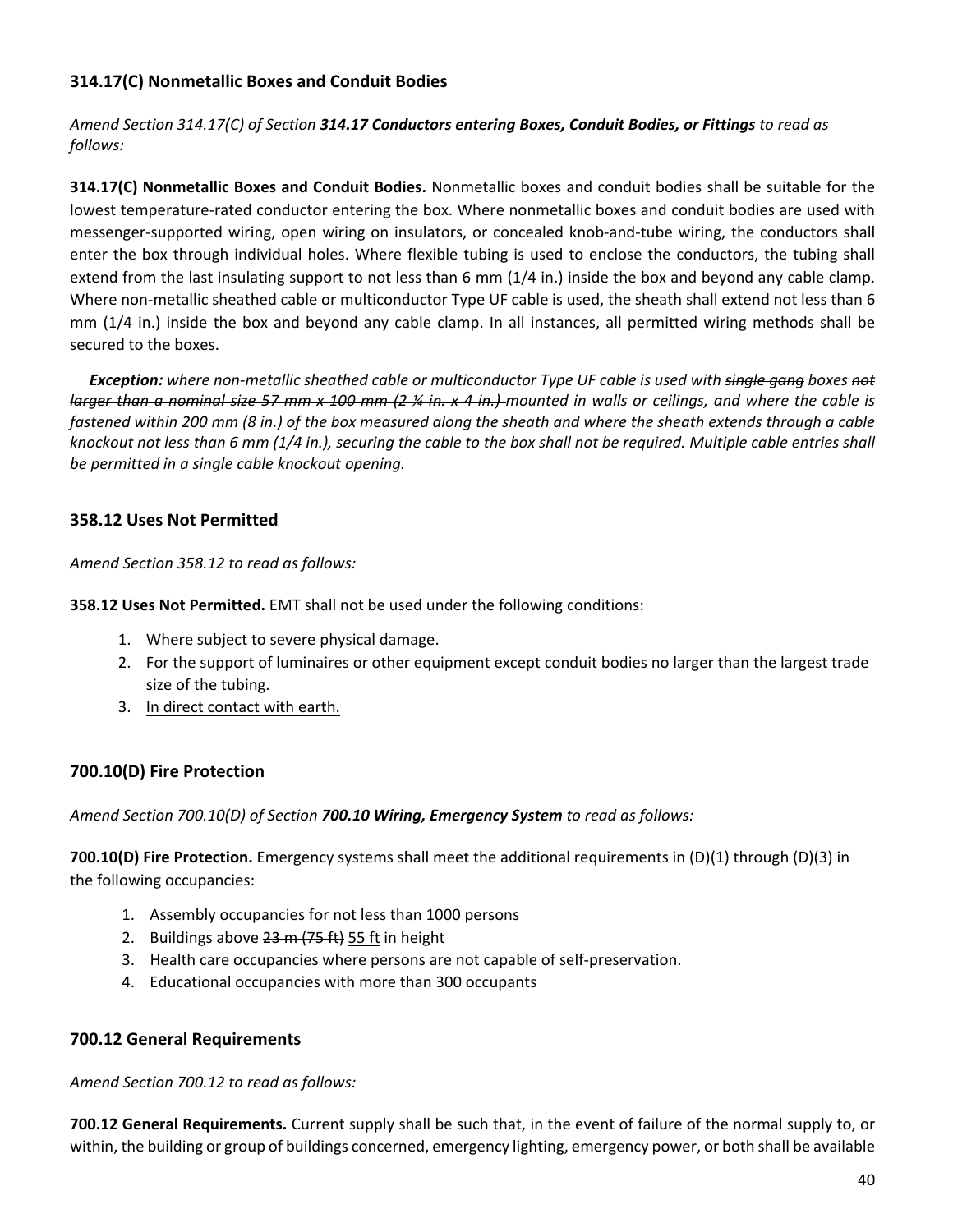within the time required for the application but not to exceed 10 seconds. The supply system for emergency purposes, in addition to the normal services to the building and meeting the general requirements of this section, shall be one or more of the types of systems described in 700.12(A) through (E). Unit equipment in accordance with 700.12(F) shall satisfy the applicable requirements of this article.

In selecting an emergency source of power, consideration shall be given to the occupancy and the type of service to be rendered, whether of minimum duration, as for evacuation of a theater, or longer duration, as for supplying emergency power and lighting due to an indefinite period of current failure from trouble either inside or outside the building.

Equipment shall be designed and located so as to minimize the hazards that might cause complete failure due to flooding, fires, icing, and vandalism.

Equipment for sources of power as described in 700.12(A) through (E) shall be installed either in spaces fully protected by approved automatic fire suppression systems (sprinklers, carbon dioxide systems, and so forth) or in spaces with a 1-hour 2-hour fire rating where located within the following:

- 1. Assembly occupancies for more than 1000 persons.
- 2. Buildings above 23 m (75 ft) 55 feet in height with any of the following occupancy classes- assembly, educational, residential, detention and correctional, business, and mercantile
- 3. Health care occupancies where persons are not capable of self‐preservation
- 4. Educational occupancies with more than 300 occupants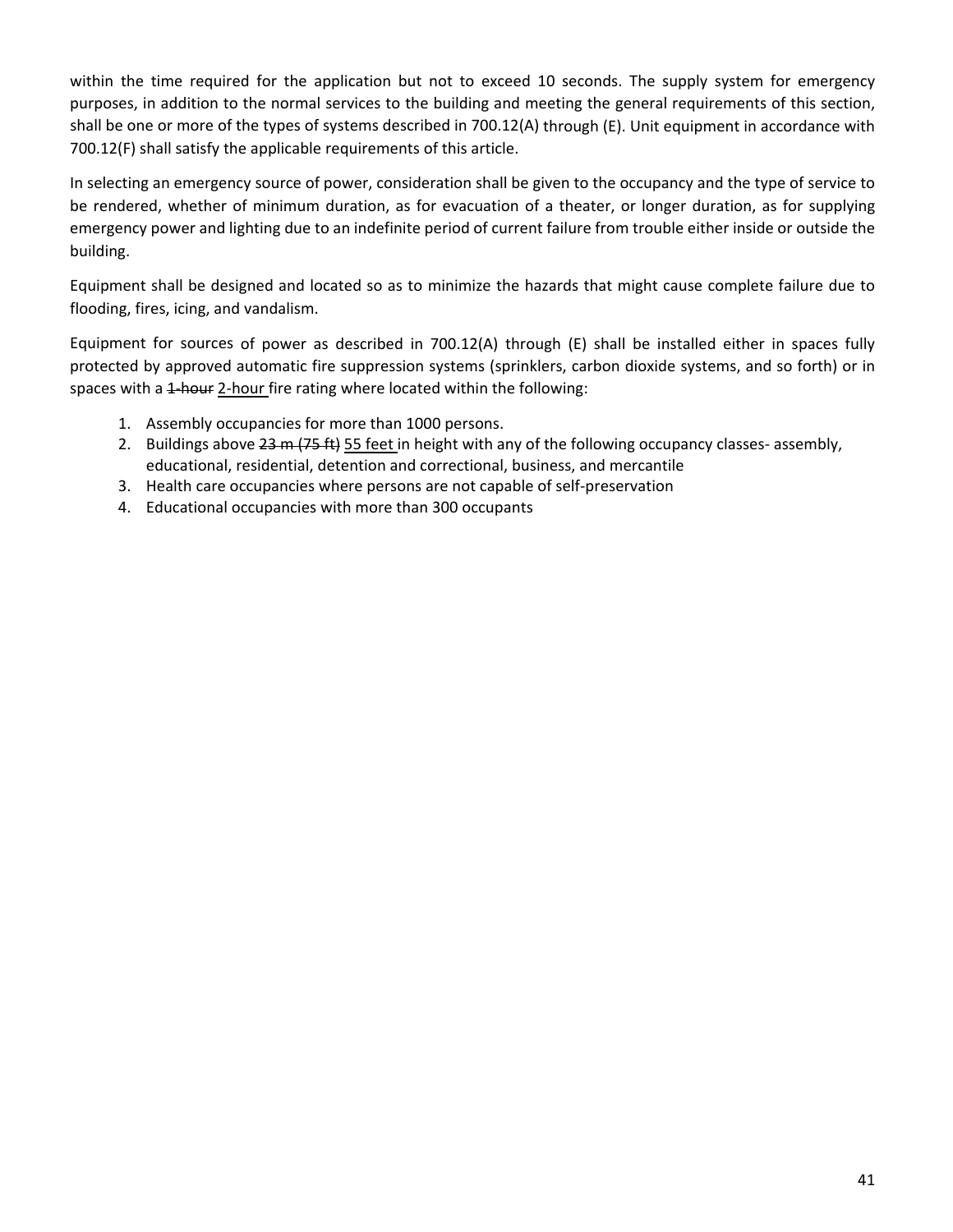# **Amendments to the 2018 Edition of the International Fuel Gas Code**

### **Section 301.1.2 LP‐Gas Installations**

*Add new subsection 301.1.2 to section 301.1:*

**301.1.2 LP‐Gas Installations.** Whenever there is a conflict between this code and NFPA 54 and NFPA 58 as adopted by the Nevada LP-Gas Board for LP-Gas installations, the adopted codes of the Nevada LP-Gas Board shall govern.

### **Section 301.16 Snow Hazard**

*Add new section 301.16 to 301:*

**301.16 Snow hazard.** Protection of utilities shall be per requirements of the local utility.

#### **Section 406.4.1 Test Pressure**

*Amend section 406.4.1 to read as follows:*

**406.4.1 Test pressure.** The test pressure to be used shall be no lessthan 1‐1/2 timesthe proposed maximum working pressure, but not less than 3 25 psig (20 172.4 kPa gauge), irrespective of design pressure. Where the test pressure exceeds 125 psig (862 kPa gauge), the test pressure shall not exceed a value that produces a hoop stress in the *piping* greater than 50 percent of the specified minimum yield strength of the pipe. This test shall be made before any fixtures, appliances or shut-off valves have been attached and before being concealed.

### **Section 406.4.2 Test Duration**

*Amend section 406.4.2 to read as follows:*

**406.4.2 Test duration.** Test duration shall be not less than 30 minutes. 1/2 hour for each 500 cubic feet (14 m3) of pipe volume or fraction thereof When testing a system having a volume less than 10 cubic feet (0.28 m3) or a system in a single family dwelling, the test duration shall be not less than 10 minutes. The duration of the test shall not be required to exceed 24 hours.

### **Section 406.6.2 Before Turning Gas On**

*Amend Section 406.6.2 to read as follows and add new subsections 405.6.2.1 thru 405.6.2.3:*

**406.6.2 Before turning gas on.** During the process of turning gas on into a system of new gas *piping* or into a system or portion of a gas system that has been restored after an interruption of service, the entire system shall be inspected to determine that there are no open fittings or ends and that all valves at unused outlets are closed and plugged or capped. In the City of Fernley, City of Reno, City of Sparks, Storey County and Washoe County, a manometer test shall be made after all valves, unions, connectors and piping to the appliances are complete. A pressure test shall be made with the use of a manometer gauge measuring inches of water column. With all valves including gas cock and gas control valves in the open position, a pressure of at least eleven (11) to fifteen (15) inches of water column shall be measured for at least fifteen (15) minutes with no perceptible drop in pressure.

**405.6.2.1 For medium pressure gas systems**: Where the appliance is rated for seven (7) to eleven (11) inches of water column, a manometer test of eleven (11) to fifteen (15) inches of water column will be conducted between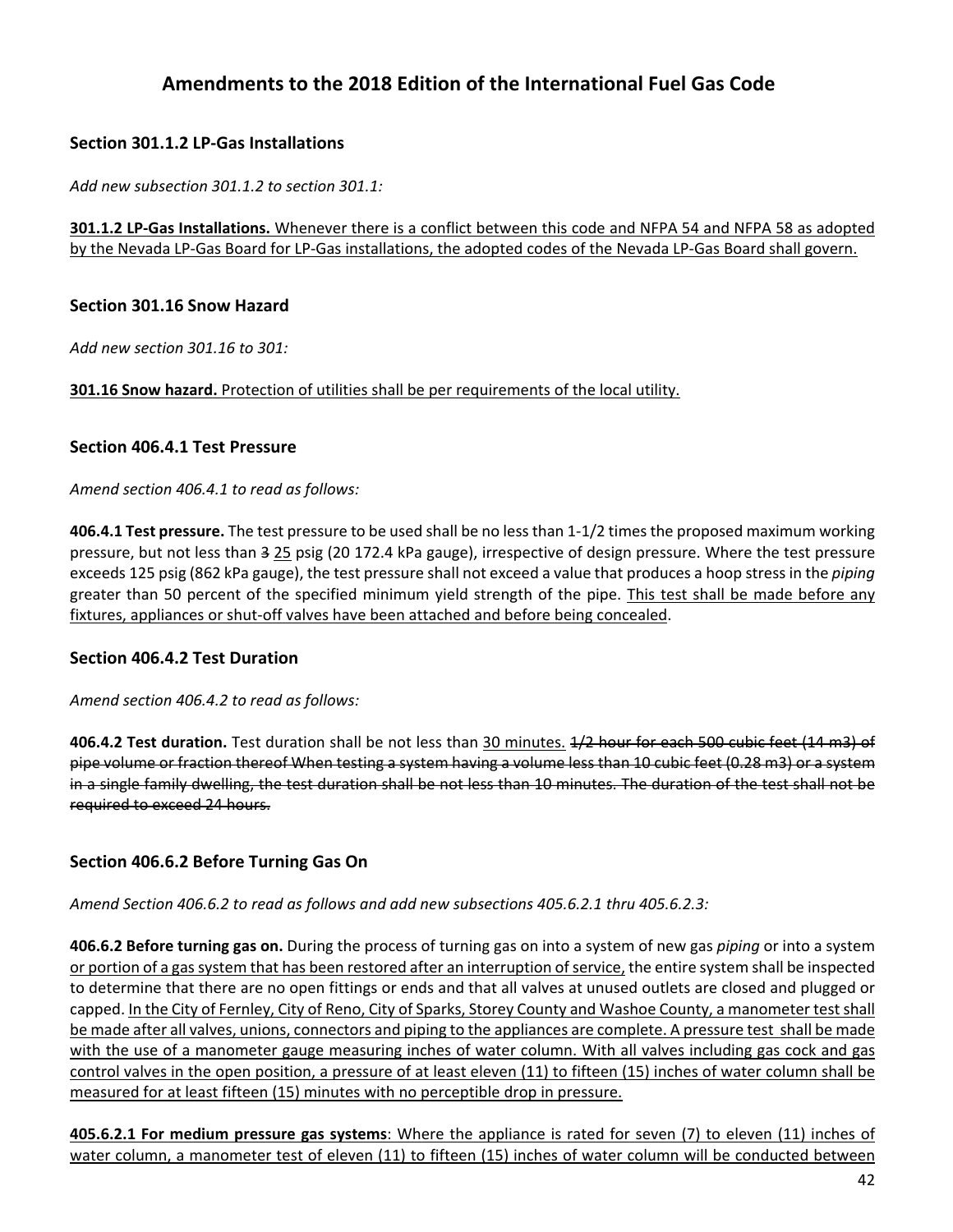the pressure regulating valve and the appliance and shall be measured for at least fifteen (15) minutes with no perceptible drop in pressure.

**406.2.2 For appliances or equipment requiring pounds of gas pressure:** A pressure test using a pressure gauge measuring in one tenth (1/10) increments shall be conducted on the gas train of that appliance or equipment. The pressure shall be equal to the appliance's normal operating pressure for a period of thirty (30) minutes with no perceptible drop in pressure.

**406.2.3 Manometer testing**. Manometer testing shall be performed by a person holding a valid Washoe County manometer tester card for which the number is to be provided at the time of request for inspection. A visual manometer test to be witnessed by the authority having jurisdiction may be allowed by the Building Official. A manometer test does not need to be reported when the serving gas utility performs a manometer or clock test prior to providing service.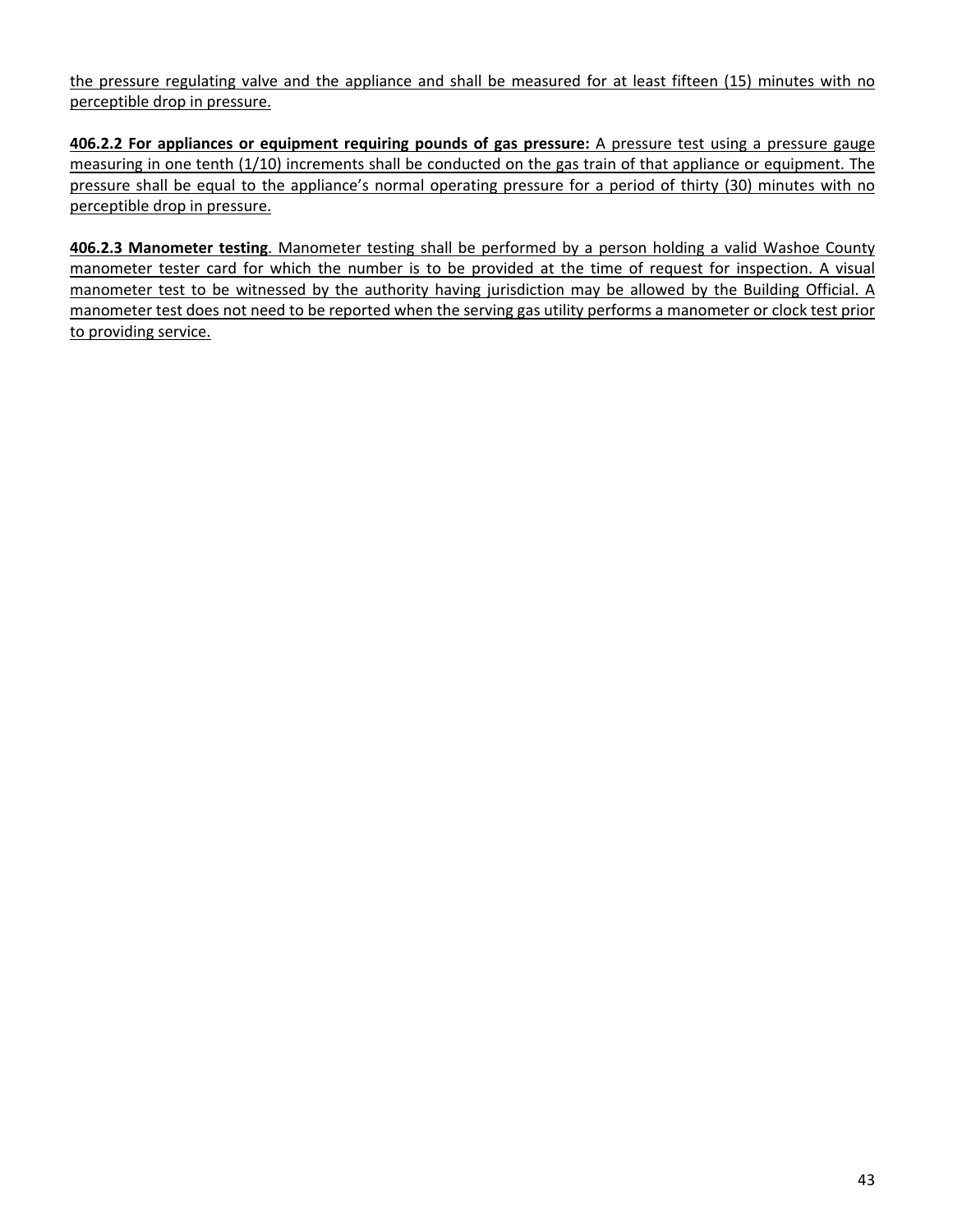## **Amendments to the 2018 Edition of the International Mechanical Code**

### **Section 401.2 Ventilation Required**

*Amend Section 401.2 to read as follows:*

**401.2 Ventilation required.** Every occupied space shall be ventilated by natural means in accordance with Section 402 or by mechanical means in accordance with Section 403. Where the air infiltration rate in a dwelling unit is less than 5 air changes per hour when tested with a blower door at a pressure of 0.2‐inch water column (50 Pa) in accordance with Section 402.4.1.2 of the *International Energy Conservation Code*, the dwelling unitshall be ventilated by mechanical means in accordance with Section 403.

### **Section 505.4 Makeup Air Required**

*Amend Section 505.2 to read as follows:*

**505.4 Makeup air required.** Exhaust hood systems capable of exhausting in excess of 400 600 cfm (0.19 0.28 m3/s) shall be provided with *makeup air* at a rate approximately equal to the *exhaust air* rate. Such *makeup air* systems shall be equipped with a means of closure and shall be automatically controlled to start and operate simultaneously with the exhaust system.

### **Section 508.1.3 Evaporative Cooling Systems Used as Makeup Air**

*Add new subsection 508.1.3 to 508.1:*

**508.1 Makeup air.** *Makeup air* shall be supplied during the operation of commercial kitchen exhaust systems that are provided for *commercial cooking appliances*. The amount of *makeup air* supplied to the building from all sources shall be approximately equal to the amount of *exhaust air* for all exhaust systems for the building. The *makeup air* shall not reduce the effectiveness of the exhaust system. *Makeup air* shall be provided by gravity or mechanical means or both. Mechanical *makeup air*systemsshall be automatically controlled to start and operate simultaneously with the exhaust system. *Makeup air* intake opening locations shall comply with Section 401.4.

**508.1.1 Makeup air temperature.** The temperature differential between *makeup air* and the air in the conditioned space shall not exceed 10ºF (6ºC) except where the added heating and cooling loads of the *makeup air* do not exceed the capacity of the HVAC system.

**508.1.2 Air balance.** Design plans for a facility with a commercial kitchen ventilation system shall include a schedule or diagram indicating the design outdoor air balance. The design outdoor air balance shall indicate all exhaust and replacement air for the facility, plus the net exfiltration if applicable. The total replacement air airflow rate shall equal the total exhaust airflow rate plus the net exfiltration.

**508.1.3 Evaporative Cooling Systems Used as Makeup Air.** Evaporative coolers shall not be used for make‐up air units on commercial kitchen hoods and kitchen ventilation systems.

**Exception:** Evaporative cooling systems that are a listed assembly with tempered air for kitchen make-up air systems.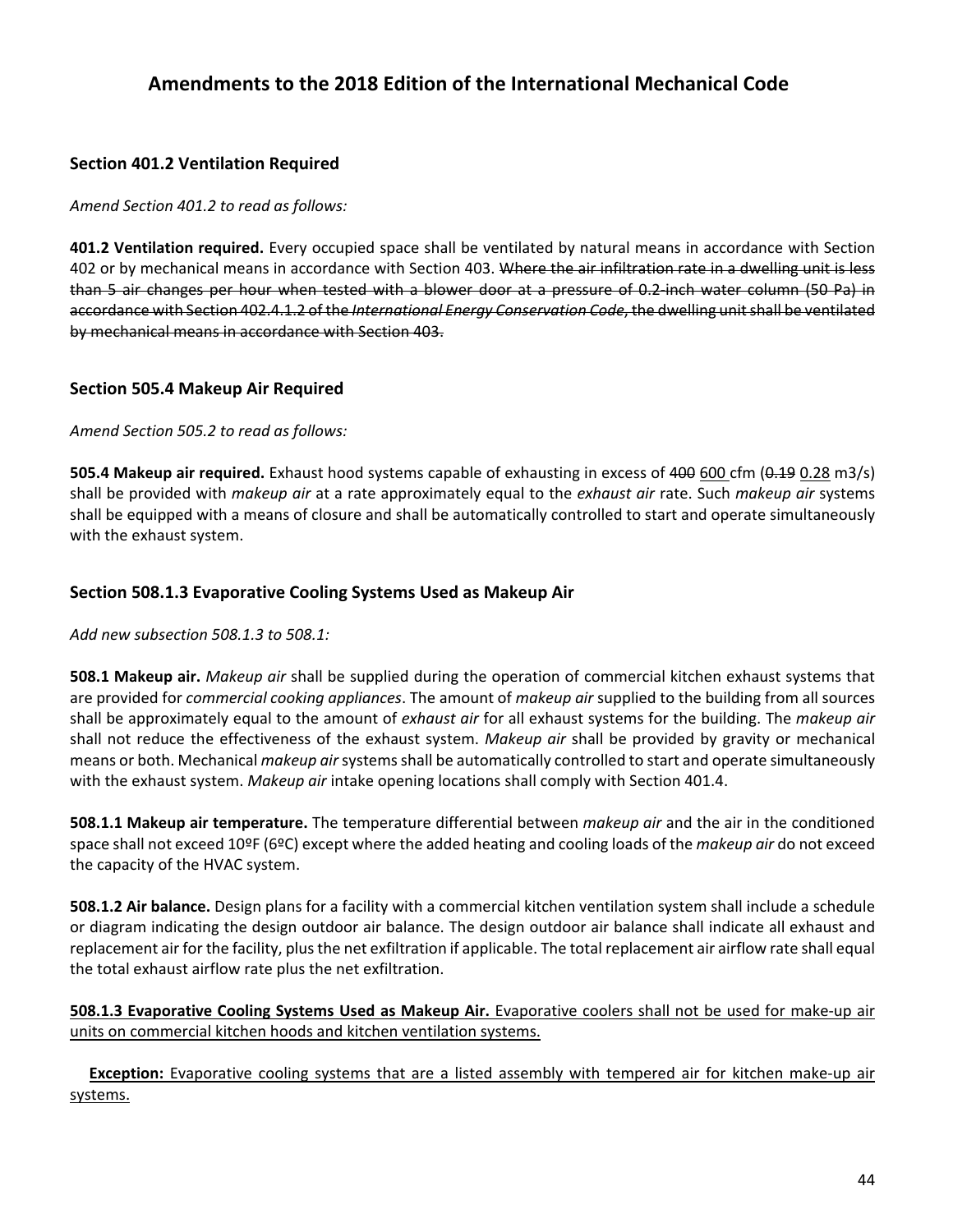### **Section 603.2 Duct Sizing**

*Amend Section 603.2 to read as follows:*

**603.2 Duct sizing.** Ducts installed within a single *dwelling unit* shall be sized in accordance with ACCA Manual D S based on building loads calculated in accordance with ACCA Manual J or other approved heating and cooling calculations methodologies or other *approved* methods. Ducts installed within all other buildings shall be sized in accordance with the ASHRAE *Handbook of Fundamentals* or other equivalent computation procedure.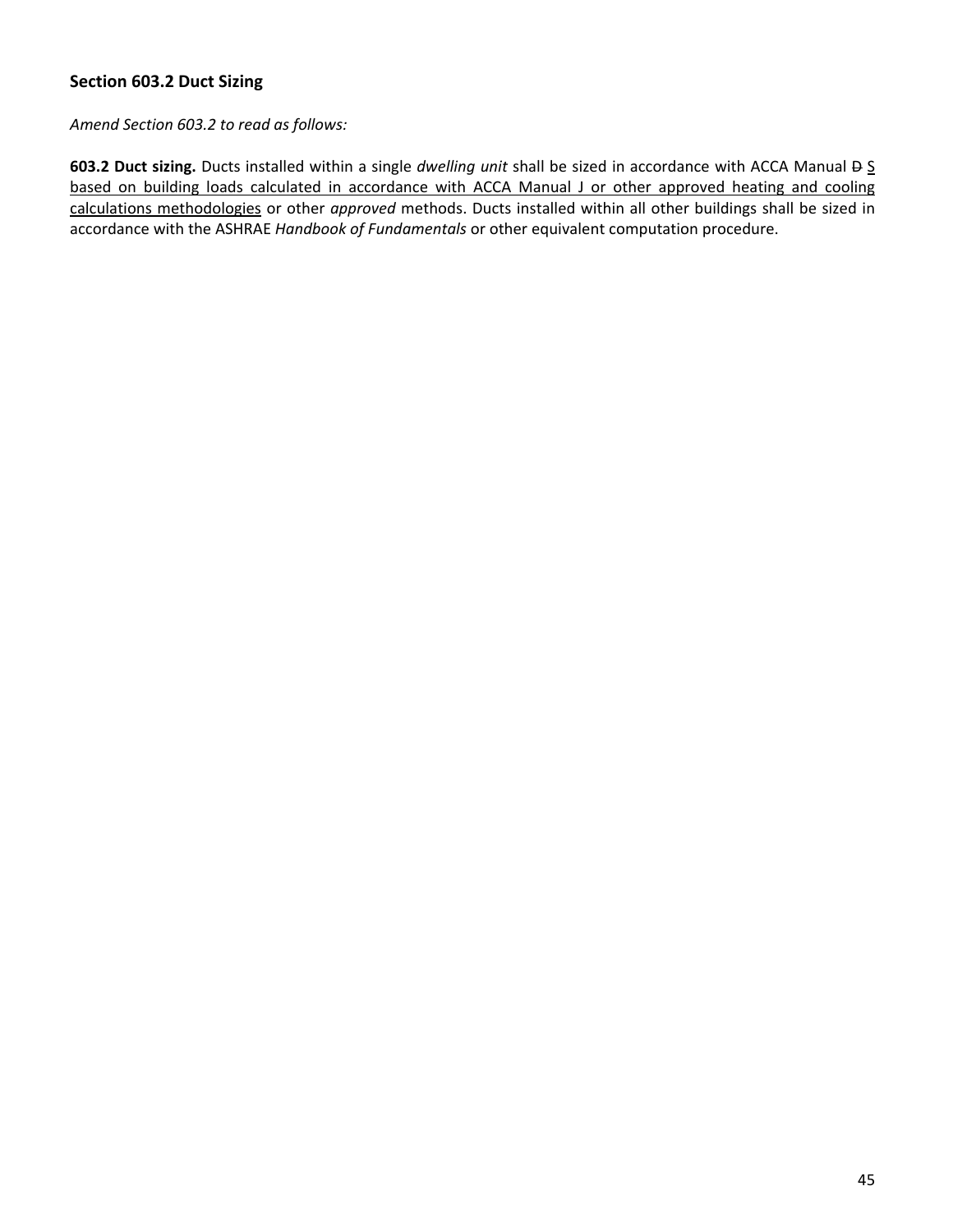# **Amendments to the 2018 Edition of the Uniform Mechanical Code**

### **Section 304.3 Access to Appliances on Roofs**

*Amend Section 304.3 to read as follows:*

**Section 304.3 Accessto Appliances on Roofs.** Applianceslocated on roofs or other elevated locations above 30 inches shall be accessible. [NFPA 54:9.4.3.11]

**304.3.1 Access.** Buildings exceeding 15 feet (4572 mm) in height shall have an inside means of access to the roof unless other means acceptable to the Authority Having Jurisdiction are used [NFPA 54:9.4.3.2]

**3‐4.3.1.1 Access Type.** The inside means of access shall be a permanent, or foldable inside stairway or ladder, terminating in an enclosure, scuttle, or trap door. such scuttles or trap doors shall be not less than 22 inches by 24 inches (559 mm by 610 mm) in size, shall open easily and safely under all conditions, especially snow; and shall be constructed so as to permit access from the roof side unless deliberately locked on the inside.

Not less than 610 feet (1829.3048 mm) of clearance shall be between the access opening and the edge of the roof or similar hazard or rigidly fixed rails or guards not less than 42 inches (1067 mm) in height shall be provided on structures are utilized in lieu of guards or rails, they shall be not less than 42 inches (1067 mm) in height. [NFPA 54:9.4.3.1]

### **Section 403.7.2 Enclosed Parking Garages**

*Amend Section 403.7.2 to read as follows:*

**403.7.2 Enclosed Parking Garages.** Mechanical ventilation systems for enclosed parking garages shall operate continuously.

### **Exceptions:**

**(1)** Mechanical ventilation systems shall be permitted to operate intermittently where the system is designed to operate automatically upon detection of vehicle operation or the presence of occupants by approved automatic detection devices. Mechanical ventilation systems for enclosed parking garages shall be permitted to operate intermittently where the system is designed to operate automatically upon detection of vehicle operation or presence of occupants by approved automatic detection devices.

**(2)** Approved automatic carbon monoxide sensing devices shall be permitted to be employed to modulate the ventilation system to not exceed a maximum average concentration of carbon monoxide of 50 parts per million during an eight‐hour period, with a concentration of not more than 200 parts per million for a period not exceeding one hour. Automatic carbon monoxide sensing devices installed to modulated parking garage ventilation systems shall be approved in accordance with Section 301.2. Automatic carbon monoxide sensing devices shall be permitted to be employed to modulate the ventilation system to maintain a maximum average concentration of carbon monoxide of 50 parts per million during an eight‐hour period, with a concentration of not more than 200 parts per million for a period not exceeding one hour. Automatic carbon monoxide sensing devices installed to modulated parking garages ventilation systems shall be approved.

### **Section 504.4.2.1 Length Limitation**

*Amend Section 504.4.2.1 to read as follows:*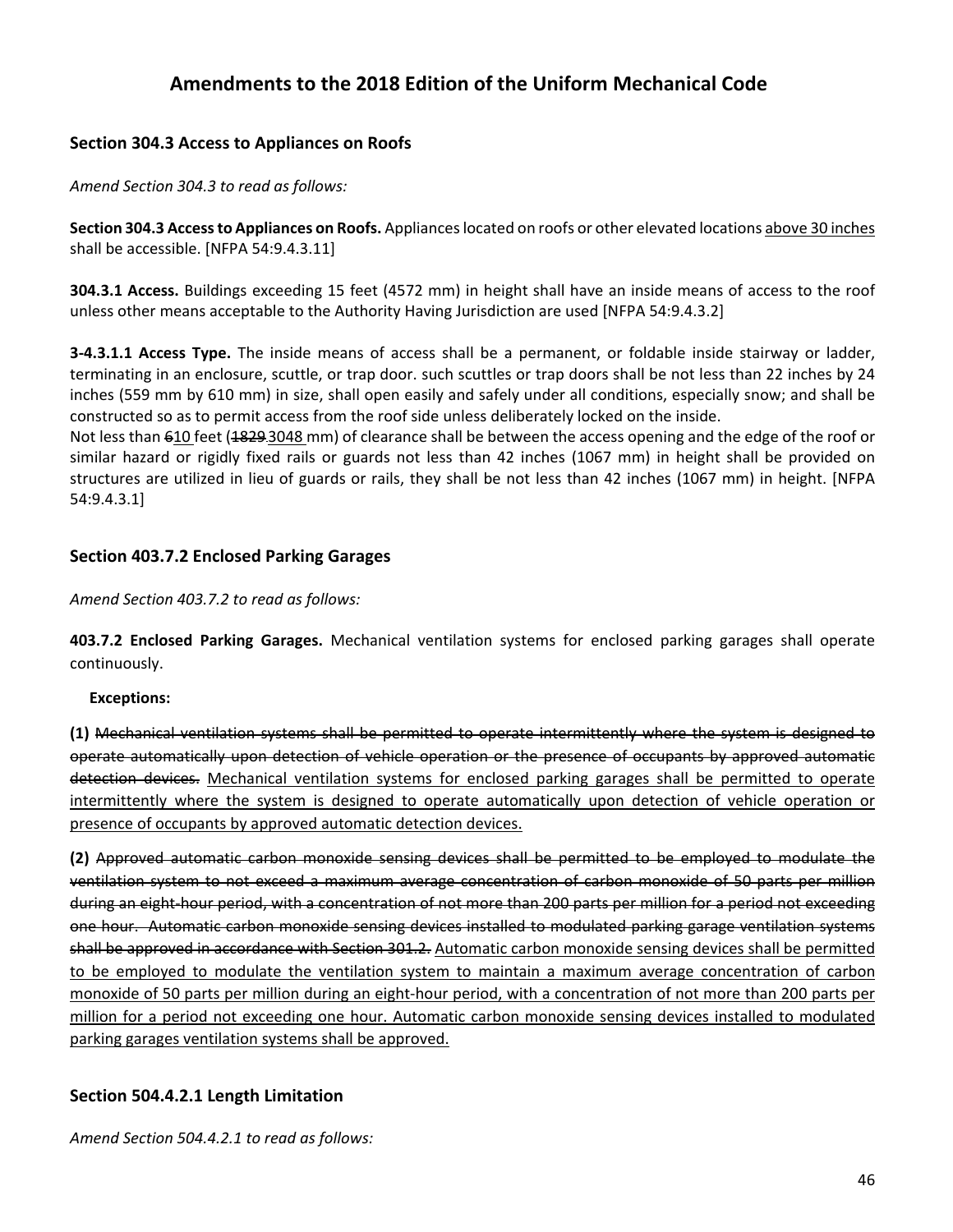**504.4.2.1 Length Limitation.** Unless otherwise permitted or required by the dryer manufacturer's instructions and approved by the Authority Having Jurisdiction, domestic dryer moisture exhaust ducts shall not exceed a total combined horizontal and vertical length of 14 feet (4267 mm), including two 90- degree (1.57 rad) elbows. A length of 2 feet (610 mm) shall be deducted for each 90-degree (1.57 rad) elbow in excess of two. Two (2) feet (610 mm) shall be deducted for each 90‐degree (1.57 rad) elbow in excess of two. The maximum length of a clothes dryer exhaust duct shall not exceed 35 feet (10 668 mm) from the dryer location to the wall or roof termination. The maximum length of the duct shall be reduced 2.5 (762 mm) for each 45‐degree (0.8 rad) bend and 5 feet (1524 mm) for each 90-degree (1.6 rad) bend. The maximum length of the exhaust duct does not include the transition duct.

### **Exceptions:**

- 1. Where the make and model of the clothes dryer to be installed is known and the manufacture's installation instructions for the clothes dryer are provided to the Authority Having Jurisdiction, the maximum length of the exhaust duct, including any transition duct, shall be permitted to be in accordance with the dryer manufacture's installation instructions.
- 2. Where large‐radius 45‐degree (0.8 rad) and 90‐degree (1.6 rad) bends are installed, determination of the equivalent length of clothes dryer exhaust duct for each bend by engineering calculation in accordance with ASHRAE Fundamentals Handbook shall be permitted.

### **Section 505.10 Makeup Air**

*Amend Section 505.10 to read as follows:*

**505.10 Makeup Air.** Makeup air shall be provided to replenish air exhausted by the ventilator system. Exhaust hood systems capable of exhausting in excess of 600 cfm (0.28 m3/s) shall be provided with *makeup air* at a rate approximately equal to the *exhaust air* rate. Such *makeup air* systems shall be equipped with a means of closure and shall be automatically controlled to start and operate simultaneously with the exhaust system. Makeup air intakes shall be located so as to avoid recirculation of contaminated air within enclosures.

### **Section 508.3.5.4 Evaporative Cooling Systems Used as Make Up Air Systems**

*Add Section 508.3.5.4 to read as follows:*

**508.3.5.4.1 Evaporative Cooling Systems.** Evaporative cooling systems will comply with this chapter. Evaporative coolers shall not be used for makeup air units on commercial kitchen hoods and kitchen ventilation systems.

**Exception:** Evaporative cooling systems that are part of a listed heating air system for kitchen make up air systems. The temperature differential between the makeup air and the air in the conditioned space shall not exceed 10<sup>0</sup>F (6<sup>0</sup>C) except where the added heating and cooling load of makeup air do not exceed the capacity if the HVAC system.

### **Section 511.2.2.2 Capture and Containment Test**

*Amend Section 511.2.2.2 to read as follows:*

**Section 511.2.2.2 Capture and Containment Test.** The permit holder shall verify the capture and containment performance of the Type I hoods. A field test shall be conducted with the all appliances under the hood at operating temperatures, with the outdoor air providing makeup air for all the hoods operating and with the source of recirculated air providing conditioning for the space in which the hood operating in located at design airflows, and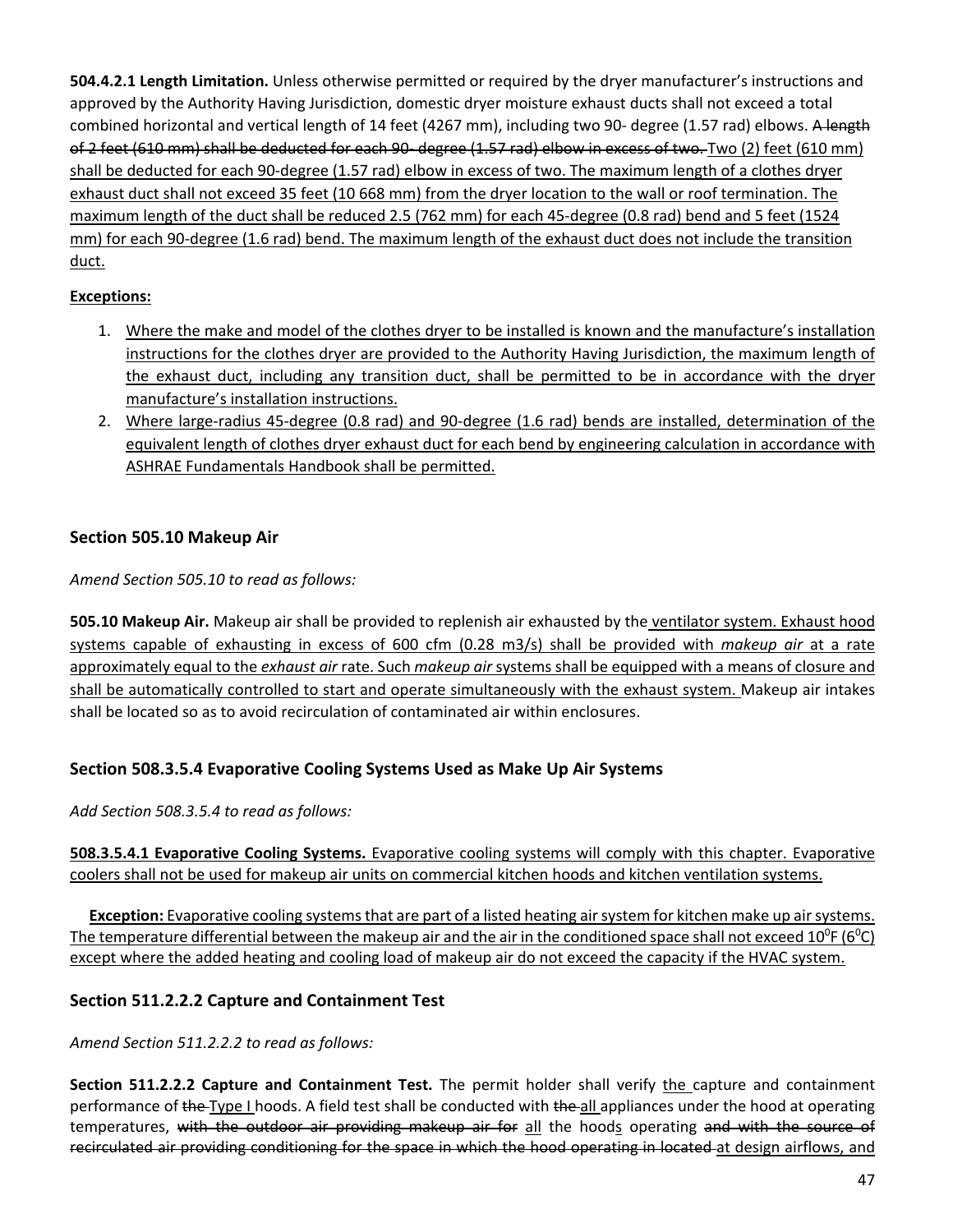with all sources of replacement air operating at design airflows for the restaurant. Capture and containment shall be verified by observing smoke or steam produced by actual or simulated cooking operation or by simulating cooking using devices such as smoke candles or smoke puffers. Smoke bombs shall not be used [ASHRAE 154:4.8.2-4.7.2]

**Exception:** Capture and containment test not required if hood is UL and NFPA listed and manufacturers data lists the individual equipment below hood.

### **Section 604.1 General**

*Amend Section 604.1 to read as follows:*

**604.1 General.** Air ducts conveying air at temperatures exceeding 140°F (60°C) shall be insulated to maintain an insulation surface temperature of not more than 140°F (60°C). Factory made air ducts and insulations intended for installation on the exterior of ducts shall be legibly printed with the name of the manufacturer, the thermal resistance (R) value at installed thickness, flame‐spread index and smoke developed index of the composite material. Internal duct liners and insulation shall be installed in accordance with SMACNA HVAC Duct Construction Standards–Metal and Flexible. Supply-air ducts, return air-ducts, and plenum of a heating or cooling system shall be insulated to achieve the minimum thermal (R) value in accordance with the 2018 International Energy Conservation Code Section 403.2.1 for residential and 503.2.7 for commercial.

#### **Exceptions:**

- 1. Factory installed plenums, casings, or ductwork furnished as a part of HVAC equipment tested and rated in accordance with approved energy efficiency standards.
- 2. Ducts or plenums located in conditioned spaces where heat gain or heat loss will not increase energy use.
- 3. For runouts less than 10 feet (3048 mm) in length to air terminals or air outlets, the rated R value of insulation need not exceed R‐3.5 (R‐0.6).
- 4. Backs of air outlets and outlet plenums exposed to unconditioned or indirectly conditioned spaces with face areas exceeding 5 square feet (0.5 m <sup>2</sup>) need not exceed R-2; those 5 square feet (0.5 m <sup>2</sup>) or smaller need not be insulated.
- 5. Ducts and plenums used exclusively for evaporative cooling systems.

### **Section 608.1 Air‐Moving Systems and Smoke Detectors**

### *Add Section 608.1 to read as follows:*

608.1 Air‐Moving Systems and Smoke Detectors. Air‐moving systems supplying air in excess of 2000 cubic feet per minute (ft 3 /min) (0.9439 m 3 /s) to enclosed spaces within buildings shall be equipped with an automatic shutoff. Automatic shutoff shall be accomplished by interrupting the power source of the air‐moving equipment upon detection of smoke in the main supply return-air duct or plenum upstream of any filters, exhaust air connections, outdoor air connections, or decontamination equipment and appliances air duct served by such equipment. Duct smoke detectors shall comply with UL 268A and shall be installed in accordance with the manufacturer's installation instructions. Such devices shall be compatible with the operating velocities, pressures, temperatures, and humidities of the system. Where fire‐detection or alarm systems are provided for the building, the smoke detectors shall be supervised by such systems in an approved manner.

### **Exceptions:**

1. Where the space supplied by the air-moving equipment is served by a total coverage smoke-detection system in accordance with the fire code, interconnection to such system shall be permitted to be used to accomplish the required shutoff.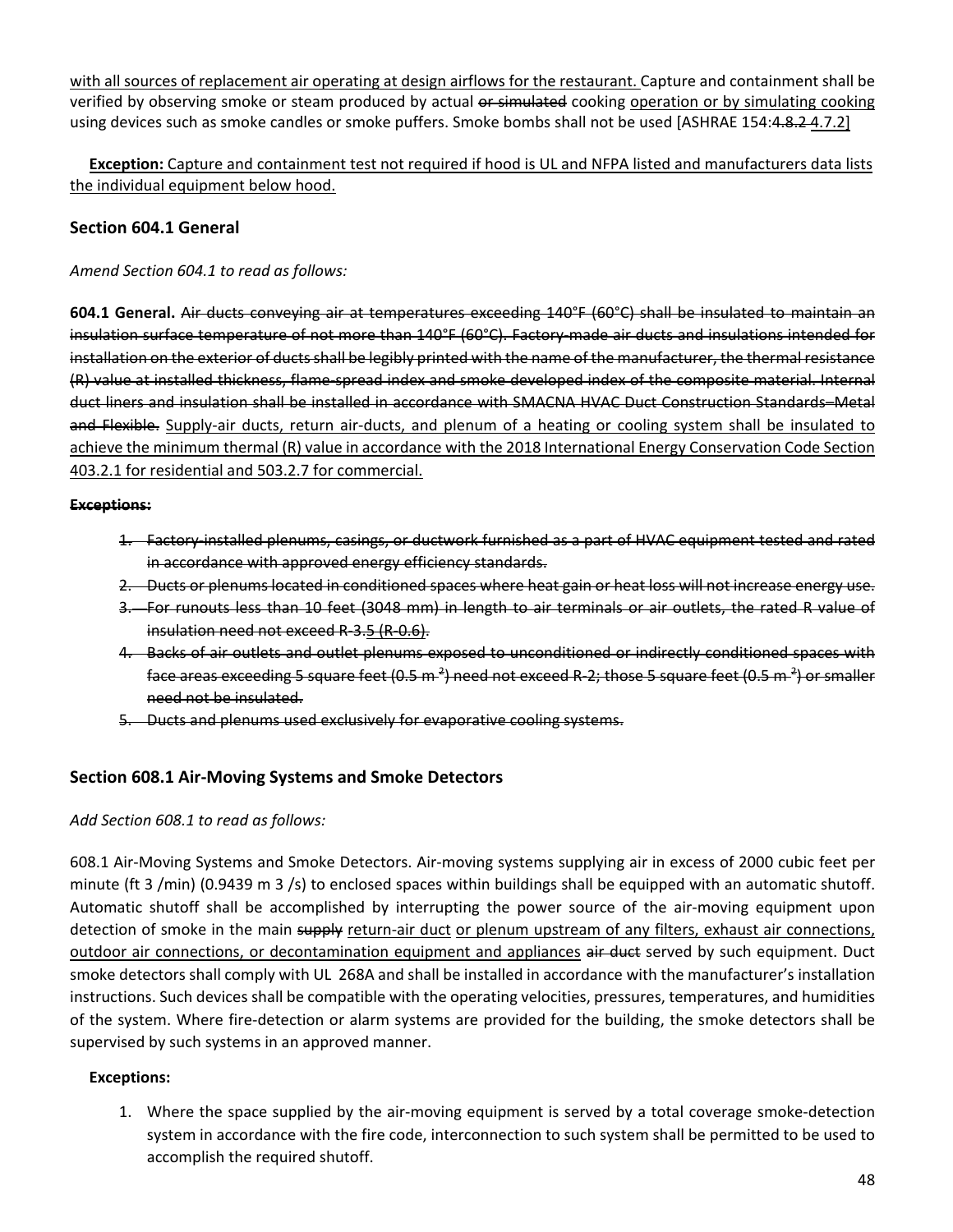- 2. Automatic shutoff is not required where occupied rooms served by the air-handling equipment have direct exit to the exterior and the travel distance does not exceed 100 feet (30 480 mm).
- 3. Automatic shutoff is not required for Group R, Division 3 and Group U Occupancies.
- 4. Automatic shutoff is not required for approved smoke control systems or where analysis demonstrates shutoff would create a greater hazard, such as shall be permitted to be encountered in air‐moving equipment supplying specialized portions of Group H Occupancies. Such equipment shall be required to have smoke detection with remote indication and manual shutoff capability at an approved location. (5) Smoke detectors that are factory installed in listed air moving equipment shall be permitted to be used in lieu of smoke detectors installed in the main supply‐air duct served by such equipment.

### **Section 609.0 Performance Test for Automatic Shutoffs**

*Add Section 609.0 to read as follows:*

**609.0 Performance Test for Automatic Shutoffs.** Upon completion and before final approval of the air‐moving system, provide with the required smoke detectors, a performance test shall be performed to verify compliance of detector installation to manufacturer's instructions and system compatibility as specified in this chapter. The permittee shall furnish the necessary test equipment and devices required to perform the tests and shall provide the jurisdiction with an accurate, completed, and signed test report. The report shall provide the jurisdiction a form containing equivalent information. At the discretion of the Authority Having Jurisdiction, the performance test may be required to be witnessed by the Authority Having Jurisdiction or performed by an approved third-party testing agency.

### **Section 939.0 Sauna Heaters**

*Add Section 939.1 to Section 939.0 Sauna Heaters to read as follows:*

### **939.0 Sauna Heaters.**

**939.1 General.** Sauna heaters shall be listed and installed in accordance with the manufacturer's installation instructions. Approved guards or barriers shall be installed to prevent accidental contact with the sauna heater. Ventilation shall be provided in accordance with its listing and combustion air for gas-fired sauna heaters shall comply with chapter 7.

### **Section 1301.1 Applicability**

*Amend Section 1301.1 to read as follows:*

**1301.1 Applicability.** The regulations of this chapter shall govern the installation of fuel gas piping in or in connection with a building, structure or within the property lines of premises up to 5 pounds-force per square inch (psi) (34 kPa) for natural gas and 10 psi (69 kPa) for undiluted propane, other than service pipe.

Fuel oil piping systems shall be installed in accordance with NFPA 31. Whenever there is a conflict between this code and NFPA 54 and NFPA 58 as adopted by the Nevada LP‐Gas Board for LP‐Gas installations, the adopted codes of the Nevada LP‐Gas Board shall govern.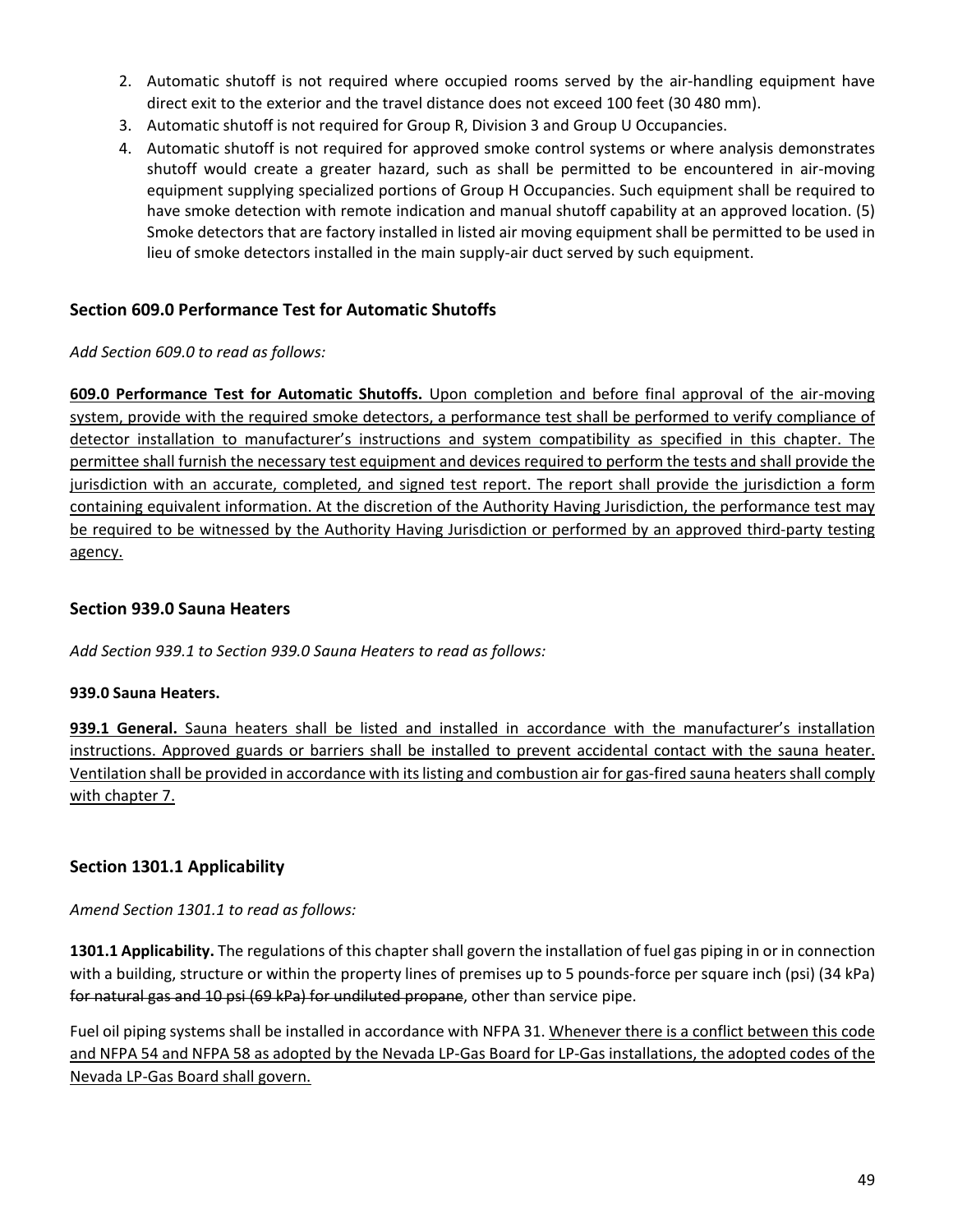### **Section 1313.3 Test Pressure**

### *Amend Section 1313.3 to read as follows:*

**1313.3 Test Pressure.** This inspection shall include an air, CO2, or nitrogen pressure test, at which time the gas piping shall stand a pressure of not less than 40 25 psi (69 172.4 kPa) gauge pressure. Test pressures shall be held for a length of time satisfactory to the Authority Having Jurisdiction but in no case less than 45 30 minutes with no perceptible drop in pressure. For welded piping, and for piping carrying gas at pressures in excess of 14 inches water column (3.5 kPa) pressure, the test pressure shall be not less than 60 psi (414 kPa) and shall be continued for a length of time satisfactory to the Authority Having Jurisdiction, but in no case for less than 30 minutes. For CSST carrying gas at pressures in excess of 14 inches water column (3.5 kPa) pressure, the test pressure shall be 30 psi (207 kPa) for 30 minutes. These tests shall be made using air, CO2, or nitrogen pressure and shall be made in the presence of the Authority Having Jurisdiction. Necessary apparatus for conducting tests shall be furnished by the permit holder. Test gauges used in conducting test shall be in accordance with Section 1303.3.3.1 through Section 1303.3.3.4 318.0.

### **Section 1313.5.1 Turning Gas On**

*Amend Section 1313.5.1 to read as follows:*

**1313.5.1 Turning Gas On.** During the process of turning gas on into a system of new gas piping or portion of a gas system that has been restored after an interruption of service, the entire system shall be inspected to determine that there are no open fittings or ends and that all valves at unused outlets are closed and plugged or capped. [NFPA 54:8.2.2]

**1313.5.1.1 During** the process of turning gas on into a system of new gas *piping* or into a system or portion of a gas system that has been restored after an interruption of service; in the City of Fernley, City of Reno, City of Sparks, Storey County and Washoe County a manometer test shall be made after all valves, unions, connectors and piping to the appliances are complete. A pressure test shall be made with the use of a manometer gauge measuring inches of water column. With all valves including gas cock and gas control valves in the open position, a pressure of at least eleven (11) to fifteen (15) inches of water column shall be measured for at least fifteen (15) minutes with no perceptible drop in pressure.

**1313.5.1.2 For medium pressure gas systems**: Where the appliance is rated for seven (7) to eleven (11) inches of water column, a manometer test of eleven (11) to fifteen (15) inches of water column will be conducted between the pressure regulating valve and the appliance and shall be measured for at least fifteen (15) minutes with no perceptible drop in pressure.

**1313.5.1.3 For appliances or equipment requiring pounds of gas pressure:** A pressure test using a pressure gauge measuring in one tenth (1/10) increments shall be conducted on the gas train of that appliance or equipment. The pressure shall be equal to the appliance's normal operating pressure for a period of thirty (30) minutes with no perceptible drop in pressure.

**1313.5.1.4 Manometer testing**. Manometer testing shall be performed by a person holding a valid Washoe County manometer tester card for which the number is to be provided at the time of request for inspection. A visual manometer test to be witnessed by the authority having jurisdiction may be allowed by the Building Official. A manometer test does not need to be reported when the serving gas utility performs a manometer or clock test prior to providing service.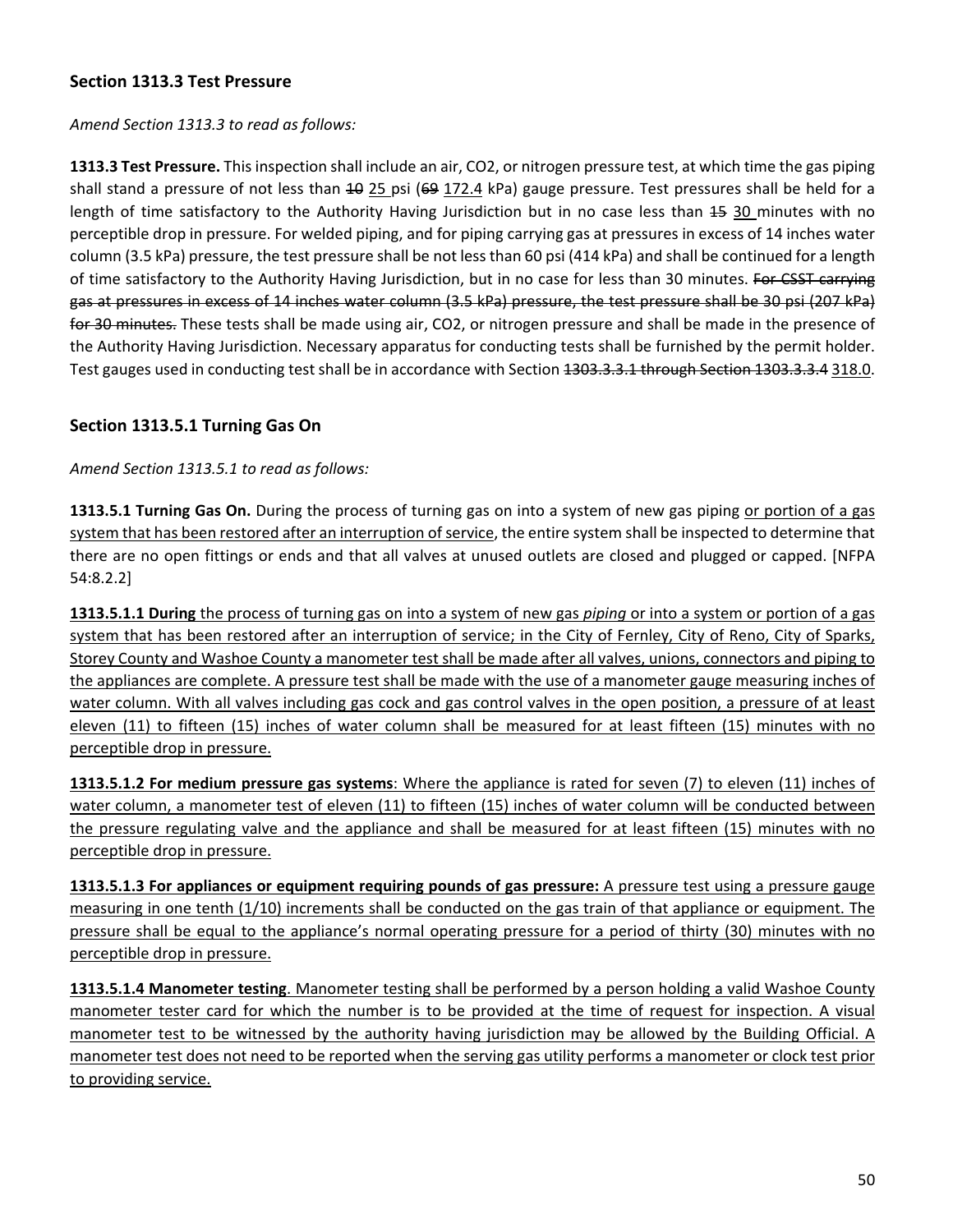# **Amendments to the 2018 Edition of the Uniform Plumbing Code**

### **Section 216.0 Definition Non‐Combustible Material**

*Amend Section 216.0 to read as follows:*

**Section 216.0 Definitions. Non‐Combustible Material:** Materials that, when tested in accordance with ASTM E136, have at least three of four specimens tested meeting all of the following criteria:

- 1. The recorded temperature of the surface and interior thermocouples shall not at any time during the test rise more than 54ºF (30ºC) above the furnace temperature at the beginning of the test.
- 2. There shall not be flaming from the specimen after the first 30 seconds.
- 3. If the weight loss of the specimen during testing exceeds 50 percent, the recorded temperature of the surface and interior thermocouples shall not at any time during the test rise above the furnace air temperature at the beginning of the test, and there shall not be flaming of the specimen.

### **Section 218.0 Definition Penetration Firestop System**

*Delete Section 218.0 as follows:*

**218.0 Definitions. Penetration Firestop System**. A specific assemblage of field‐assembled materials, or a factory‐ made device, which has been tested to a standard test method and, where installed properly on penetrating piping materials, is capable of maintaining the fire-resistance rating of assemblies penetrated.

### **Section 222.0 Definitions "T" Rating**

*Delete Section 222.0 as follows:*

**222.0 Definitions**. T Rating. The time period that the penetration firestop system, including the penetrating item, limits the maximum temperature rise of 325° (163°C) above its initial temperature through the penetration on the non‐fire side, where tested in accordance with ASTM E 814 or UL 1479.

### **Section 312.7 Fire‐Resistant Construction**

*Amend Section 312.7 to read as follows:*

**312.7 Fire‐Resistant Construction.** Piping penetrations of fire‐resistance‐rated walls, partitions, floors, floor/ceiling assemblies, roof/ceiling assemblies, or shaft enclosures shall be protected in accordance with the requirements of the building code. and Chapter 15, "Firestop Protection."

### **Section 422.0 Minimum Number of Required Fixtures**

*Delete Section 422.0 to read:*

Section 422.0 Minimum Number of Required Fixtures.

### **Table 422.1 Minimum Plumbing Facilities**

*Delete Table 422.1 as follows:*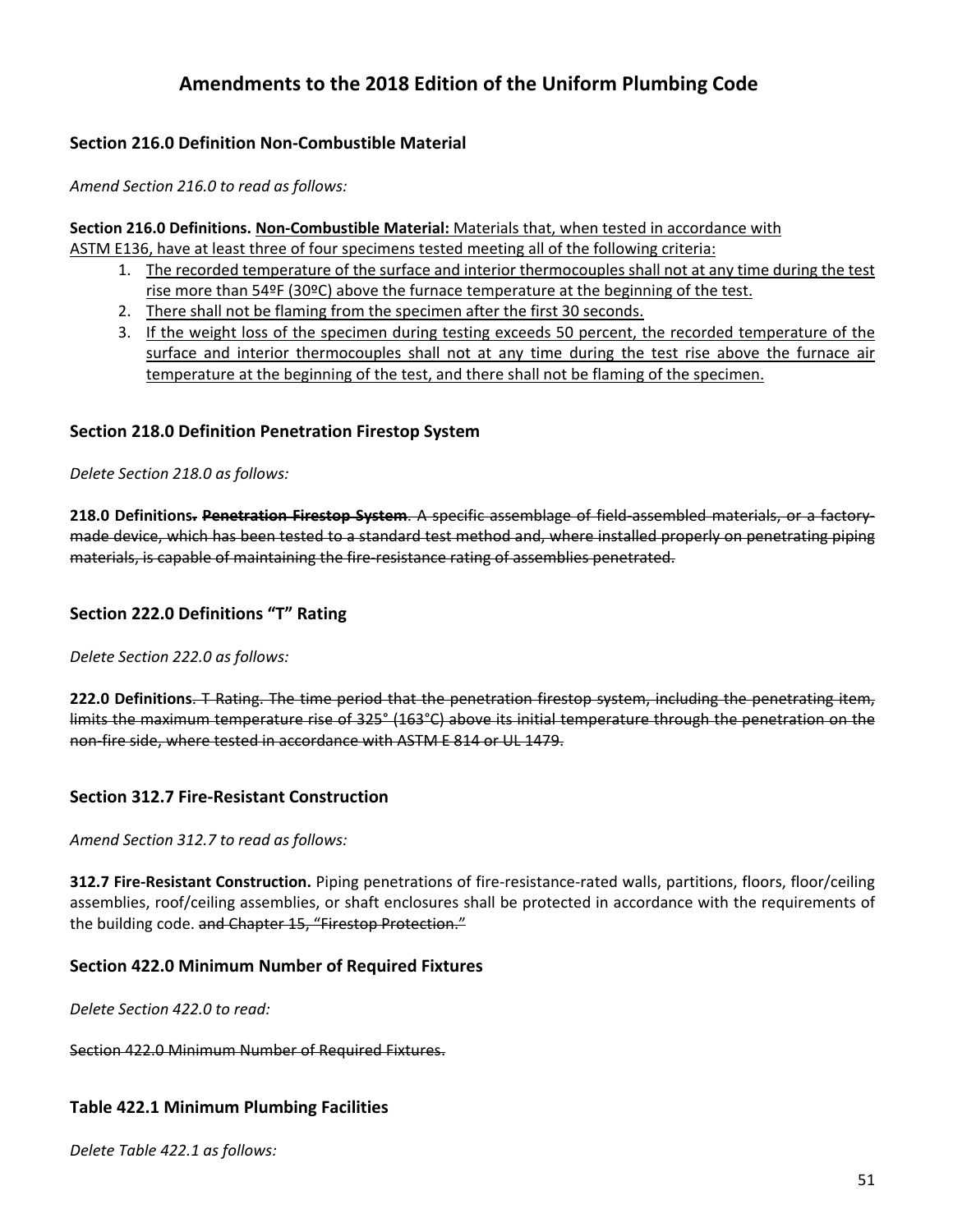### **Section 609.1 Installation**

#### *Amend Section 609.1 to read as follows:*

**609.1 Installation.** Water piping shall be adequately supported in accordance with Table 313.3. Burred ends shall be reamed to the full bore of the pipe or tube. Changes in direction shall be made by the appropriate use of fittings, except that changes in direction in copper or copper alloy tubing shall be permitted to be made with bends, provided that such bends are made with bending equipment that does not deform or create a loss in the cross‐sectional area of the tubing. Changes in direction are allowed with flexible pipe and tubing without fittings in accordance with the manufacturer's instructions. Provisions shall be made for expansion in hot‐water piping. Piping, equipment, appurtenances, and devices shall be installed in a workmanlike manner in accordance with the provisions and intent of the code. Building supply yard piping shall be not less than  $\pm 2$  6 inches (305 152mm) below the average local frost depth. The cover shall be not less than 12 inches (305 mm) below finish grade.

### **Section 712.1 Media**

#### *Amend Section 712.1 to read as follows:*

**712.1 Media.** The piping of the plumbing, drainage and venting systems shall be tested with water or air except that plastic piping shall not be tested with air. The authority Having Jurisdiction shall be permitted to require the removal of cleanouts, etc., to ascertain whether the pressure has reached all parts of the system. After the plumbing fixtures have been set and their traps filled with water, they shall be submitted to a final test.

### **Section 717.1 General (Size of Building Sewers)**

#### *Amend Section 717.1 to read as follows:*

**717.1 General.** The minimum size of a building sewer shall be determined on the basis of the total number of fixture units drained by such sewer, in accordance with Table 717.1. No building sewer shall be smaller than the building drain. or less than four (4) inches in diameter. For alternate methods of sizing building sewers, see Appendix C.

### **Section 723.1 General (Building Sewer Test)**

*Amend Section 723.1 to read as follows:*

**723.1 General.** Building sewers shall be tested by plugging the end of the building sewer at its points of connection with the public sewer or private sewage disposal system and completely filling the building sewer with water from the lowest to highest point thereof, or by approved equivalent low-pressure air test. Plastic DWV piping systems shall not be tested by the air test method. The building sewer shall be watertight.

### **Section 1107.2 Methods of Testing Storm Drainage Systems**

*Amend Section 1107.2 to read as follows:*

**1107.2 Methods of Testing Storm Drainage Systems.** Except for outside leaders and perforated or open‐jointed drain tile, the piping of storm drain systems shall be tested upon completion of the rough piping installation by water or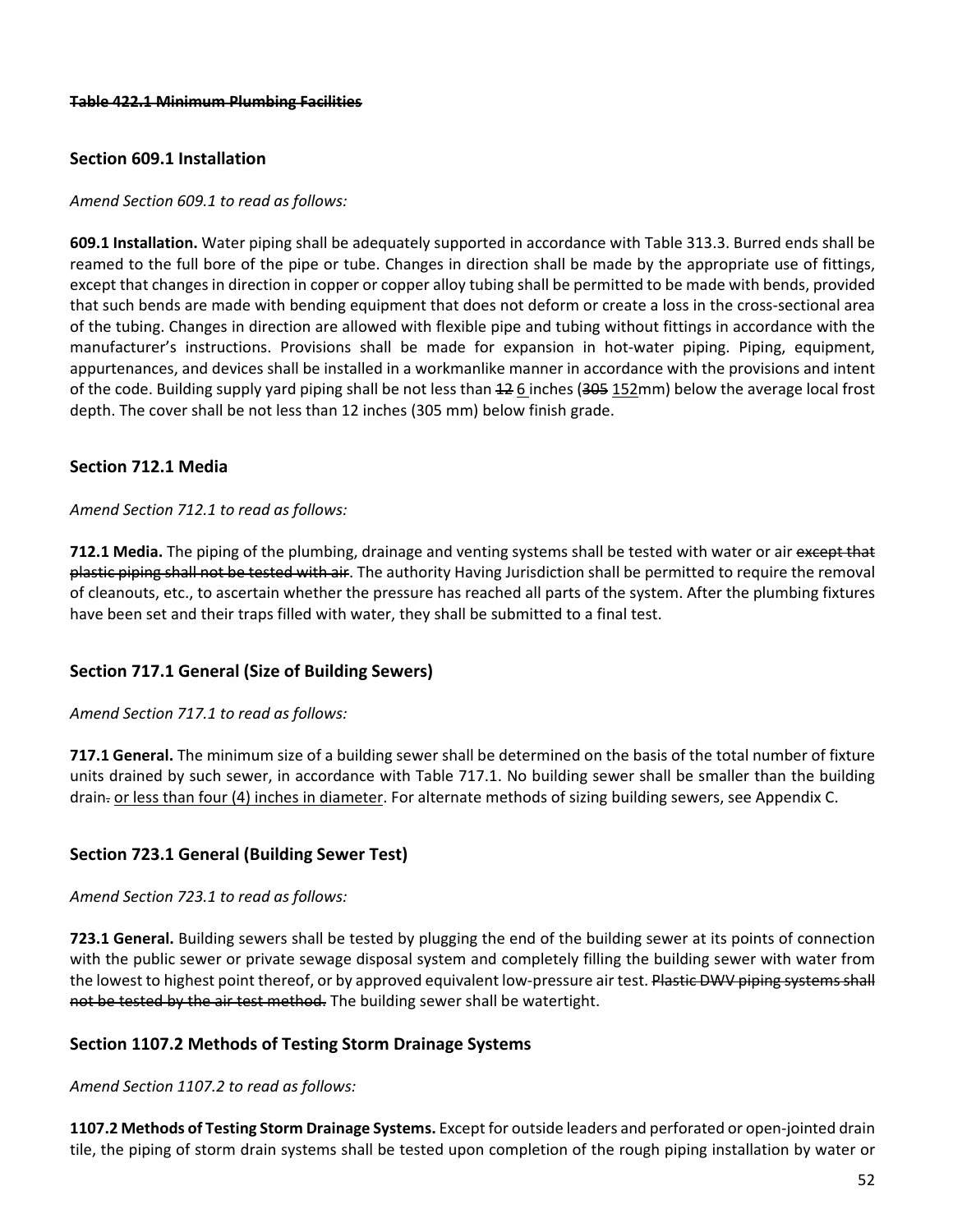air, except that plastic pipe shall not be tested with air, and proved tight. The Authority Having Jurisdiction shall be permitted to require the removal of cleanout plugs to ascertain whether the pressure has reached parts of the system. One of the following test methods shall be used in accordance with Section 1109.2.1 through Section 1109.2.3.

### **Section 1201.1 Installation**

*Amend Section 1201.1 to read as follows:*

**1201.1 Installation.** The regulations of this chapter shall govern the installation of fuel gas piping in or in connection with a building, structure or within the property lines of premises up to 5 pounds-force per square inch (34 kPa) for natural gas and 10 psi (69 kPa) for undiluted propane, other than service pipe. Fuel oil piping systems shall be installed in accordance with NFPA31. Whenever there is a conflict between this code and NFPA 54 and NFPA 58 as adopted by the Nevada LP‐Gas Board for LP‐Gas installations, the adopted codes of the Nevada LP‐Gas Board shall govern.

### **Section 1208.6.1.3 Snow Hazard**

*Add Section 1208.6.1.3 to 1208.6 to read as follows:*

**1208.6.1.3 Snow Hazard:** Protection of utilities shall be per requirements of local utility.

### **Section 1213.3 Test Pressure**

#### *Amend Section 1213.3 to read as follows:*

**1213.3 Test Pressure.** This inspection shall include an air, CO2, or nitrogen pressure test, at which time the gas piping shall stand a pressure of not less than <del>10</del> 25 psi (<del>69</del> 172.4 kPa) gauge pressure. Test pressures shall be held for a length of time satisfactory to the Authority Having Jurisdiction, but in no case less than 45 30 minutes with no perceptible drop in pressure. For welded piping, and for piping carrying gas at pressures in excess of 14 inches water column pressure (3.5 kPa), the test pressure shall be not less than 60 psi (414 kPa) and shall be continued for a length of time satisfactory to the Authority Having Jurisdiction, but in no case for less than 30 minutes. These tests shall be made using air, CO2, or nitrogen pressure and shall be made in the presence of the Authority Having Jurisdiction. Necessary apparatus for conducting tests shall be furnished by the permit holder. Test gauges used in conducting tests shall be in accordance with Section 318.0.

### **Section 1213.5.1 Turning Gas On**

*Amend Section 1213.5.1 to read as follows:*

**1213.5.1 Turning Gas On.** During the process of turning gas on into a system of new gas piping or into a system or portion of a gas system that has been restored after an interruption of service, the entire system shall be inspected to determine that there are no open fittings or ends and that the valves at unused outlets are closed and plugged or capped. [NFPA 54:8.2.2]

**1213.5.1.1 During** the process of turning gas on into a system of new gas *piping* or into a system or portion of a gas system that has been restored after an interruption of service; in the City of Fernley, City of Reno, City of Sparks, Storey County and Washoe County a manometer test shall be made after all valves, unions, connectors and piping to the appliances are complete. A pressure test shall be made with the use of a manometer gauge measuring inches of water column. With all valves including gas cock and gas control valves in the open position, a pressure of at least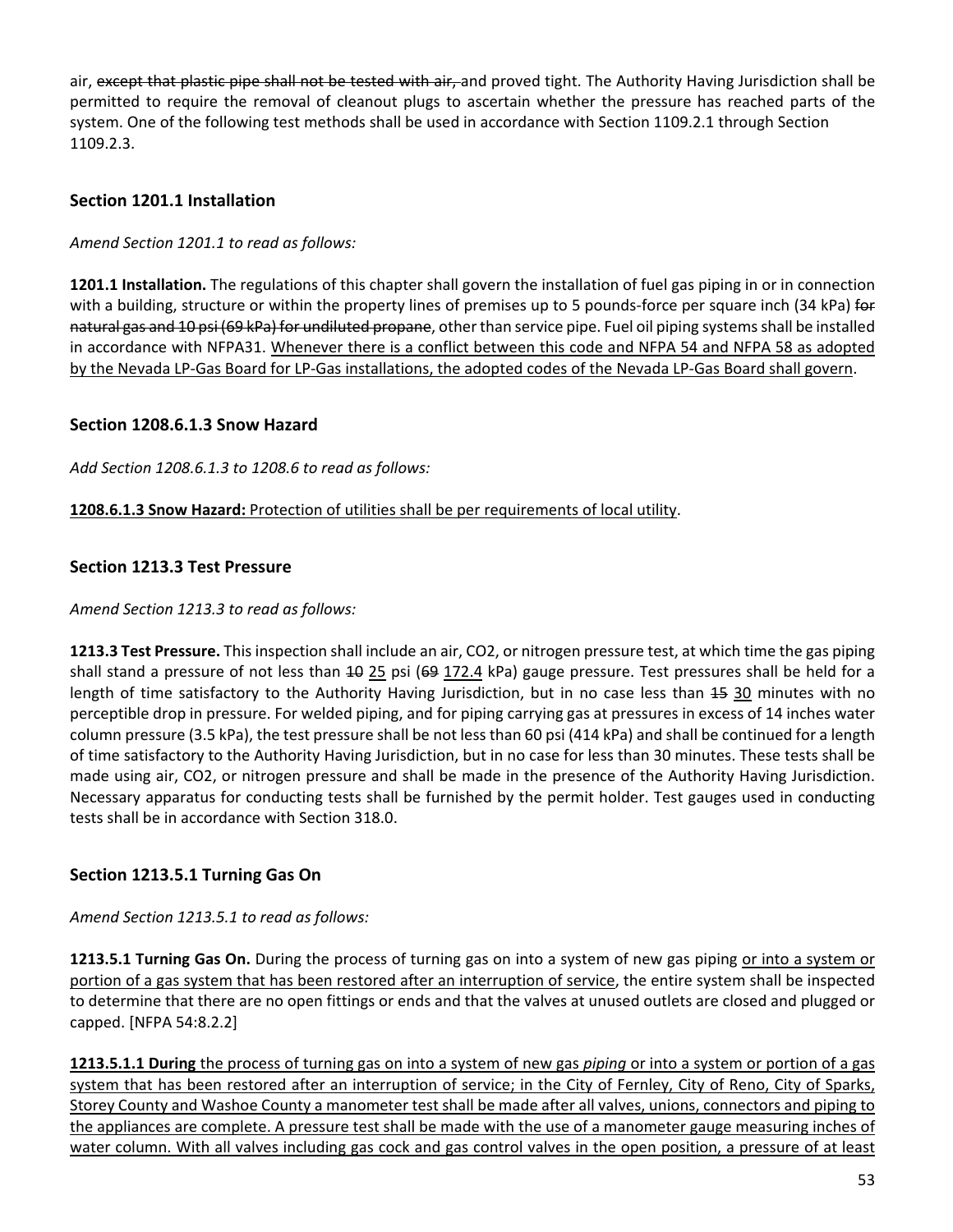eleven (11) to fifteen (15) inches of water column shall be measured for at least fifteen (15) minutes, with no perceptible drop in pressure.

**1213.5.1.2 For medium pressure gas systems**: Where the appliance is rated for seven (7) to eleven (11) inches of water column, a manometer test of eleven (11) to fifteen (15) inches of water column will be conducted between the pressure regulating valve and the appliance and shall be measured for at least fifteen (15) minutes with no perceptible drop in pressure.

**1213.5.1.3 For appliances or equipment requiring pounds of gas pressure:** A pressure test using a pressure gauge measuring in one tenth (1/10) increments shall be conducted on the gas train of that appliance or equipment. The pressure shall be equal to the appliance's normal operating pressure for a period of thirty (30) minutes with no perceptible drop in pressure.

**1213.5.1.4 Manometer testing**. Manometer testing shall be performed by a person holding a valid Washoe County manometer tester card for which the number is to be provided at the time of request for inspection. A visual manometer test to be witnessed by the authority having jurisdiction may be allowed by the Building Official. A manometer test does not need to be reported when the serving gas utility performs a manometer or clock test prior to providing service.

### **Chapter 14 Firestop Protection**

*Delete Chapter 14 as follows:*

**Chapter 14 Firestop Protection**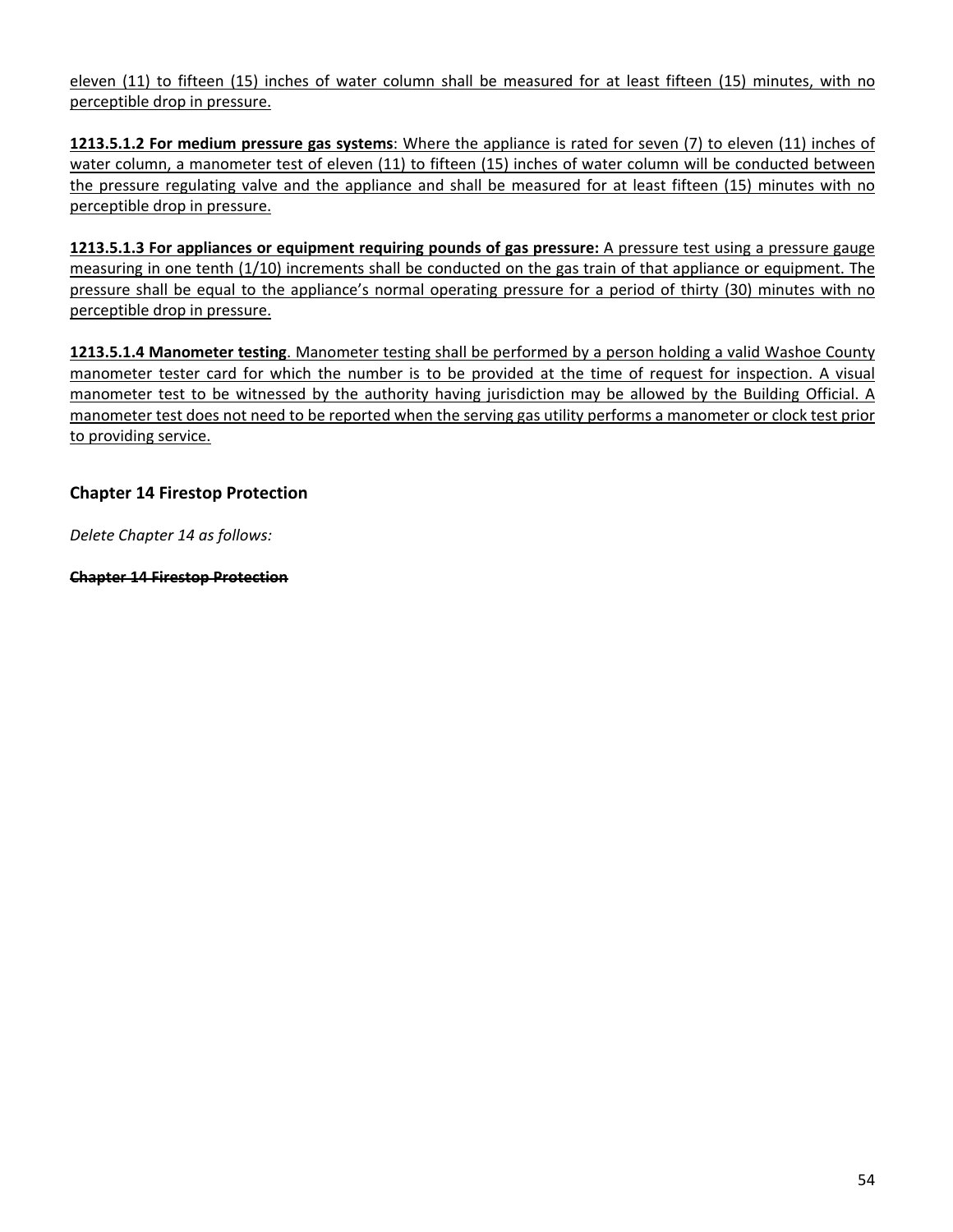### **2018 Northern Nevada Amendments Appendix**

### **Appendix Table R301.2(1)**

#### **Carson City**

| Ground                    | Wind Design    |                                     |                                        |                             | Seismic            | Subject to Damage From |                        |                         | Winter      | Ice Barrier                           | Flood                              | Air Freezing | Mean Annual      |
|---------------------------|----------------|-------------------------------------|----------------------------------------|-----------------------------|--------------------|------------------------|------------------------|-------------------------|-------------|---------------------------------------|------------------------------------|--------------|------------------|
| Snow Load <sup>o</sup>    | Speed<br>(MPH) | Topographic<br>Effects <sup>k</sup> | Special<br>Wind<br>Region <sup>1</sup> | Windbourne<br>Debris Zone m | Design<br>Category | Weathering             | Frost<br>Line<br>Depth | Termite <sup>c</sup>    | Design Temp | Underlayment<br>Required <sup>h</sup> | Hazards <sup>g</sup>               | Index        | Temp             |
| See IBC Table<br>1608.2.1 | 120            | No                                  | Yes                                    | No                          | D <sub>2</sub>     | Severe                 | 24''                   | Moderate<br>To<br>Heavy | $Q^0 F$     | Yes above 5500'                       | Varies. See<br>Engineering<br>Dept | 444          | $50.2^{\circ}$ F |

**Manual J Design Criteria**

### **City of Fernley**

| Ground                       | <b>Wind Design</b> |                                     |                           |                                        | Seismic            | Subject to Damage From  |                        |                         | Winter         | Ice Barrier                           | Flood                                         | Air               | Mean            |
|------------------------------|--------------------|-------------------------------------|---------------------------|----------------------------------------|--------------------|-------------------------|------------------------|-------------------------|----------------|---------------------------------------|-----------------------------------------------|-------------------|-----------------|
| Snow<br>Load <sup>o</sup>    | Speed<br>(MPH)     | Topographic<br>Effects <sup>k</sup> | Special<br>Wind<br>Region | Windbourne<br>Debris Zone <sup>m</sup> | Design<br>Category | Weathering <sup>a</sup> | Frost<br>Line<br>Depth | Termite <sup>c</sup>    | Design<br>Temp | Underlayment<br>Required <sup>h</sup> | Hazards <sup>8</sup>                          | Freezing<br>Index | Annual<br>Temp  |
| See IBC<br>Table<br>1608.2.1 | 115                | No                                  | No                        | No                                     | D <sub>1</sub>     | Severe                  | 18''                   | Moderate<br>To<br>Heavy | $11^0$ F       | <b>No</b>                             | (a)06/04/2003<br>(b)11/20/1998<br><b>Firm</b> | 594               | $49.4^{\circ}F$ |

**Manual J Design Criteria**

#### **City of Reno**

| Ground                    | Wind Design    |                                     | Seismic                   |                                        |                    | Subject to Damage From |                        |                         | Winter         | Ice Barrier                           | Flood                 | Air Freezing | Mean Annual       |
|---------------------------|----------------|-------------------------------------|---------------------------|----------------------------------------|--------------------|------------------------|------------------------|-------------------------|----------------|---------------------------------------|-----------------------|--------------|-------------------|
| Snow Load <sup>o</sup>    | Speed<br>(MPH) | Topographic<br>Effects <sup>k</sup> | Special<br>Wind<br>Region | Windbourne<br>Debris Zone <sup>r</sup> | Design<br>Category | Weathering             | Frost<br>Line<br>Depth | Termite <sup>c</sup>    | Design Temp    | Underlayment<br>Required <sup>h</sup> | Hazards <sup>8</sup>  | Index        | Temp <sup>1</sup> |
| See IBC Table<br>1608.2.1 | 120            | No                                  | Yes                       | No                                     | D <sub>2</sub>     | Severe                 | 24''                   | Moderate<br>To<br>Heavy | $17^{\circ}$ F | Yes above<br>5300'                    | See RMC<br>18.12.1701 | 594          | 49.4 $^{\circ}$ F |

**Manual J Design Criteria**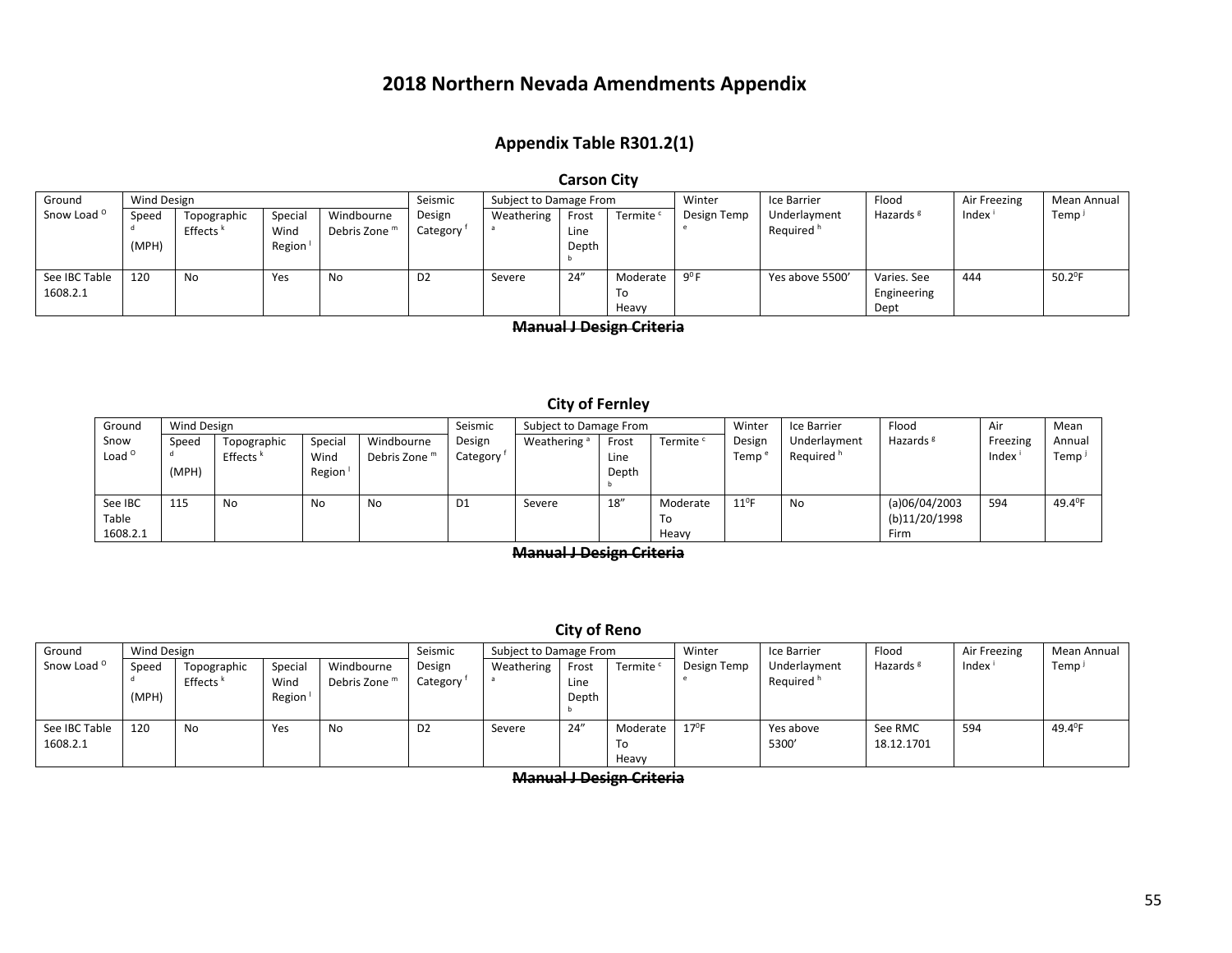### **City of Sparks**

| Ground                       | Wind Design    |                                     |                           |                             | Seismic<br>Subject to Damage From |                         |                        | Winter                  | Ice Barrier                 | Flood                                 | Air                  | Mean              |                             |
|------------------------------|----------------|-------------------------------------|---------------------------|-----------------------------|-----------------------------------|-------------------------|------------------------|-------------------------|-----------------------------|---------------------------------------|----------------------|-------------------|-----------------------------|
| Snow<br>Load $^{\circ}$      | Speed<br>(MPH) | Topographic<br>Effects <sup>k</sup> | Special<br>Wind<br>Region | Windbourne<br>Debris Zone m | Design<br>Category                | Weathering <sup>a</sup> | Frost<br>Line<br>Depth | Termite                 | Design<br>Temp <sup>®</sup> | Underlayment<br>Required <sup>'</sup> | Hazards <sup>8</sup> | Freezing<br>Index | Annual<br>Temp <sup>j</sup> |
| See IBC<br>Table<br>1608.2.1 | 120            | No                                  | Yes                       | No                          | D <sub>2</sub>                    | Severe                  | 24''                   | Moderate<br>To<br>Heavy | $17^{\circ}$ F              | No                                    | See SMC<br>15.11     | 594               | $49.4^{\circ}F$             |

#### **Manual J Design Criteria**

#### **Douglas County**

| Ground                    | Wind Design    |                                     |                           |                                        | Seismic            | Subject to Damage From |                                 |                         | Winter      | Ice Barrier                           | Flood                                             | Air Freezing | Mean Annual      |
|---------------------------|----------------|-------------------------------------|---------------------------|----------------------------------------|--------------------|------------------------|---------------------------------|-------------------------|-------------|---------------------------------------|---------------------------------------------------|--------------|------------------|
| Snow Load <sup>o</sup>    | Speed<br>(MPH) | Topographic<br>Effects <sup>k</sup> | Special<br>Wind<br>Region | Windbourne<br>Debris Zone <sup>m</sup> | Design<br>Category | Weathering             | Frost<br>Line<br>Depth          | Termite <sup>c</sup>    | Design Temp | Underlayment<br>Required <sup>h</sup> | Hazards <sup>g</sup>                              | Index        | Temp             |
| See IBC Table<br>1608.2.1 | 120            | No                                  | Yes                       | <b>No</b>                              | D <sub>2</sub>     | Severe                 | 18''<<br>6000'<br>24''<br>6000' | Moderate<br>To<br>Heavy | $4^0$ F     | Yes above<br>5300                     | Douglas<br>County<br>Title 20<br>Chapter<br>20.50 | 647          | $48.8^{\circ}$ F |

**Manual J Design Criteria**

#### **Lyon County**

| Ground                    | Wind Design    |                                     |                           |                                        | Seismic            | Subject to Damage From |                        |                         | Winter      | Ice Barrier                           | Flood                | Air Freezing | Mean Annual    |
|---------------------------|----------------|-------------------------------------|---------------------------|----------------------------------------|--------------------|------------------------|------------------------|-------------------------|-------------|---------------------------------------|----------------------|--------------|----------------|
| Snow Load <sup>o</sup>    | Speed<br>(MPH) | Topographic<br>Effects <sup>k</sup> | Special<br>Wind<br>Region | Windbourne<br>Debris Zone <sup>m</sup> | Design<br>Category | Weathering             | Frost<br>Line<br>Depth | Termite '               | Design Temp | Underlayment<br>Required <sup>h</sup> | Hazards <sup>8</sup> | Index        | Temp           |
| See IBC Table<br>1608.2.1 | 115            | No                                  | <b>No</b>                 | No                                     | D1                 | Severe                 | 18''                   | Moderate<br>То<br>Heavy | $11^0$ F    | <b>No</b>                             | Lyon Co.<br>Title 12 | 445          | $51.2^{\circ}$ |

**Manual J Design Criteria**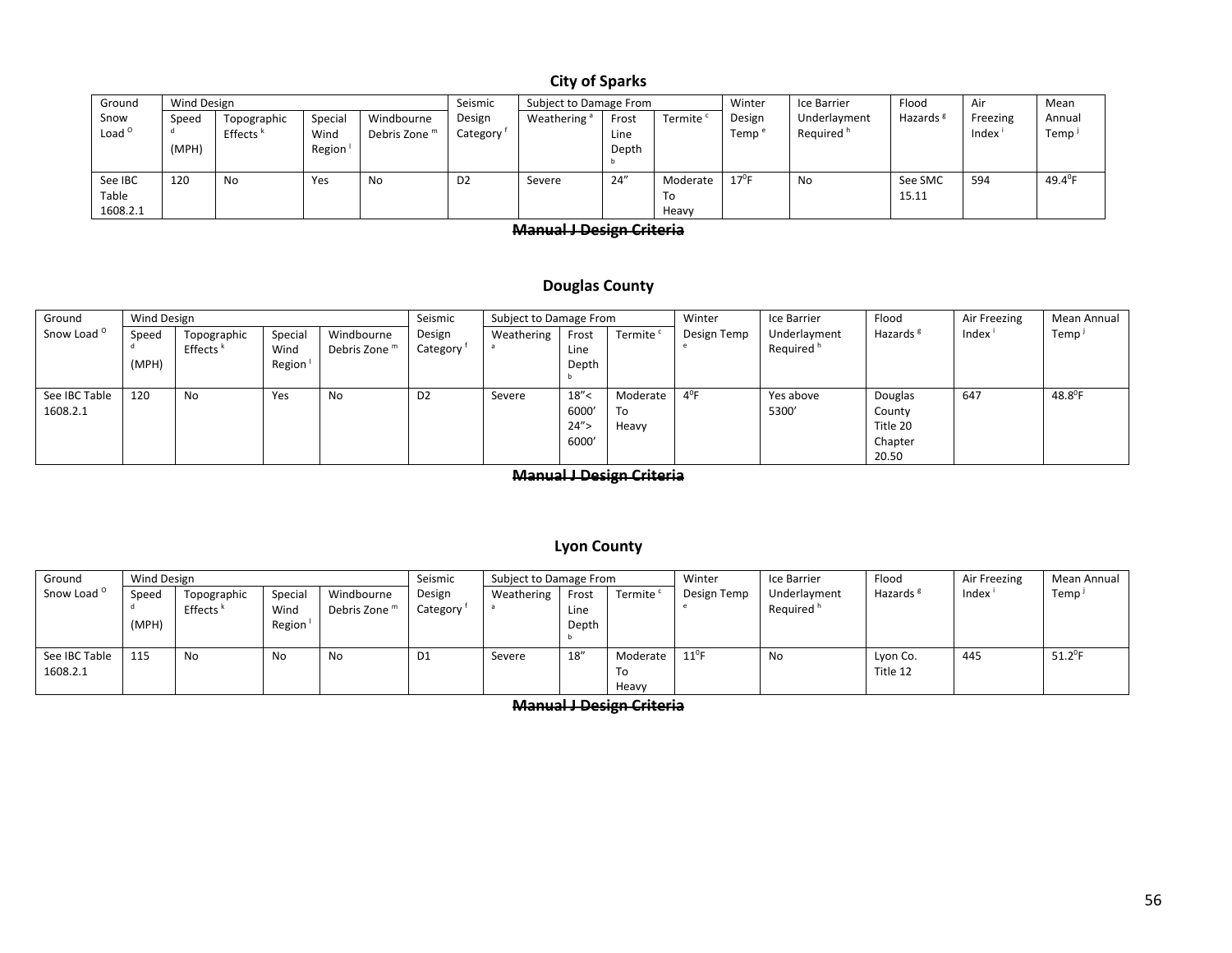#### **Pershing County**

| Ground                    | Wind Design                 |                                                                                                                         |  |  | Seismic                         | Subject to Damage From  |                        |              | Winter         | Ice Barrier                           | Flood                | Air               | Mean             |
|---------------------------|-----------------------------|-------------------------------------------------------------------------------------------------------------------------|--|--|---------------------------------|-------------------------|------------------------|--------------|----------------|---------------------------------------|----------------------|-------------------|------------------|
| Snow<br>Load <sup>o</sup> | Speed <sup>d</sup><br>(MPH) | Windbourne<br>Special<br>Topographic<br>Effects <sup><math>k</math></sup><br>Debris Zone <sup>m</sup><br>Wind<br>Region |  |  | Design<br>Category <sup>1</sup> | Weathering <sup>a</sup> | Frost<br>Line<br>Depth | Termite      | Design<br>Temp | Underlayment<br>Required <sup>h</sup> | Hazards <sup>8</sup> | Freezing<br>Index | Annual<br>Temp   |
| See IBC<br>Table          | See IBC<br>1609.3.2         |                                                                                                                         |  |  | D <sub>2</sub>                  | Severe                  | 36''                   | Slight<br>To | $1^0$ F        | Yes above<br>5300'                    | June 4,<br>2003      | 594               | $49.4^{\circ}$ F |
| 1608.2.1                  |                             |                                                                                                                         |  |  |                                 |                         |                        | None         |                |                                       |                      |                   |                  |

#### **Manual J Design Criteria**

#### **Storey County**

| Ground                       | Wind Design    |                                     |                                        |                             | Seismic            | Subject to Damage From  |                        |                         | Winter                    | Ice Barrier                           | Flood            | Air               | Mean             |
|------------------------------|----------------|-------------------------------------|----------------------------------------|-----------------------------|--------------------|-------------------------|------------------------|-------------------------|---------------------------|---------------------------------------|------------------|-------------------|------------------|
| Snow<br>Load <sup>o</sup>    | Speed<br>(MPH) | Topographic<br>Effects <sup>k</sup> | Special<br>Wind<br>Region <sup>1</sup> | Windbourne<br>Debris Zone m | Design<br>Category | Weathering <sup>a</sup> | Frost<br>Line<br>Depth | Termite <sup>c</sup>    | Design<br>Temp $\epsilon$ | Underlayment<br>Required <sup>h</sup> | Hazards          | Freezing<br>Index | Annual<br>Temp   |
| See IBC<br>Table<br>1608.2.1 | 115            | No                                  | No                                     | No                          | D1                 | Severe                  | 18''                   | Moderate<br>To<br>Heavy | $18^0$ F                  | Yes above<br>5500                     | See SCC<br>15.20 | 594               | $49.4^{\circ}$ F |

**Manual J Design Criteria**

#### **Washoe County**

| Ground            | <b>Wind Design</b> |                      |         |                          | Seismic  | Subject to Damage From  |       |                      | Winter         | Ice Barrier           | Flood   | Air      | Mean             |
|-------------------|--------------------|----------------------|---------|--------------------------|----------|-------------------------|-------|----------------------|----------------|-----------------------|---------|----------|------------------|
| Snow              | Speed              | Topographic          | Special | Windbourne               | Design   | Weathering <sup>a</sup> | Frost | Termite <sup>®</sup> | Design         | Underlayment          | Hazards | Freezing | Annual           |
| Load <sup>o</sup> |                    | Effects <sup>+</sup> | Wind    | Debris Zone <sup>m</sup> | Category |                         | Line  |                      | Temp           | Required <sup>h</sup> |         | Index    | Temp             |
|                   | (MPH)              |                      | Region  |                          |          |                         | Depth |                      |                |                       |         |          |                  |
|                   |                    |                      |         |                          |          |                         |       |                      |                |                       |         |          |                  |
|                   | 120                | <b>No</b>            | Yes     | No.                      | D2       | Severe                  | 24''  | Moderate             | $17^{\circ}$ F | Yes above             | See WCC | 594      | $49.4^{\circ}$ F |
|                   |                    |                      |         |                          |          |                         |       | To                   |                | 5300                  | Chapter |          |                  |
|                   |                    |                      |         |                          |          |                         |       | Heavy                |                |                       | 110     |          |                  |

#### **Manual J Design Criteria**

For SI: 1 pound per square foot <sup>=</sup> 0.0479 kPa, 1 mile per hour <sup>=</sup> 0.447 m/s

- a. Where weathering requires <sup>a</sup> higher strength concrete or grade of masonry than necessary to satisfy the structural requirements of this code, the frost line depth strength required for weathering shall govern. The weathering column shall be filled in with the weathering index, "negligible," "moderate," or "severe" for concrete as determined from Figure R301.2(4). The grade of masonry unit shall be determined from ASTM C34, C55, C62, C73, C90, C129, C145, C, the urisidc216 or C652.
- b. Where the frostline depth requires deeper footings than indicated in Figure R403.1(1), the frostline depth strength required for weathering shall govern. The jurisdiction shall fill in the frost line depth column with the minimum depth footing below finish grade.
- c. The jurisdiction shall fill in this part of the table to indicate the need for protection depending on whether there has been <sup>a</sup> history of local subterranean termite damage.